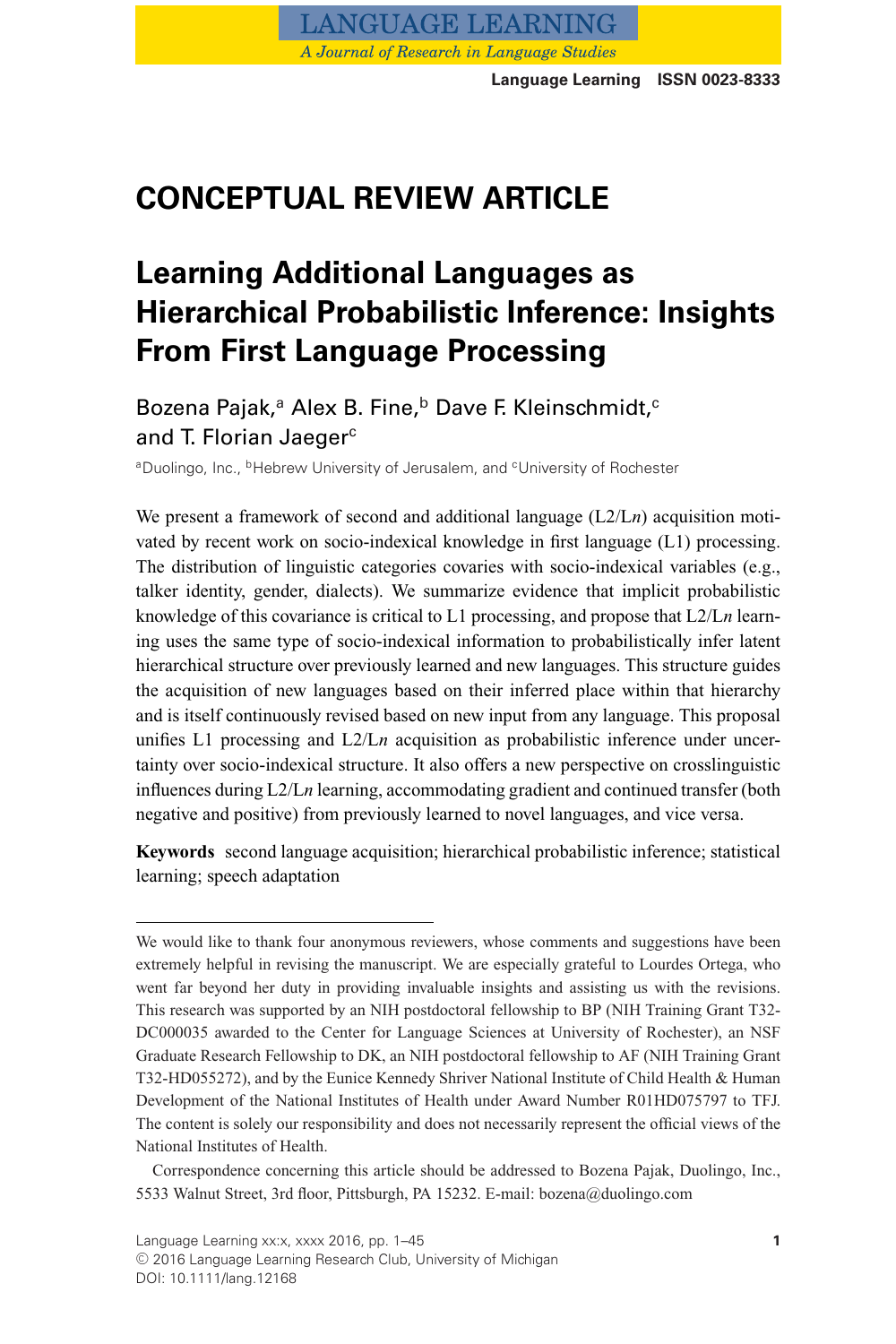### **Introduction**

Infants are born with the ability to learn any of the world's languages. Additional languages can be acquired throughout the life span, but the ability to achieve nativelike proficiency declines with age of first exposure (Hakuta, Bialystok, & Wiley, 2003; Stevens, 1999). What then are the constraints on second and third (or additional) language (L2/L*n*) acquisition in adulthood? One known constraint is that learning new languages as an adult is plagued by negative transfer from the native language (L1), which occurs when the L1 and the target language differ with respect to specific linguistic properties, and the learner incorrectly applies the L1 norm to the L2/L*n*. However, prior native language knowledge has also been found to facilitate learning: At least for some grammatical features, learners have an easier time acquiring L2/L*n* properties that already are present in their L1. Standard approaches, from both the emergentist and the nativist traditions, generally agree that L1 knowledge plays an important role in learning subsequent languages (for overviews, see O'Grady, 2008; Odlin, 2013; White, 2012). Therefore, understanding precisely how and when prior language knowledge leads to interference or facilitation is a pressing question in research on L2/L*n* acquisition.

In this article, we outline a unified framework of both L1 adaptation and L2/L*n* learning as continuous probabilistic inference in response to language input. This framework, we argue, helps reconceptualize the nature of transfer (or crosslinguistic influences) from prior language knowledge. On the one hand, L2/Ln learning is known to be extremely difficult: Learners struggle with pervasive interference from previously learned languages and rarely approach native-speaker levels of proficiency. On the other hand, there is a growing literature, as we describe below, demonstrating the astonishing flexibility of adults to learn the statistical properties of languages that they are exposed to in the lab. The theoretical framework we propose brings a new perspective to bear on these seemingly contradictory findings.

At the heart of the proposed framework lie the hypotheses that (a) adult language learners perform continuous probabilistic/statistical inference on their language input and that (b) this inference process is sensitive to the underlying socio-indexical structure of their linguistic environment, by which we mean talker identity and linguistic generalizations across talkers (e.g., by gender, age, dialect, foreign accent). The first hypothesis is shared with many previous proposals (discussed below), though, as we argue, some of its consequences are still underappreciated. The second insight—that probabilistic inference and learning should take into account learners' probabilistic, hierarchically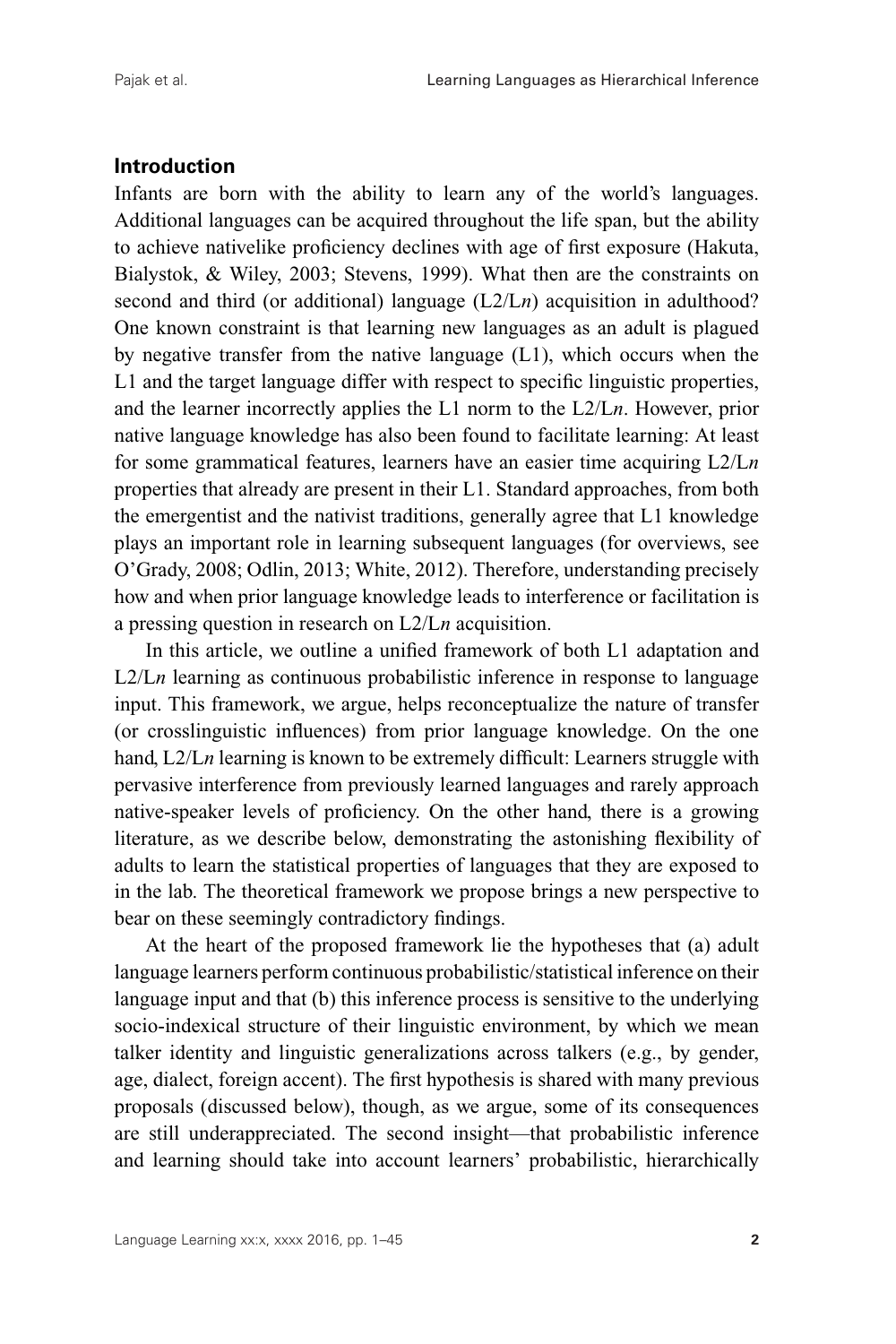structured implicit beliefs about the socio-indexical structure of their linguistic environment—is underexplored in research on L2/L*n* acquisition.<sup>1</sup>

We distinguish variability due to socio-indexical structure from variability due to linguistic context, such as surrounding sound segments or syllable position. Such linguistic context has received comparatively more attention in L1 and L2/L*n* processing and learning (e.g., McMurray & Jongman, 2011; Nearey, 1990, 1997; Nearey & Assmann, 1986; Nearey & Hogan, 1986; Smits, 2001a, 2001b). Here, we are interested in dependencies beyond the linguistic context defined in this sense. Specifically, talkers differ in their realization of phonetic contrasts (e.g., Peterson & Barney, 1952), as they do in their lexical, syntactic, and other preferences (e.g., Weiner & Labov, 1983). Crucially though, talkers tend to not vary randomly. Instead, there is structure in the variability across talkers: Some of the variability across talkers is predicted by talkers' physiological properties (which in turn are correlated with age, gender, etc.) or by their language background (e.g., Great Lakes vs. Texan American English). This structured variability is what we refer to as *hierarchical indexical structure* (following Kleinschmidt & Jaeger, 2015).<sup>2</sup>

As we describe below, L1 processing requires listeners to overcome—and, in fact draw on—variability between talkers and groups of talkers in order to achieve robust language understanding. We propose that L2/L*n* learning can be seen as an extreme case of the same inference problem. In this view, learning to understand a L2/L*n* constitutes the same fundamental computational problem as adapting to a new L1 dialect or accent. Differences between L1 adaptation and L2/L*n* learning, as well as differences between L2/L*n* learning of different languages, are then primarily attributed to two factors: (a) differences in the strength of the learner's prior beliefs about the L*n* based on previous exposure to other languages  $(L1$  to  $Ln-1$ ) and  $(b)$  the similarity between these prior beliefs and those required to robustly process the L*n.* Two critical contributions of our framework are therefore that (a) it provides a unified view of both L1 processing and L2/L*n* learning as involving the same types of probabilistic inferences and that (b) it helps reconceptualize the nature of transfer in L2/L*n* acquisition by viewing it as learners' inferences about the target language based on their current total language knowledge. This includes rich knowledge about talker- and group-specific distribution of linguistic categories (i.e., knowledge about how linguistic structure is conditioned on socio-indexical structure).

Before launching into the stepwise development of our arguments, we outline our proposal and the structure of the article. The development of our argument falls into three parts. In the first part, we discuss why implicit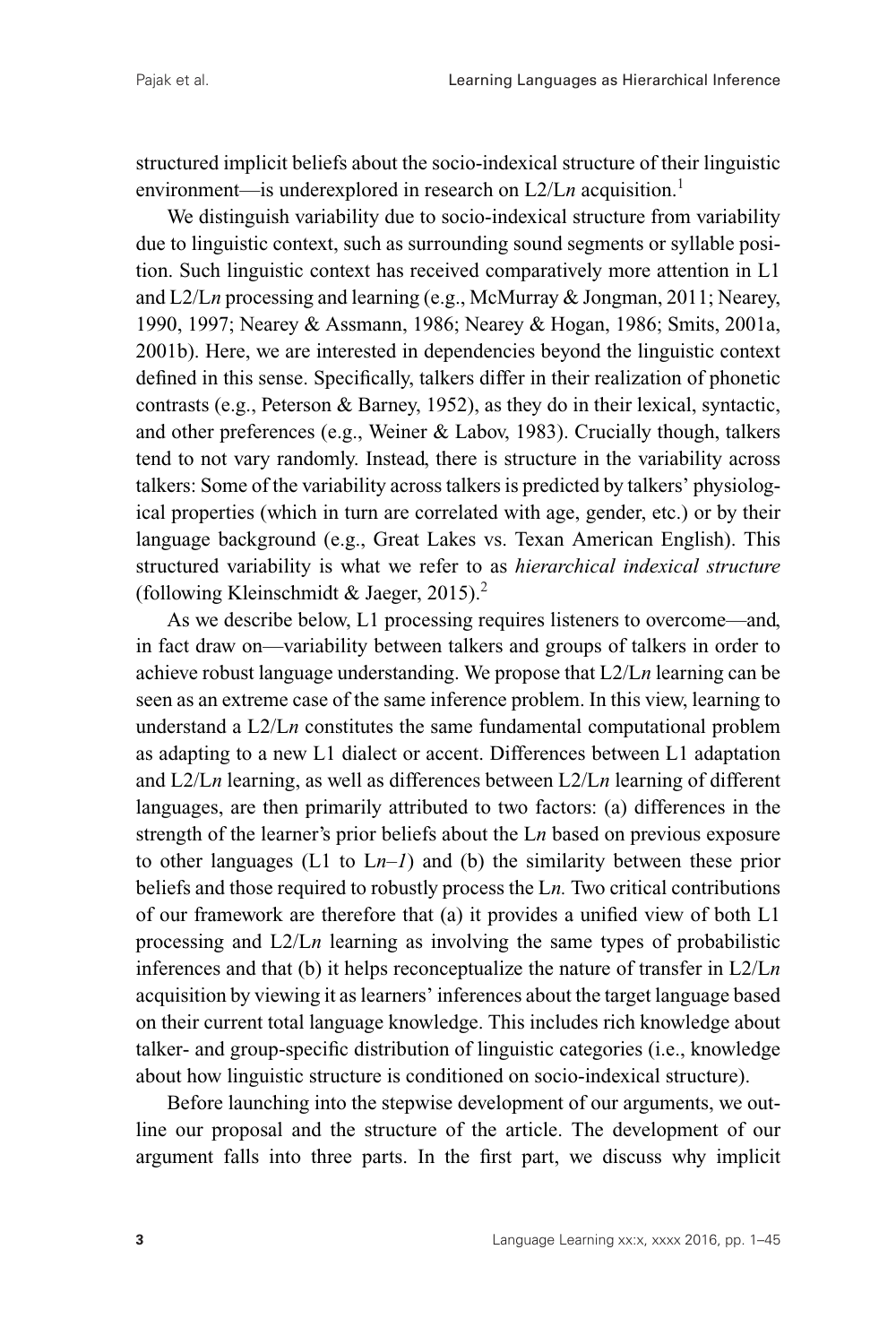distributional knowledge of the covariance between linguistic and socioindexical structure is critical for robust L1 understanding. We then summarize some of the key pieces of evidence that L1 processing, indeed, critically relies on socio-indexical knowledge. With this background established, the second part of our argument turns to L2/L*n* acquisition and to the exposition of the framework we propose. We argue that L2/L*n* learners engage in probabilistic inference over the environment-specific "mini-grammars" they induced for L1 (and other languages previously exposed to), which in turn guides their learning of the target language. Learning a new language thus involves inferring its relationship with previously established patterns. In the final part of our argument, we describe how this reconceptualization of L2/L*n* acquisition naturally captures aspects of L2/L*n* learning that currently lack a unifying explanation. In particular, the proposed framework accounts for the following five well-documented properties of L2/L*n* acquisition: (a) L2/L*n* development is gradual, rather than being limited to an initial transfer from previously acquired languages, and highly variable, as it involves simultaneous maintenance of multiple options for some linguistic properties; (b) transfer can apply from any previously learned language, not only L1; (c) transfer is affected by (actual and perceived) structural similarities between the source language and the target language; (d) transfer is multidirectional in that it can affect previously acquired language knowledge, including the learner's L1; and (e) transfer involves drawing not only on the specific categories that exist in the source language, but also on the statistical distributions over those categories.

All throughout the article, we illustrate the proposed framework within a normative probabilistic approach that can be naturally interpreted in terms of Bayesian inference. The central ideas behind our proposal are, however, compatible with a few other distributional frameworks, such as, for example, associative learning (e.g., Bates & MacWhinney, 1987; Ellis 2006a, 2006b; MacWhinney, 1983), episodic (Goldinger, 1998) and exemplar-based approaches (Johnson, 1997; Pierrehumbert, 2003; van den Bosch & Daelemans, 2013). We discuss links to and differences from these accounts where appropriate. In developing our proposal, our primary goal is to help readers unfamiliar with this type of framework to develop intuitions about it. We therefore avoid mathematical notation. There are, however, computational implementations of the proposed framework for L1 speech perception (Kleinschmidt & Jaeger, 2015; Nielsen & Wilson, 2008) and L1 sentence processing (Fine, Qian, Jaeger,  $& Jacobs, 2010; Myslín & Levy, 2016)$ . Detailed development of the formal inference framework applied to L2/L*n* processing can be found in Pajak (2012).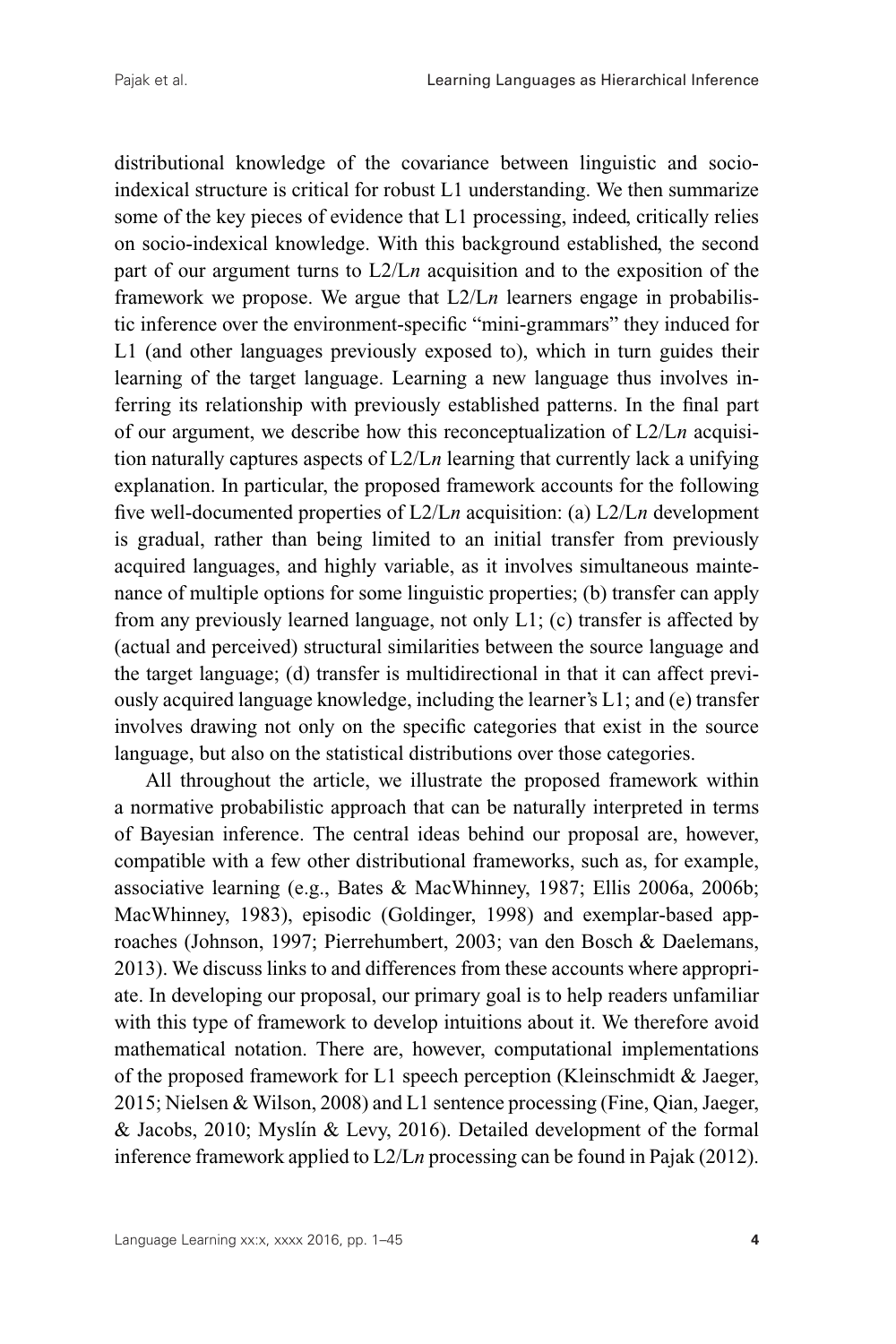# **L1 Processing as Hierarchical Probabilistic Inference Under Uncertainty**

We begin by introducing two fundamental computational challenges to language understanding: (a) the speech signal is perturbed by noise, causing the mapping between signal and linguistic categories to be nondeterministic, and (b) this nondeterministic mapping varies between talkers. We then review what properties a speech perception system must have in order to achieve robust language understanding despite these two challenges and what this can tell us about the structure of the implicit linguistic knowledge underlying L1 processing.

# **Recognition as Inference Under Uncertainty**

There is now broad agreement that language comprehension is sensitive to the statistics of the input (for recent reviews, see Kuperberg & Jaeger, 2015; MacDonald, 2013). This sensitivity to linguistic distributions is evident at all levels of linguistic organization. Even the earliest moments of speech processing exhibit sensitivity to implicit knowledge about the distributions of linguistic categories (Feldman, Griffiths, & Morgan, 2009). The recognition of phonological categories and words is similarly sensitive to distributional knowledge (e.g., Bejjanki, Clayards, Knill, & Aslin, 2011; Dahan, Magnuson, & Tanenhaus, 2001; Luce & Pisoni, 1998; McClelland & Elman, 1986; Norris & McQueen, 2008). Beyond word recognition, the incremental integration of information during sentence processing relies heavily on implicit beliefs about lexical and syntactic distributions (e.g., Arai & Keller, 2013; MacDonald, Pearlmutter, & Seidenberg, 1994; McDonald & Shillcock, 2003; Dikker & Pylkkänen, 2013; Tabor, Juliano, & Tanenhaus, 1997; Tanenhaus, Spivey-Knowlton, Eberhard, & Sedivy, 1995; Trueswell, Tanenhaus, & Kello, 1993).

Drawing on the statistics of the input has, in fact, been shown to be a rational solution to the problem of inferring linguistic categories from the speech signal (e.g., Bejjanki et al., 2011; Feldman et al., 2009; Norris & McQueen, 2008).3 Even in a cognitively bounded system that makes rational use of its finite resources (e.g., including time; Griffiths, Vul, & Sanborn, 2012; Lewis, Howes, & Singh, 2014), prediction based on the statistics of the input is a crucial component of language understanding (for discussion, see Kuperberg & Jaeger, 2015). The speech signal is perturbed by noise from multiple sources, including errors during speech planning, muscle noise during production, ambient noise from the environment, and noisy neuronal responses in the perceptual system. Although these types of noise differ in many important aspects, they have a common consequence: Noise makes the mapping between linguistic categories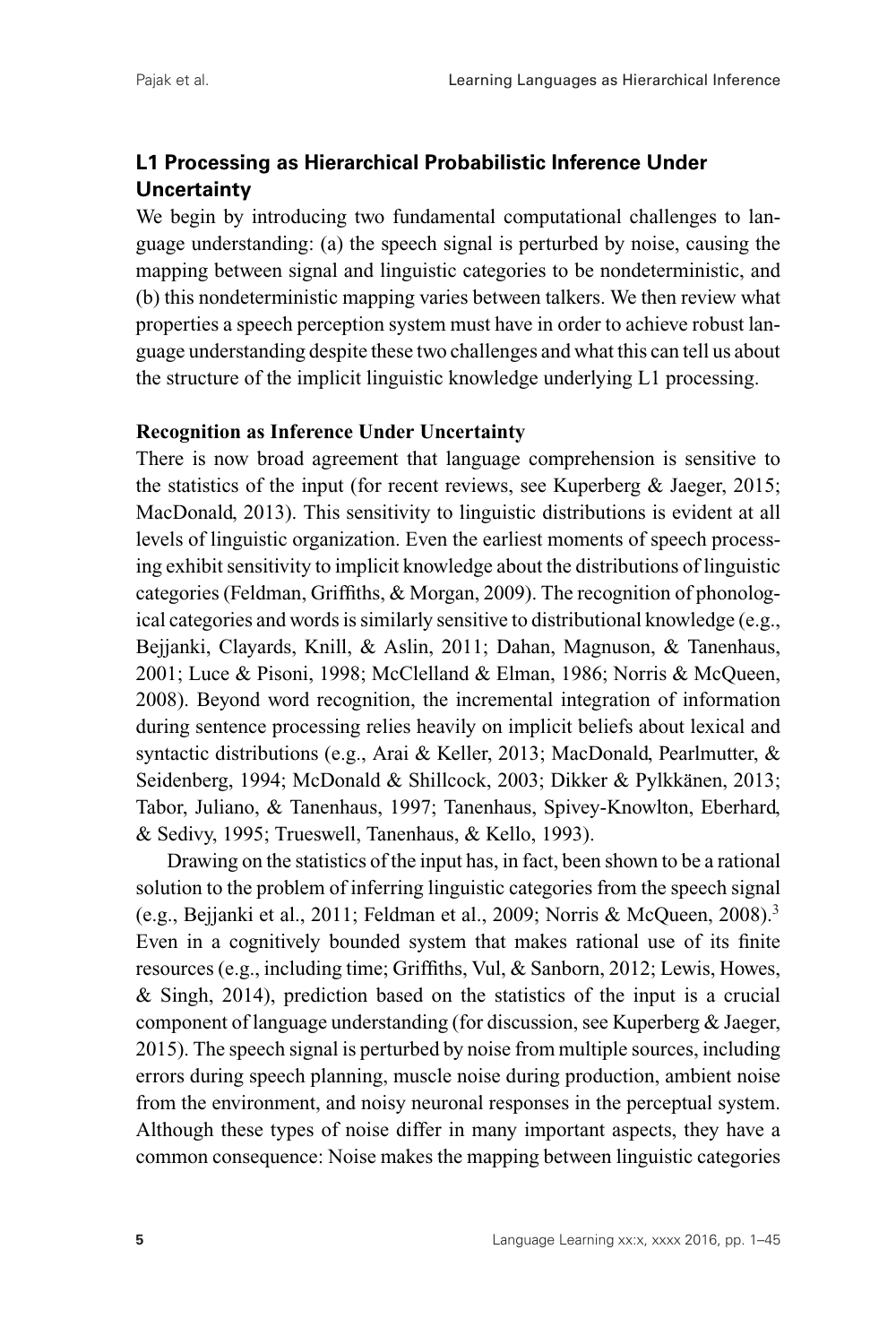

**Figure 1** Bayes' rule provides a link between the probability distribution over acousticphonetic cues given categories and the classification function. We illustrate this relation for the categories  $/b/$  and  $/p/$ , and the voice onset time (VOT) cue, which is one of the primary cues to voicing in English. For a given VOT value, the probability that it corresponds to, say, a /b/ is proportional to the probability of producing that particular VOT value given the talker intended to produce /b/.

and the acoustic signal nondeterministic and, thus, the inverse mapping from the signal to the categories is also nondeterministic. This makes the recognition of linguistic categories—and language understanding more generally—a problem of *inference under uncertainty*.

Specifically, each linguistic category can be thought of as a probability distribution, a function specifying how likely each possible cue value is, given a particular category. The rational solution to the problem of recognizing phonological categories—as examples of linguistic categories—relies on knowledge of these distributions. Bayes' rule describes the exact relationship between the cue distributions and the categorization function of a rational listener. Figure 1 depicts this for the relation between voice onset time (VOT)—one of the primary cues to voicing in English—and the phonological categories /b/ and /p/. The classification function predicted by Bayes' rule, as shown in Figure 1, provides a good qualitative and quantitative fit against human behavior in phonetic categorization tasks (e.g., Clayards, Tanenhaus, Aslin, & Jacobs, 2008; Kleinschmidt & Jaeger, 2015).

The problem of inference under uncertainty is not limited to the recognition of phonological categories, but extends across all levels of linguistic organization. Although many important questions remain about the mechanisms that underlie such inferences, rational models have been found to provide good qualitative and quantitative fits against human language processing at these higher levels of linguistic organization as well (e.g., Boston, Hale, Kliegl, Patil, & Vasishth, 2008; Demberg & Keller, 2008; Norris & McQueen, 2008; Smith & Levy, 2013; for further references, see Kuperberg & Jaeger, 2015). Beyond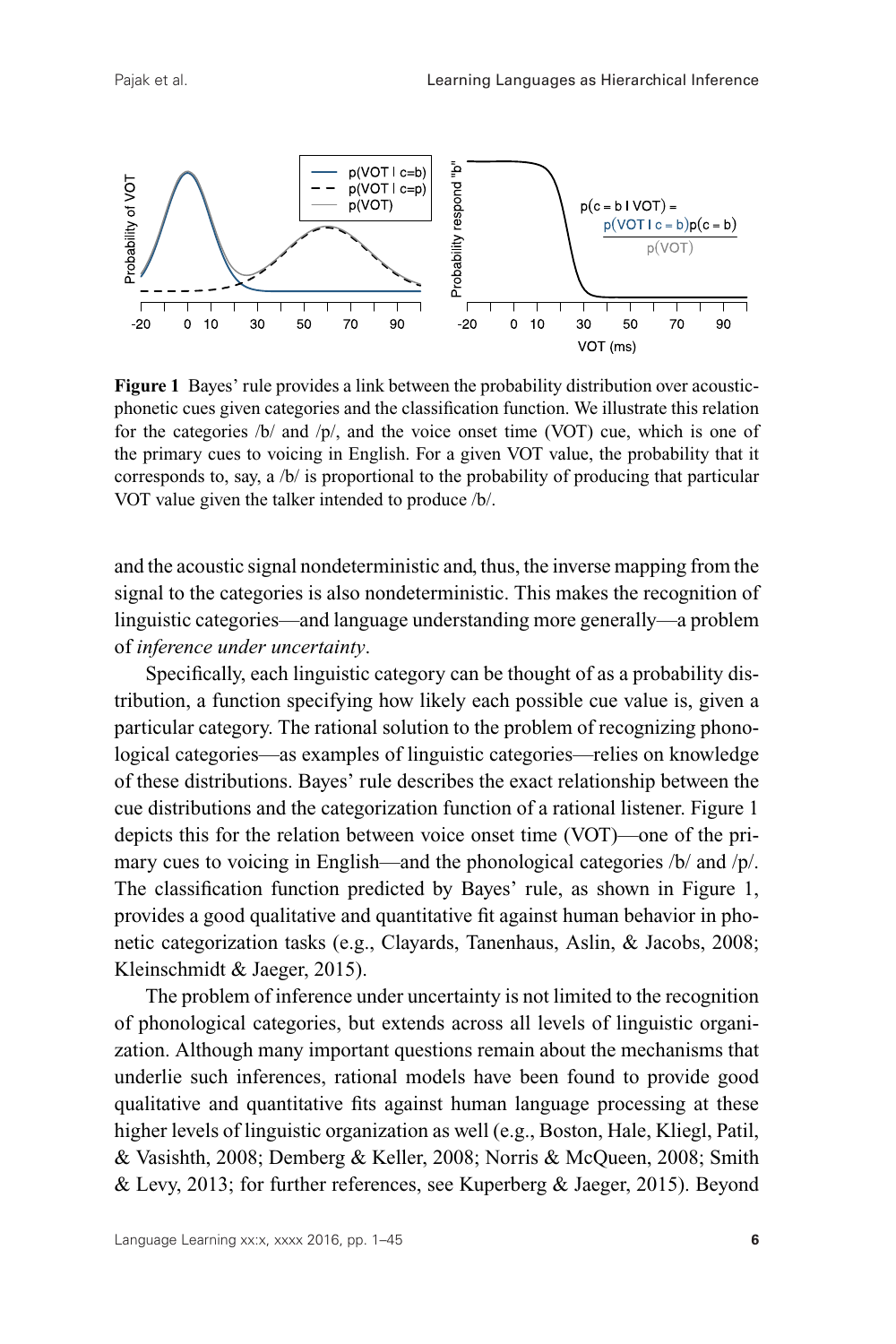

**Figure 2** Visualization of between-talker variability in  $/b/-/p/$  production: distributions of voice onset time (VOT) values for /b/ and /p/ in English (left panel) and rational classification curves of sound tokens along the [b]–[p] continuum (right panel) given the distributions shown on the left. The depicted data are hypothetical but plausible (for comparison, see Allen et al., 2003).

robustly inferring the intended message from noisy input, implicit probabilistic knowledge can also increase processing speed, for instance, through efficient allocation of attentional resources (Smith & Levy, 2013).

In summary, there is converging evidence that (a) the computational systems underlying language comprehension involve implicit probabilistic knowledge about the statistical distributions of linguistic categories and that (b) this knowledge plays a crucial role in language understanding. However, as we discuss next, reliance on implicit probabilistic knowledge is only beneficial to the extent that this knowledge reflects the actual statistics of linguistics distributions. This turns out to be critical, as the probabilistic mapping between the signal and linguistic categories is variable, changing depending on the local environment.

#### **Variability in Mapping Between Signal and Linguistic Categories**

Linguistic distributions change depending on the talker, genre, and other socioindexical variables. This makes linguistic distributions nonstationary, at least from the perspective of language users. In research on speech perception, this problem is known as lack of invariance although this term was originally used to refer to variability in linguistic distributions due to linguistic (rather than socio-indexical) context, such as differences in the realization of onset consonants depending on the following vowel (Liberman, Cooper, Shankweiler, & Studdert-Kennedy, 1967; see also Nearey, 1990; Smits, 2001a, 2001b). Different talkers produce instances of the same category differently, using different acoustic-phonetic cues or cue values (e.g., Allen, Miller, & DeSteno, 2003; McMurray & Jongman, 2011; Newman, Clouse, & Burnham, 2001). Figure 2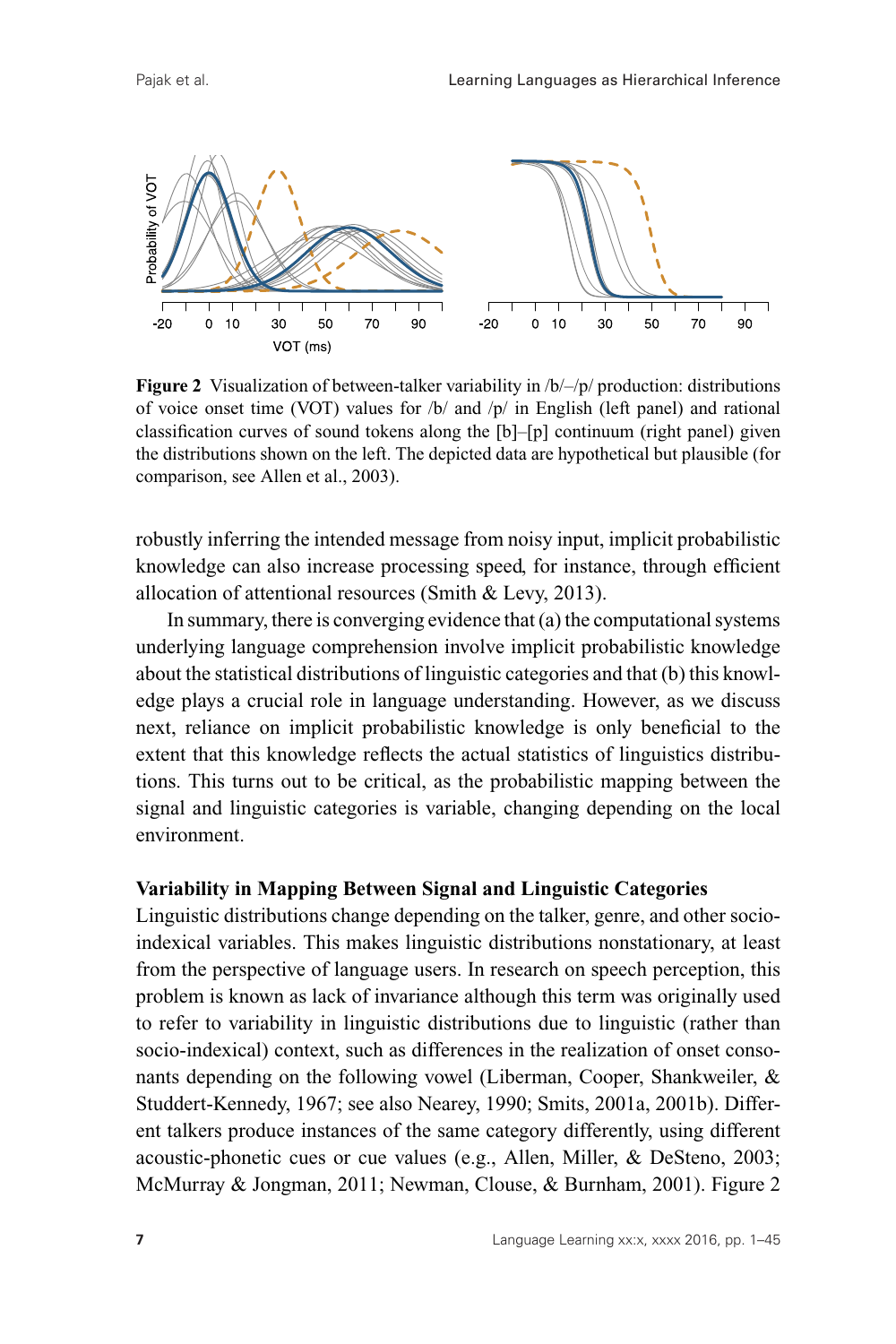illustrates this for the VOT example from Figure 1 (for further examples and discussion, see Weatherholtz & Jaeger, 2016).

As can be seen in Figure 2, the rational solution discussed in the previous section is only rational as long as the listener makes the correct assumption about the mapping between acoustic-phonetic cues and linguistic categories. If a listener assumes that the probabilistic mapping between signal and linguistic categories is stationary, this will systematically and negatively affect language understanding. Imagine, for example, a listener with the implicit probabilistic beliefs corresponding to the solid blue line in Figure 2. If that listener receives input from a talker, who produces  $/b/$  and  $/p/$  according to the distributions corresponding to the dashed orange line in Figure 2, the listener will frequently hear  $/p/$ , when the talker in fact intended to produce a  $/b/$ .

Between-talker variability thus has two immediate consequences. First, listeners might need to adapt whatever implicit phonetic beliefs they hold when they encounter a novel talker that deviates from previously encountered talkers. We can think of this as learning a language model, specifying a set of probabilistic mappings between the signal and linguistic categories for the novel talker—essentially, a probabilistic mini-grammar for that particular talker (Kleinschmidt & Jaeger, 2015). And second, even if a particular talker has previously been encountered, listeners are never quite certain which previously learned language model is appropriate in the current circumstances. Put differently, between-talker variability makes language understanding a problem of inference under uncertainty not only about linguistic categories, but also about the appropriate language model for the current local environment. The consequences of between-talker variability are not limited to speech perception (although they are perhaps starkest in this domain). Rather, the logic outlined above for speech perception extends to lexical and syntactic processing: Reliance on implicit knowledge of linguistic distribution only facilitates efficient sentence processing if language users' implicit beliefs sufficiently closely reflect the actual statistics of the current local environment (see Fine, Jaeger, Farmer, & Qian, 2013; Myslín & Levy, 2016; Yildirim, Degen, Tanenhaus, & Jaeger, 2015).

# **Overcoming Variability: Evidence From L1 Processing**

Now that we have established the conceptual framework of inference under uncertainty about both linguistic categories and the appropriate language model for the current local environment, we summarize some of the key findings from research on L1 language processing that illustrate how listeners overcome the challenge raised by between-talker variability. We split this summary into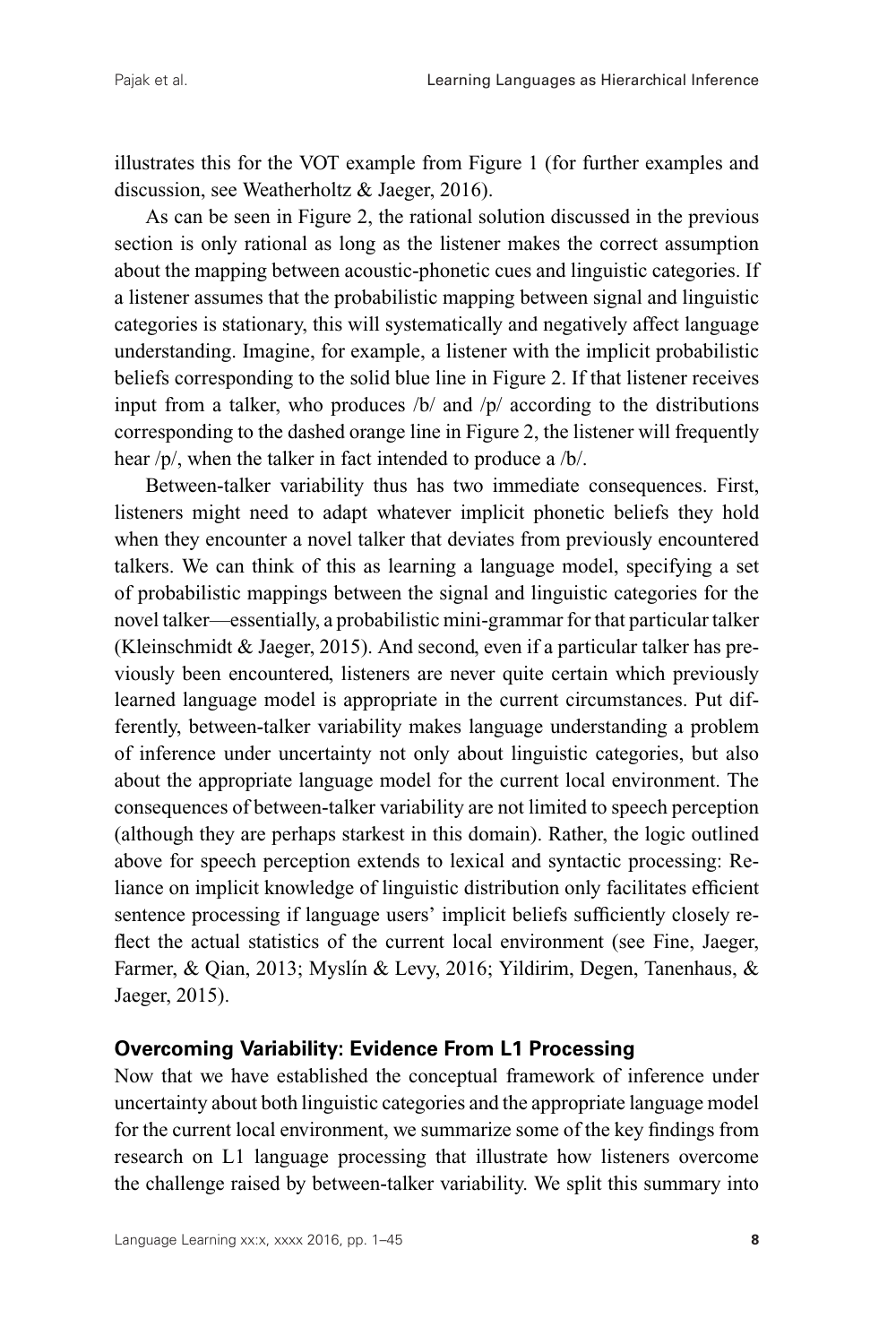two sections, corresponding to the two consequences of variability introduced above. This will establish the conceptual framework that we then extend to L2/L*n* learning.

## **Learning Between-Talker Variability**

Imagine a situation in which a listener encounters a novel talker whose acoustic realizations of linguistic categories (e.g., her pronunciations) deviate from previously encountered talkers. In this situation, listeners need to adapt their implicit beliefs about linguistic distributions for the current environment.<sup>4</sup> Indeed, a growing body of work suggests that L1 speech perception in such situations relies on continuous, implicit statistical learning. In situations with which they have little prior experience, listeners appear to rapidly adapt to the statistics of the acoustic cues associated with different phonetic categories. The main source of evidence for this comes from phonetic recalibration (or phonetic perceptual learning) studies, where listeners hear a sound that is acoustically ambiguous between, say, /b/ and /p/. If a listener hears this sound in a context which implies that it was intended to be a /b/ (e.g., a word that can end in /b/ but not /p/, like *stub*), then they will recalibrate their /b/ category, classifying more sounds on a [b]-to-[p] continuum as /b/ after exposure (e.g., Bertelson, Vroomen, & de Gelder, 2003; Eisner & McQueen, 2006; Kraljic & Samuel, 2005; Norris, McQueen, & Cutler, 2003; for further references, see Kleinschmidt & Jaeger, 2015).

There are two reasons to think that this adaptation is a form of probabilistic inference. First, as listeners in perceptual recalibration experiments are exposed to more and more evidence from a particular talker, their behavior gradually changes in ways predicted both qualitatively and quantitatively by rational inference under uncertainty about the mapping between linguistics cues and categories (Clayards et al., 2008; Kleinschmidt & Jaeger, 2011, 2012, 2015). The type of learning behavior that such a model predicts is illustrated schematically in Figure 3.

Second, listeners seem to adapt not just to differences in the mean cue values for a category, but also the variance of these category-specific cue distributions (e.g., Bejjanki et al., 2011; Clayards et al., 2008; Kleinschmidt & Jaeger, 2012; for further discussion, see Kleinschmidt & Jaeger, 2015). This follows readily under a rational inference account of between-talker variability, in which adaptation results in changes to listeners' probabilistic beliefs about the shape of the relevant distributions, including their variance (see Kleinschmidt & Jaeger, 2015). Although questions remain about the precise mechanisms, it is now clear that adaptation also occurs in more complex pronunciation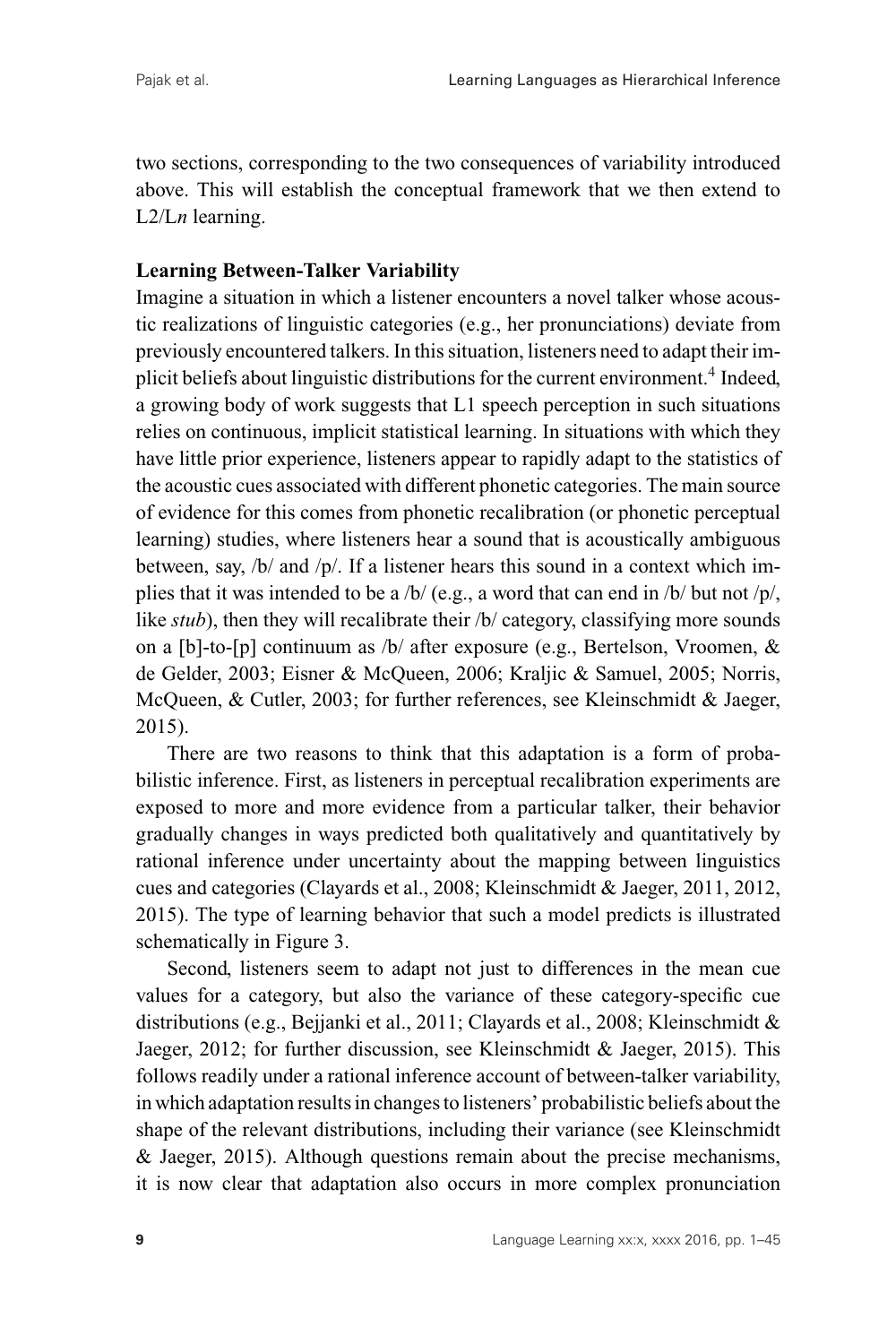

**Figure 3** Illustration of implicit statistical learning during perceptual recalibration (based on Kleinschmidt & Jaeger, 2015): changes to the beliefs about the categoryspecific cue distributions based on different amounts of exposure to the recalibration stimuli, shown as vertical dashes on the *x*-axis (left panel) and resulting changes to the classification function (right panel). A model based on the principles of Bayesian (or normative) inference provides a good fit against recalibration and other phonetic adaptation behavior (Clayards et al., 2008; Kleinschmidt & Jaeger, 2011, 2012).

shifts, for example, when encountering a dialect- or foreign-accented talker (Baese-Berk, Bradlow, & Wright, 2013; Bradlow & Bent, 2008; Weatherholtz, 2015; but see Best et al., 2015, for limitations). Further, there is evidence that adaptation is not just specific to the linguistic input that has been observed from a talker. Rather, adaptation can generalize to other sounds (Kraljic & Samuel, 2006) and words (Maye, Aslin, & Tanenhaus, 2008; McQueen, Cutler, & Norris, 2006; Weatherholtz, 2015) not heard previously from the novel talker.

Similar adaptation to novel talkers has been observed for deviation from previously encountered phonotactics (Kraljic, Brennan, & Samuel, 2008), prosody (Kurumada, Brown, Bibyk, Pontillo, & Tanenhaus, 2014), lexical usage (e.g., Metzing & Brennan, 2003; Creel, Aslin, & Tanenhaus, 2008; Grodner & Sedivy, 2011; Yildirim et al., 2015), and even syntactic distributions (Fine et al., 2013; Farmer, Fine, Yan, Cheimariou, & Jaeger, 2014; Farmer, Monaghan, Misyak, & Christiansen, 2011; Hanulikova, Van Alphen, Van Goch, & Weber, 2012; Kamide, 2012). For example, Fine et al. (2013) demonstrated that listeners can rapidly and implicitly learn the statistics of a novel local environment. Participants read sentences that had either a matrix verb or relative clause structure, as illustrated in the following two examples:

The experienced soldiers warned about the dangers . . .

- a. before the midnight raid. (*warned* as a matrix verb)
- b. conducted the midnight raid. (*warned* as a participle in a relative clause)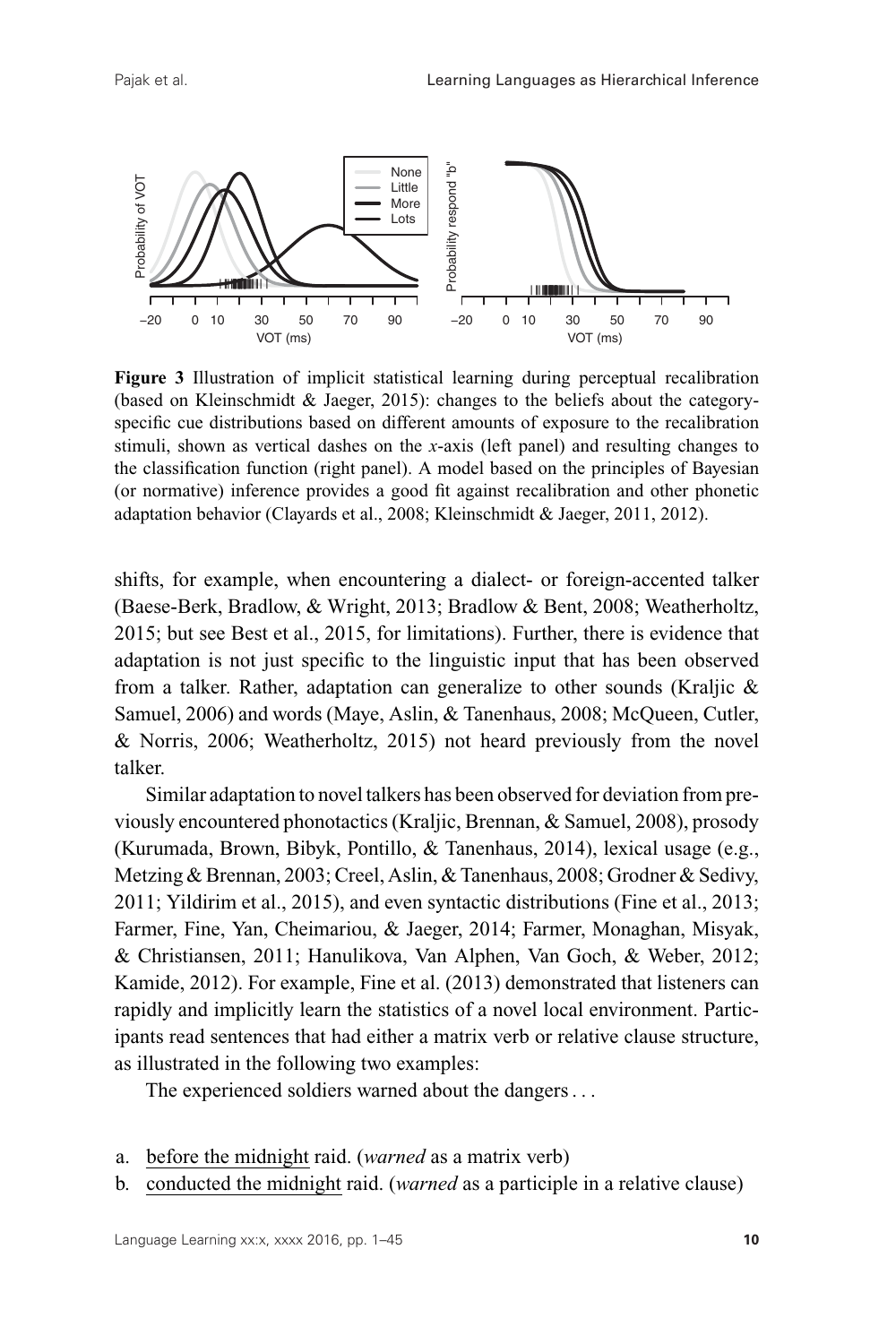At *warned about the dangers*, these sentences are temporarily ambiguous: Participants so far do not know whether the sentence they are reading will have the structure in (a) or in (b). This ambiguity is resolved at the underlined material in (a) and (b), allowing participants to discover the structure of the sentence they are reading. Therefore, reading times at the disambiguating region (underlined in the example) provide an index of how unexpected the observed structure was for subjects. Indeed, reading times at disambiguation are higher for subjectively less probable structures (in this case, relative clauses) than for more probable structures (here, matrix verbs; e.g., MacDonald, Just, & Carpenter, 1992).

If listeners are adapting to the distribution of main verbs and relative clauses in the local environment, their implicit beliefs about these probabilities should change. This change should be reflected in changes in the reading times for the disambiguation region. This is indeed what Fine et al. (2013) found. For example, when relative clauses were locally highly probable, subjects became better at reading relative clause sentences and worse at reading main verb sentences. In fact, fewer than 30 relative clauses were necessary to override the expectation for matrix verbs. Evidence that these changes in reading times indeed reflect changes in probabilistic beliefs about the distribution of syntactic structures comes from anticipatory eye movements during spoken language understanding (Kamide, 2012) and from event-related potentials (Hanulikova et al., 2012). Related modeling work by Fine and colleagues suggests that syntactic adaptation of this kind can be successfully captured using the same Bayesian approach described above for speech perception (Fine et al., 2010; Kleinschmidt, Fine, & Jaeger, 2012).

In summary, research on L1 processing suggests that listeners can learn the statistics of novel local environments (e.g., a novel talker). The evidence summarized so far leaves open whether listeners have a single language model that they continuously adapt to adequately reflect the statistics of their recent experience, readapting every time these statistics change. As we discuss next, this does not seem to be the case. Rather, there is evidence that listeners can represent several different language models as part of their implicit L1 knowledge.

#### **Representing Between-Talker Variability**

A substantial part of the variability in the linguistic signal is systematic—it is predictable based on socio-indexical variables like talker identity, sociolect, dialect, accent, and so on. A comprehension system that merely relies on continuous adaptation would fail to take advantage of this structure. Instead, a rational solution to a world in which listeners encounter the same talker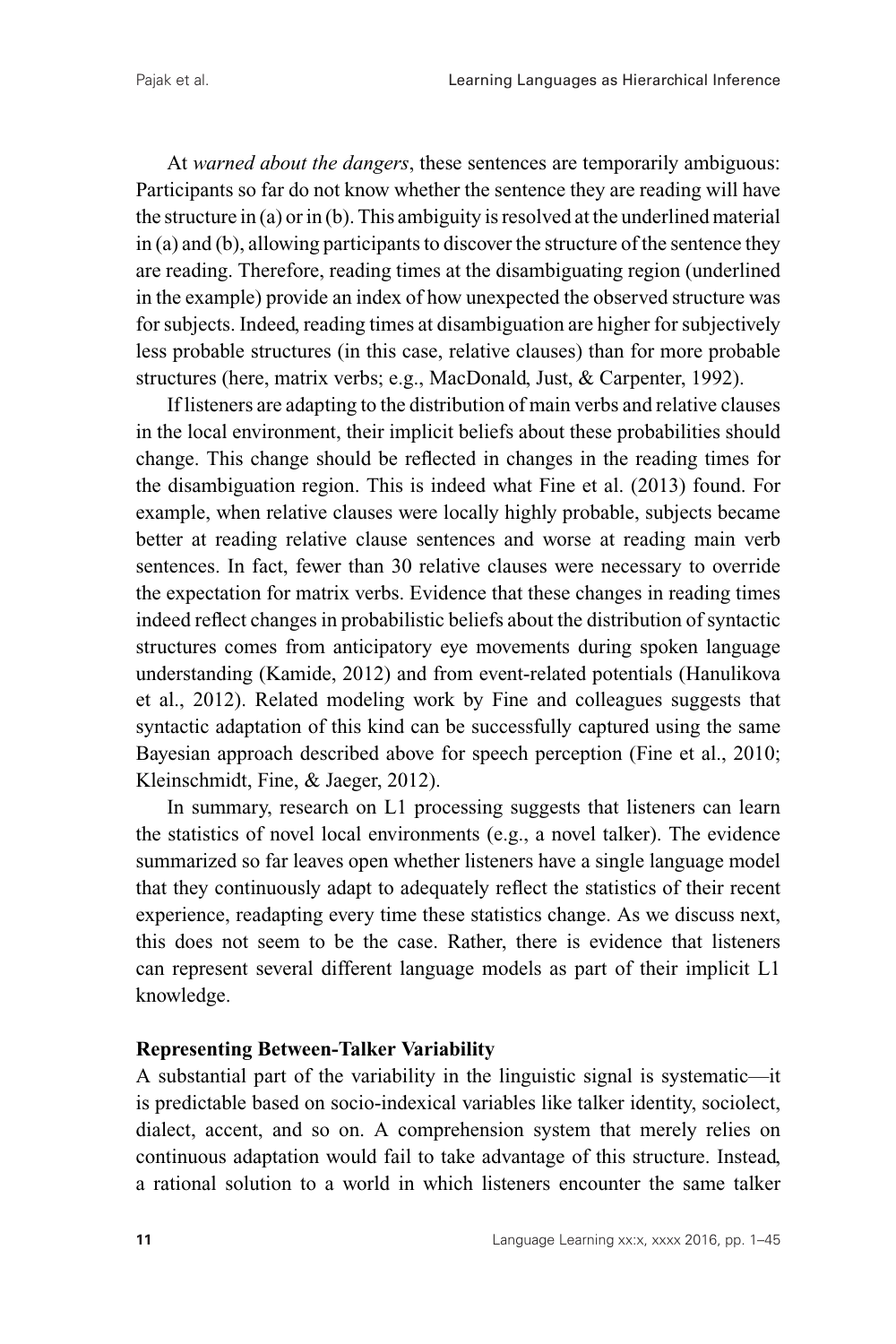

**Figure 4** Schematic visualization of a hypothetical listener's structured, uncertain beliefs about different language models (mini-grammars). Each node in the graph corresponds to a set of beliefs about language models. Dotted nodes/edges indicate uncertainty arising from the possibility of inducing new group or individual talker representations or reclassifying a representation  $(L<sub>Joe</sub>)$  across levels.

repeatedly is to remember what one has learned about that talker (see Kleinschmidt & Jaeger, 2015). Further, a rational listener should aim to learn generalization over similar previously encountered talkers, allowing the listener to more effectively adapt to novel talkers based on similar previous experiences. In short, a rational listener should represent knowledge about the covariation between linguistic features and socio-indexical features (e.g., talker identity or talker groups), thereby capturing the systematic aspects of between-talker variability. This idea is illustrated in Figure 4, where each node corresponds to a language model (or mini-grammar) for a particular talker (terminal nodes) or group of talkers.It is in this sense that a rational listener is expected to have rich beliefs about the socio-indexical structure underlying the linguistic signal.<sup>5</sup>

Indeed, research on speech perception provides compelling evidence in support of this view. The most basic evidence comes from studies that have found adaptation to a novel talker to persist over time, even after listeners are exposed to other talkers. For example, Eisner and McQueen (2006) had participants adapt to a novel talker and then tested them either immediately after exposure or with a 12-hour delay. Although the latter group of participants left the lab and received input from other talkers, Eisner and McQueen found no difference in the strength of talker-specific adaptation between the two participant groups (see also Goldinger, 1996). Similar evidence is beginning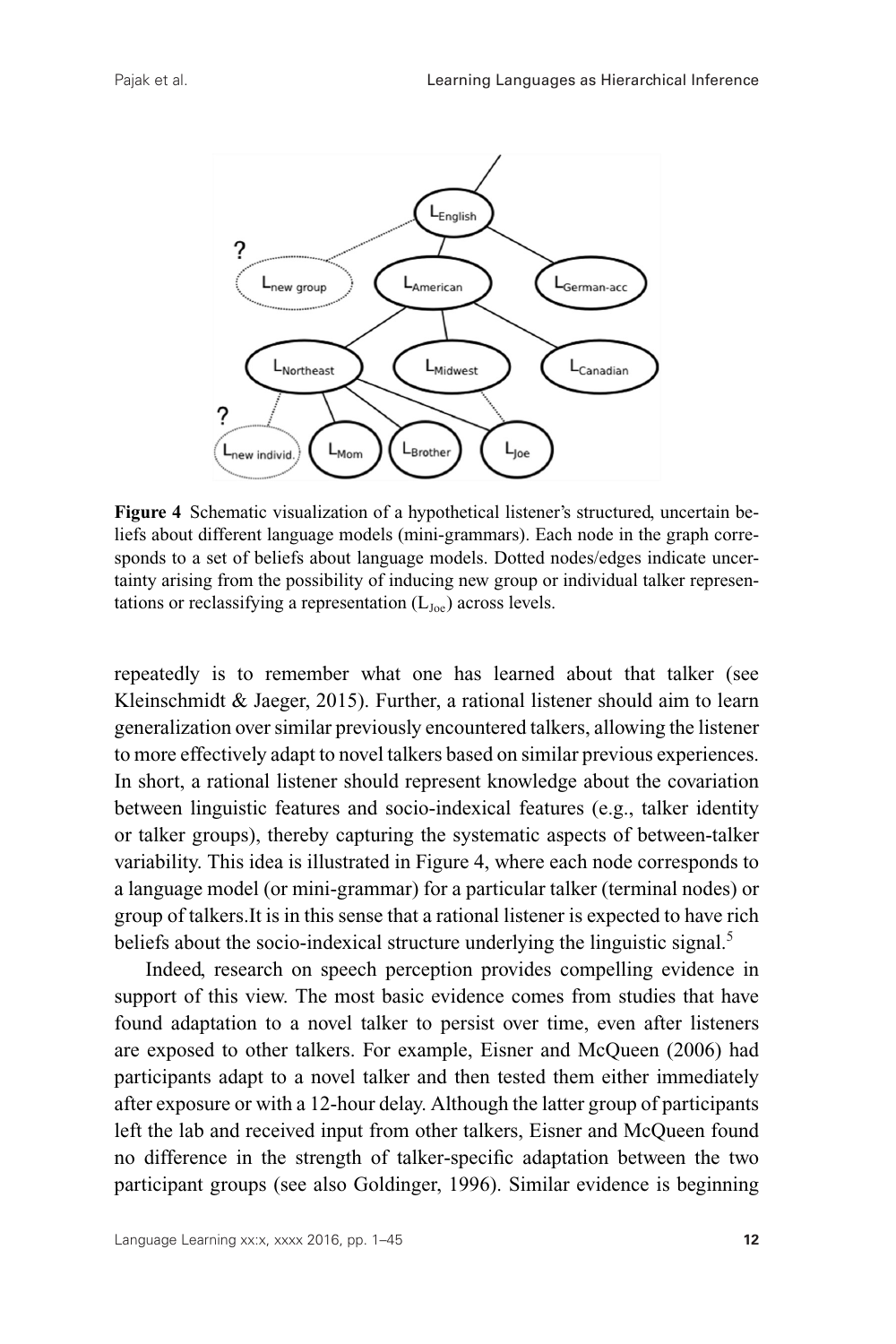to emerge for sentence processing (Wells, Christiansen, Race, Acheson, & MacDonald, 2009).

There is also evidence that listeners form novel generalizations across talkers, for instance, based on dialect- or foreign-accented speech (Baese-Berk et al., 2013; Bradlow & Bent, 2008; Weatherholtz, 2015). Critically, listeners draw on these generalizations during speech perception (e.g., Johnson, Strand, & D'Imperio, 1999; Niedzielski, 1999; Strand, 1999; Walker & Hay, 2011). For example, listeners' interpretation of the very same acoustic information is affected by top-down information about the group membership of the talker who produced it (e.g., a male or female face: Johnson et al., 1999; Strand, 1999; being informed that a talker is from Canada or Detroit: Niedzielski, 1999). Evidence of similar generalizations based on socio-indexical structure is beginning to emerge for phonotactic (Staum Casasanto, 2008), lexical (Walker & Hay, 2011), pragmatic (Kurumada, 2013), and syntactic processing (Hanulikova et al., 2012).

While it remains an open question how exactly listeners represent socioindexical structure, findings like these suggest that even L1 knowledge involves rich implicit beliefs about the socio-indexical structure that underlies betweentalker variability. Listeners do not just adapt their language models to novel talkers. They also represent these novel models, form generalization across them, and draw on this knowledge to facilitate language understanding. As a consequence, even a monolingual listener, when first exposed to a novel L2, already has implicit beliefs about the way in which talkers differ from each other. Overall, these implicit beliefs about the structure of the world are advantageous: They allow recognition of previously encountered talkers (rather than learning from scratch) and efficient generalization to similar talkers (rather than treating all novel talkers as the same). In Bayesian terms, strong prior beliefs about what types of talkers there are in the world mean that listeners need less evidence from a novel talker to determine what type of language model will be adequate. This in turn will mean that the language model used by the listener will more quickly reflect the actual statistics of the talker (see Figure 3), reducing the risk of misrecognition (see Figure 2).

However, with strong prior beliefs about the way in which talkers vary, there is also a price to pay: When confronted with a novel talker that does not follow any previously encountered pattern, adaptation becomes harder. This is essentially a consequence of rational inference under uncertainty. In order to deal with the noisy signal, which creates uncertainty, listeners combine the bottom-up input with their prior beliefs; this means that prior beliefs can change what listeners perceive (e.g., Feldman et al., 2009). When prior beliefs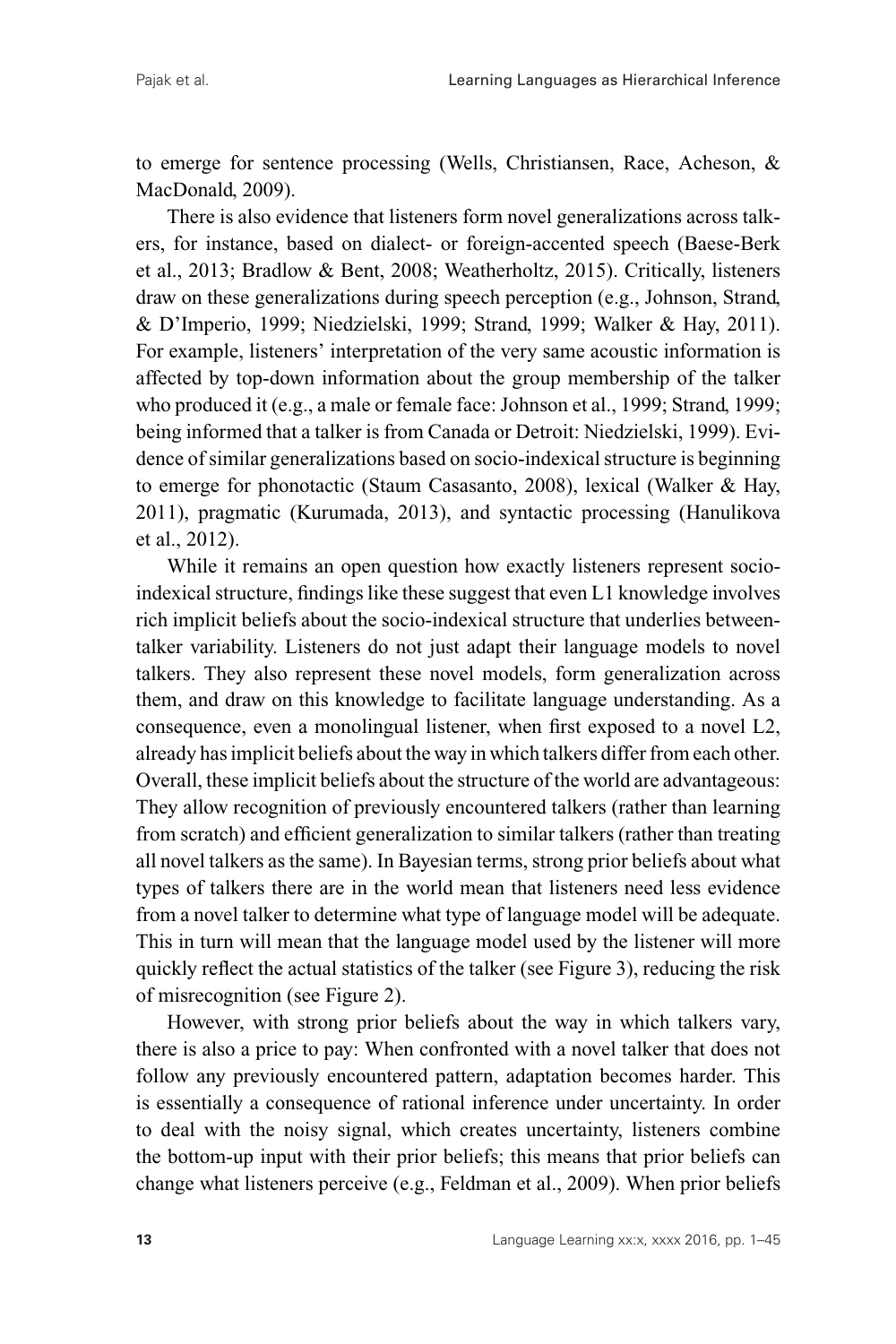are particularly strong, they can therefore be difficult to overcome. As we discuss next, this logic extends to L2/L*n* learning.

# **L2/L<sup>n</sup> Acquisition as Hierarchical Probabilistic Inference Under Uncertainty**

Thus far, we have argued that L1 speaker knowledge is best understood as a set of language models (or mini-grammars) that encode the hierarchical structure of the listener's linguistic environment and that are continuously being adapted to incoming input. In this section, we extend this architecture to L2/L*n* learning. We argue that a multilingual learner's linguistic knowledge can be characterized as a set of grammars that, similarly, capture the hierarchical indexical structure of the linguistic environment and are continuously being adapted in response to input from the additional languages being learned. This proposal views L2/L*n* learning as in some sense an extreme version of the type of adaptation that even L1 users need to master in order to overcome dialect, sociolect, and individual differences in pronunciation, as well as other linguistic variation. Within this framework, then, differences in learners' ability to acquire additional languages and the ability to adapt to new language properties (as well as general limitations in the ability to learn) are at least to some extent a function of the amount of accumulated knowledge that provides learners with strong biases about how to interpret the incoming input. We begin with the critical assumptions that underlie the proposed framework: (a) adults are able to perform implicit probabilistic analyses on nonnative language input, (b) one of the main sources of limitations on L2/L*n* acquisition is the learner's prior language background, and (c) the bilingual or multilingual environment of a language learner can be characterized as an extension of hierarchically structured variability within L1.

# **Statistical Learning in L2/L***n* **Acquisition**

The justification for assuming adult sensitivity to statistical cues comes not only from the work on L1 processing and adaptation we discussed earlier, but also from a growing body of work on adult language learning (see Rebuschat, 2015). Adults have been shown to attend to statistical cues when learning novel phonetic categories (e.g., Lim & Holt, 2011; Pajak & Levy, 2011; Wanrooij, Escudero, & Raijmakers, 2013), word boundaries (Endress & Mehler, 2009; Saffran, Newport, & Aslin, 1996), phonotactics (Onishi, Chambers, & Fisher, 2002), grammatical categories and dependencies (Reeder, Newport, & Aslin, 2013), as well as morphosyntactic and syntactic structure (Fedzechkina, Jaeger, & Newport, 2012; Hudson Kam, 2009; Wonnacott, Newport, & Tanenhaus, 2008). Adult sensitivity to statistical cues has not only been demonstrated in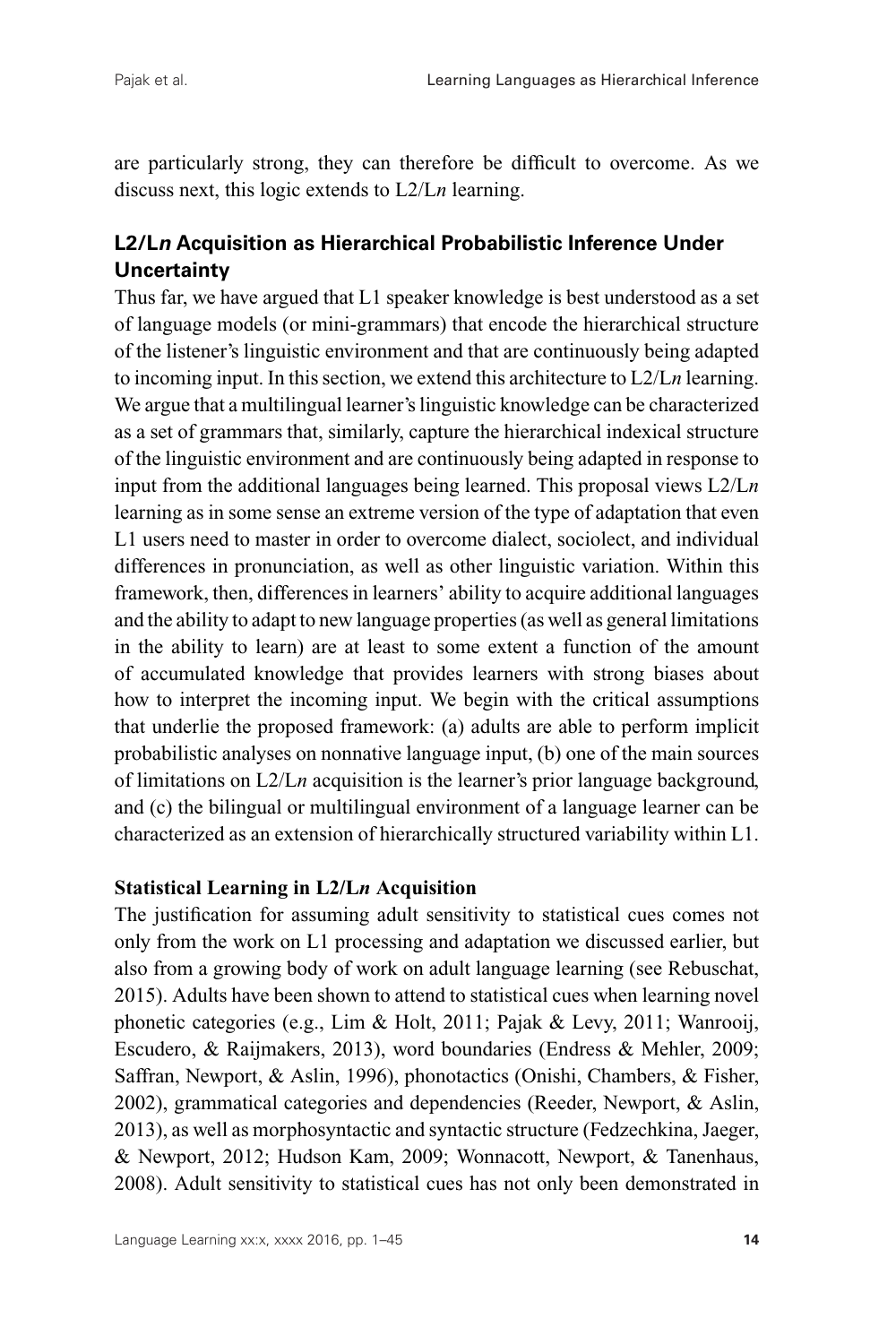learning a single new language, but also in tracking the statistics of multiple languages within a single laboratory session (Gebhart, Aslin, & Newport, 2009; Weiss, Gerfen, & Mitchel, 2009).

Questions about the role of statistical learning in L2/L*n* acquisition do, however, remain. First, it is still largely an open question whether statistical learning persists long enough to subserve L2/L*n* acquisition. While some recent studies have found effects of distributional training to persist for months even after relatively brief exposure (Bradlow, Akahane-Yamada, Pisoni, & Tohkura, 1999; Escudero & Williams, 2014), more work is needed to establish what type of short-term statistical learning translates into long-lasting L2/L*n* knowledge. Second, adults are known to have more difficulty than infants in attending to certain statistical properties of a new language. A well-known example is that of L1-Japanese L2-English learners, who have extreme difficulty learning the /r/-/l/ distinction, both in perception and production (e.g., Miyawaki et al., 1975). Similarly, adults appear to fail in some laboratory tasks, for example, when learning some L2 phonetic categories from statistical cues alone (e.g., Goudbeek, Cutler, & Smits, 2008), when learning certain word orders in an artificial language (Culbertson, Smolensky, & Legendre, 2012), or in some cases of segmenting words from a continuous speech stream (Finn & Hudson Kam, 2008; Newport & Aslin, 2004). However, despite the above findings, we argue that learners are on average striving to be rational and that at least some of these apparent failures of adult learners to successfully infer linguistic categories from statistical cues are in fact not convincing counterexamples to this claim. On the contrary, such counterexamples can be explained by the proposed framework, as long as we keep in mind that the probabilistic inferences learners need to conduct are limited by their cognitive resources.

#### **Sources of Limitations in L2/L***n* **Acquisition**

Achieving nativelike proficiency in a nonnative language is extremely rare, and certain errors tend to persist regardless of the amount of exposure, especially in the domain of phonology (e.g., Han, 2004). Why is this the case and how is it compatible with the approach we are advocating? Many researchers attribute the difficulty of L2/L*n* learning relative to L1 acquisition to maturational factors (e.g., Abrahamsson & Hyltenstam, 2008; Johnson & Newport, 1989). However, there is also evidence that neural plasticity for language learning is not completely lost in adulthood, and nativelike attainment in L2/L*n* acquisition might be possible (see Birdsong, 2009; Moyer, 2014). Some have argued that the apparent limitations of L2/L*n* learning might at least in part be due to differences in incentive and the time dedicated to the learning between infants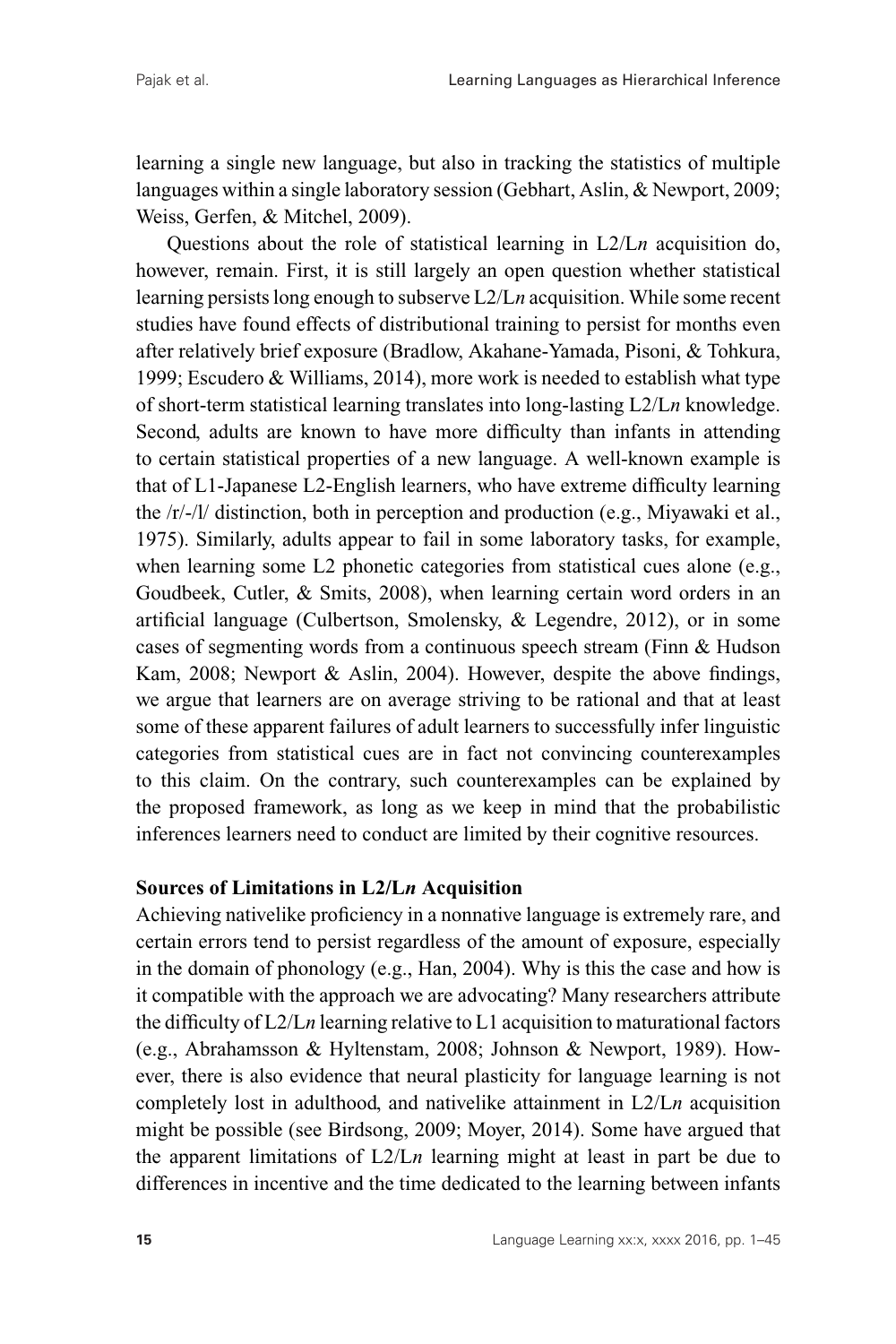acquiring their native language(s) and the typical adult  $L/2/Ln$  learner (e.g., Marinova-Todd, Marshall, & Snow, 2000). Others have argued that foreign accents and other apparent failures to converge against nativelike proficiency in speech production could be at least in part a consequence of encoding one's social identity (Gatbonton, Trofimovich, & Magid, 2005; Moyer, 2007). These arguments do not necessarily call into question that L2/L*n* acquisition is difficult, but they challenge the assumption that all deviations from the target L2/L*n* are due to an inability to fully acquire the new language.

To the extent that the factors such as motivation or social identity do not explain all the challenges and limitations in L2/L*n* learning, we believe that many of the learning difficulties follow naturally from the hierarchical inference framework that we propose here. In this framework, L2/L*n* learners implicitly strive to behave rationally given the total knowledge they currently possess. In particular, learners' previously acquired language knowledge constitutes strong implicit prior beliefs about the new target language. This prior knowledge contains useful information that allows learners to make fairly accurate implicit guesses about many properties of the target language. At the same time, however, this prior knowledge can also hinder learning or even prevent learners from attaining a native-speaker level of proficiency. This does not mean that learners on average are not behaving rationally; it simply means that they are trying to take advantage of their prior knowledge, which in some cases leads them astray.

How are the limitations on L2/L*n* learning compatible with listeners' often rapid and seemingly effortless adaptation to the properties of L1 speech? In fact, even in adaptation to novel L1 properties (e.g., accented speech), we can sometimes observe the pervasive influence of L1-based prior beliefs. For example, Idemaru and Holt (2011) showed that while listeners adjust their speech categorization after hearing only five instances of an accented word, this kind of statistical learning quickly asymptotes. Even after 5 consecutive days of exposure to accented speech, listeners' categorization responses did not reflect the underlying sound distribution, but rather remained intermediate between their long-term L1 representations and the target accent. This demonstrates that learners' prior language knowledge strongly guides (but therefore also constrains) adaptation even in L1 use, to the point that prior knowledge can even block full adaptation.

Given results like these, it is only natural to expect that prior language knowledge may be strong enough to interfere with statistical learning of any additional language, by which we mean a biasing role of previously learned language(s) when implicitly inferring the underlying structure of the new language.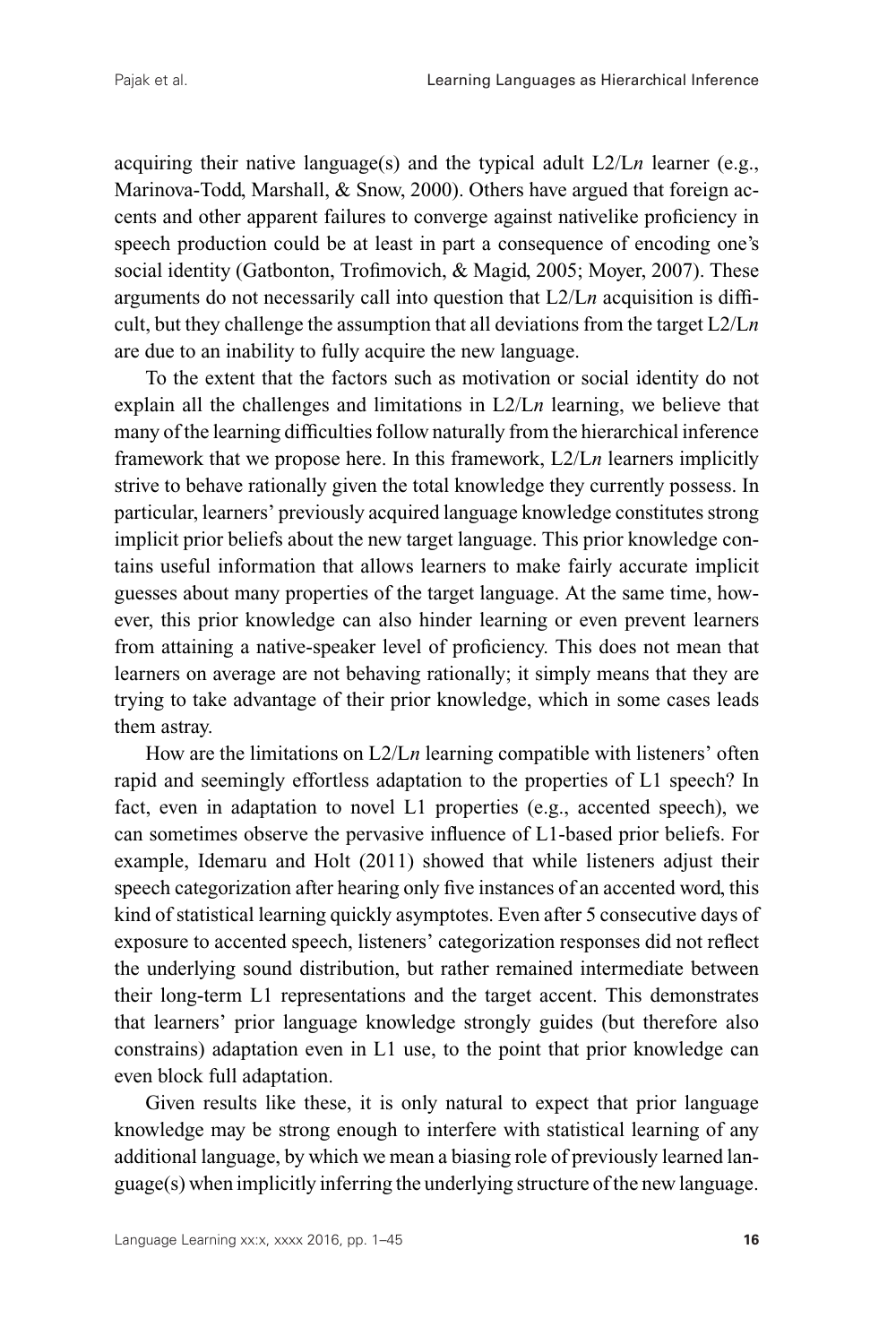Such blocking of statistical learning in L2 has in fact been modeled computationally. For example, McClelland, Thomas, McCandliss, and Fiez (1999) showed that the inability of L1-Japanese speakers to perceptually separate the English /r/ and /l/ categories naturally falls out of assuming the well-established representations of the relevant phonetic category distributions in Japanese, thus demonstrating computational validity of this explanation, which had previously been offered by many others (e.g., Miyawaki et al., 1975; for a related approach and the idea of L1 neural entrenchment, see MacWhinney, 2012). This means that at least some failures to converge against native proficiency may be best understood as the price that language learners pay for an efficient learning system—a system in which the search through a vast hypothesis space (to determine a grammar for a new language) is made more feasible by relying on prior implicit beliefs about how language is structured. Similar points are made by Ellis (2006a, 2006b), who discusses how apparent irrationalities of L2 acquisition follow from principles of associative learning, or Flege (1999), who notes how foreign accents may arise "not because one has lost the ability to learn to pronounce, but because one has learned to pronounce the L1 so well" (p. 125).

In this context, it is noteworthy that the L1 bias can—under some circumstances and at least to some degree—be overcome, thus suggesting that learners' difficulties are not all due to an intrinsic inability to learn some properties of a new language. The case of /r/-/l/ learning by L1-Japanese speakers is a canonical example of the difficulty of L2 acquisition. Yet improved learning has been shown even in this difficult case, as long as the learners were provided with stronger support for distributional learning: either through adding more variability to signal irrelevant phonetic dimensions (e.g., Lim & Holt, 2011; Kondaurova & Francis, 2010) or by exaggerating the natural distributions until some initial learning has taken place (e.g., Escudero Benders, & Wanrooij, 2011; Kondaurova & Francis, 2010). Based on these results, new L2 linguistic structures will only be induced when the observed signal is sufficiently improbable (and thus unexpected) under the old L1 language model. The limitations on L2/L*n* acquisition do not, therefore, argue against learners' striving to be rational. Some of these limitations are, in fact, the best possible outcomes given the profound influence of prior language knowledge.

# **Hierarchical Indexical Structure of a Multilingual Linguistic Environment**

The linguistic environment of a multilingual learner is well captured with the kind of hierarchical indexical structure that, as we have proposed, characterizes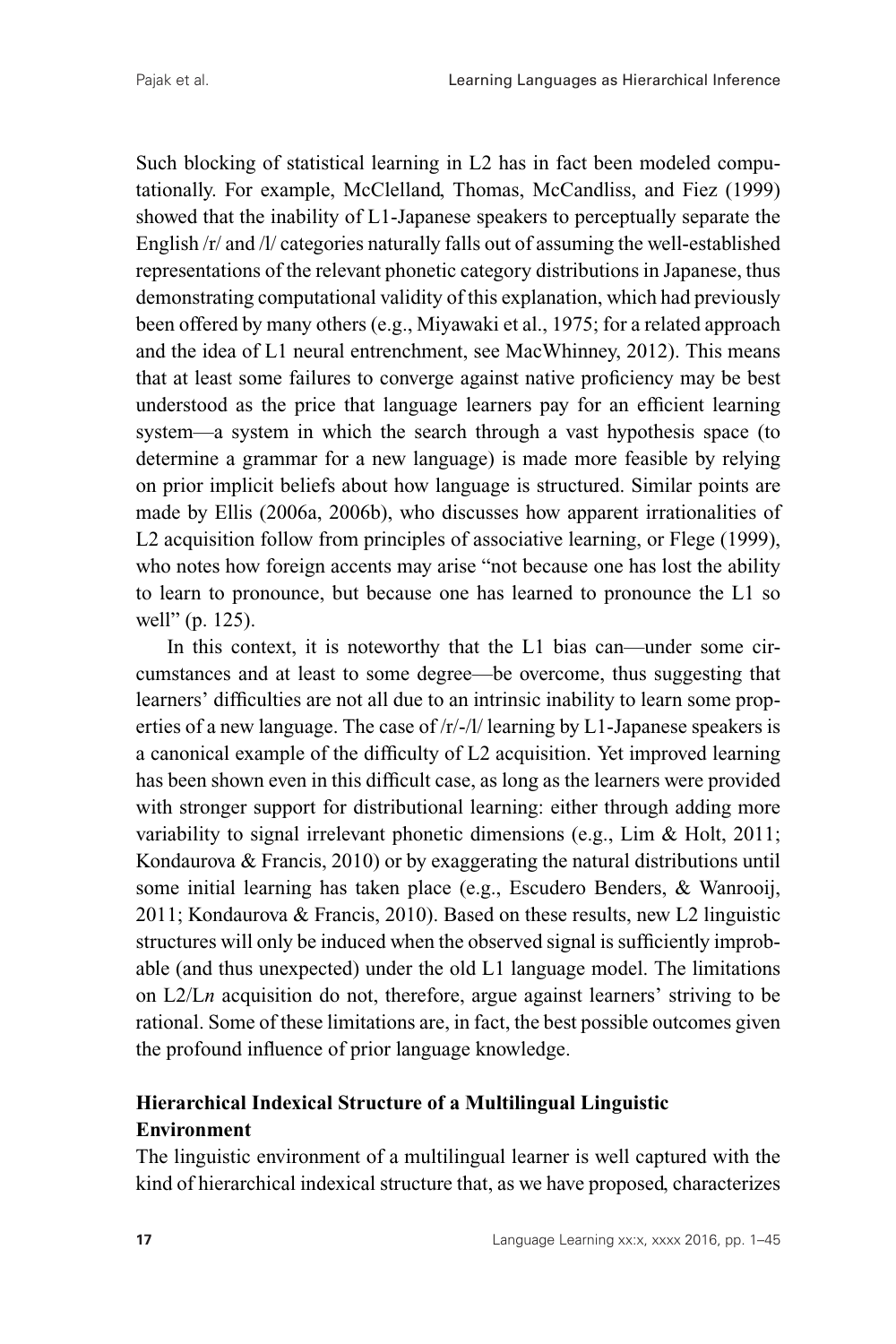

**Figure 5** An example of a multilingual environment, where languages, dialects, and talkers cluster based on similarity ( $L =$  language,  $G =$  language group,  $D =$  dialect,  $S =$  speaker). Language-internal structure is shown only for L1, but similar structures are present in all other languages. A specific example of this language environment is as follows: G1 = Germanic, G2 = Romance, G2a = Western Romance, L1 = English,  $L2 =$  Spanish,  $L3 =$  Italian,  $L4 =$  Romanian,  $L5 =$  German,  $D1 =$  American,  $D2 =$ Chinese-accented,  $S1 =$  Mom,  $S2 =$  Brother,  $S3 =$  Joe,  $S4 =$  Wei.

the environment of a monolingual speaker. For a monolingual speaker, the structure includes clusters of talkers, dialects, and so on (cf. Figure 4). For a multilingual speaker, on the other hand, the structure is far more complex. It includes multiple different languages, where each language has its own internal structure, as illustrated in Figure 5.

From a typological perspective, languages naturally cluster in terms of their similarity. For example, in the hypothetical scenario illustrated in Figure 5, the linguistic environment might include two groups of languages, such as Germanic  $(G_1)$  and Romance  $(G_2)$ , where the Romance group splits further into West-Romance and East-Romance. It is in principle possible to find an objective grouping of languages for any multilingual environment. However, this objective grouping might differ from how the learner actually perceives and represents languages, as we discuss in more detail in the next section. Critically, the proposed hierarchical inference framework is based on the idea that learners are able to represent in some way this socio-indexical structure of their linguistic environment, although the perceived structure will deviate from the actual structure throughout L*n* acquisition.

#### **The Hierarchical Inference Framework in Multilingual Learning**

After having discussed the three critical assumptions that underlie the proposed framework, we elaborate on our proposal that L2/L*n* learners engage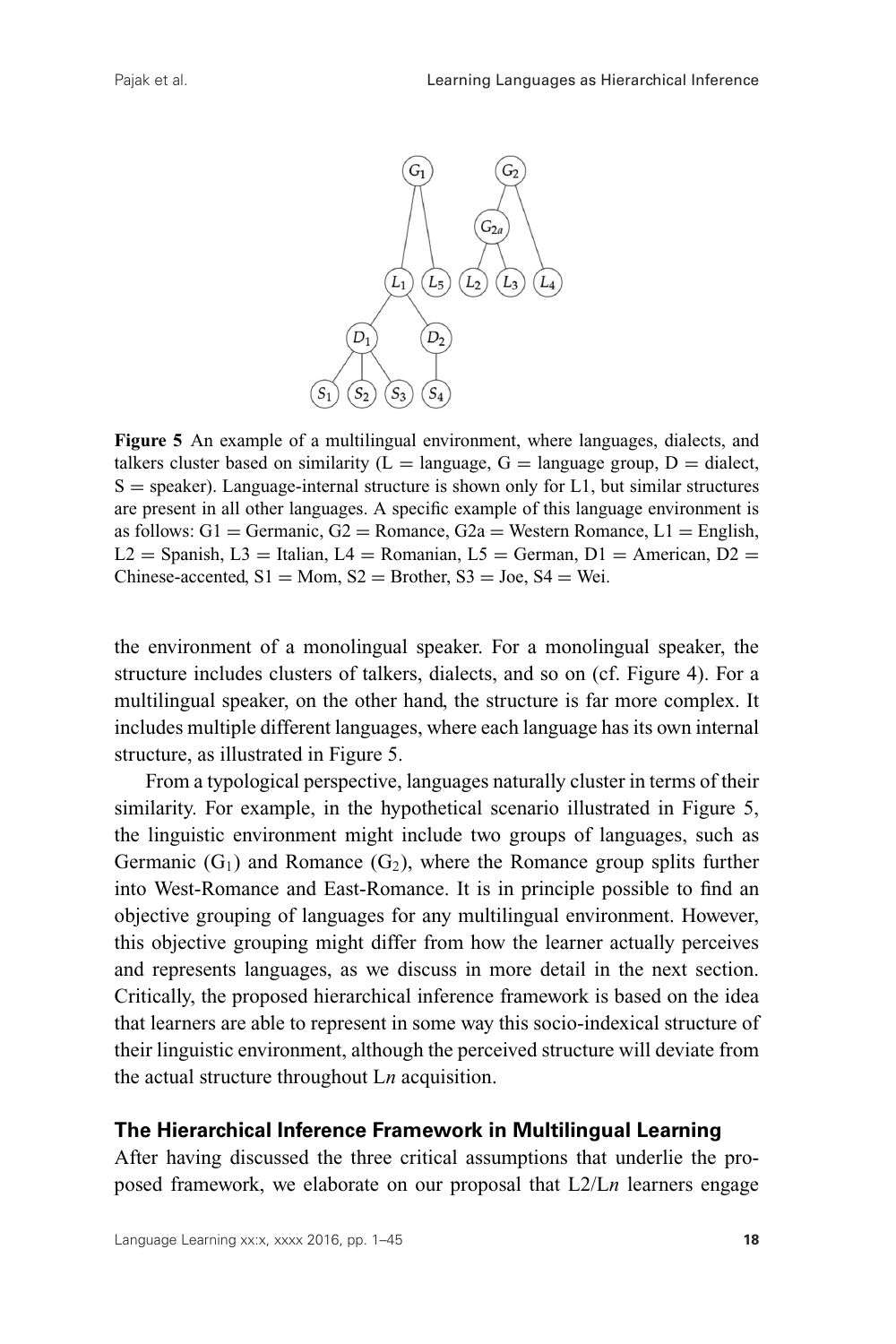in hierarchical probabilistic inference. In particular, we discuss two important properties of the framework. First, learning occurs hierarchically: The learner makes simultaneous (largely implicit) inductive inferences not only about the properties of the target language, but also about the higher-level structure of those properties. This includes assessing the overall similarities and differences between languages in order to assign them to appropriate clusters, as well as tracking the properties shared by all languages. These inferences rely on continuous, implicit statistical learning, which allows learners to keep adjusting their implicit beliefs as a function of received language input. Second, learners' inferences are probabilistic, which means that learners maintain implicit beliefs about different possible language models, where each model is associated with a certain degree of uncertainty, as reviewed for L1 earlier.

An example of a hypothetical multilingual listener's structured beliefs is shown in Figure 6, where  $L_{\text{any}}$  represents "any language" that encompasses all languages in the hierarchy (Pajak, 2012). It is the abstract knowledge that emerges from all previously learned languages, capturing the learner's implicit beliefs as to what a generic language might look like.  $L_{\text{anv}}$  is related to the traditional concept of interlanguage (Selinker, 1972, 1992); the crucial difference is that  $L_{\text{anv}}$  is not a representation of any particular language, but rather the knowledge that emerges from all previously learned languages. The L<sub>any</sub> proposal parallels what we have proposed for the organization of L1 knowledge, where higher-level nodes are distributions over the properties of individual speakers, groups of speakers, dialects, and so on (see Figure 4). When considering the case of learning multiple languages, we build additional structure on top of the structured representations of an individual's L1.<sup>6</sup>

The inferred clusters in the hierarchy reflect the perceived structural similarities between the languages. The closer two languages are in the inferred structure, the stronger the learner's implicit beliefs that they share many properties. For an ideal learner, the inferred structure would correspond to the objective typological similarities between languages. For actual learners, however, the perceived similarities between languages will be distorted. In particular, learners may view languages as more similar due to learning them under similar circumstances (e.g., classroom instruction) or due to top-down beliefs about language relatedness. Furthermore, these inferences are also modulated by the degree of uncertainty about previously learned languages, which is in turn determined by language proficiency, recency and regularity of use, and so on (see also Rothman, 2015, for a discussion of the factors that might be involved in how L3/L*n* learners implicitly assess between-language similarity). The role of these additional factors is expected to be particularly prominent in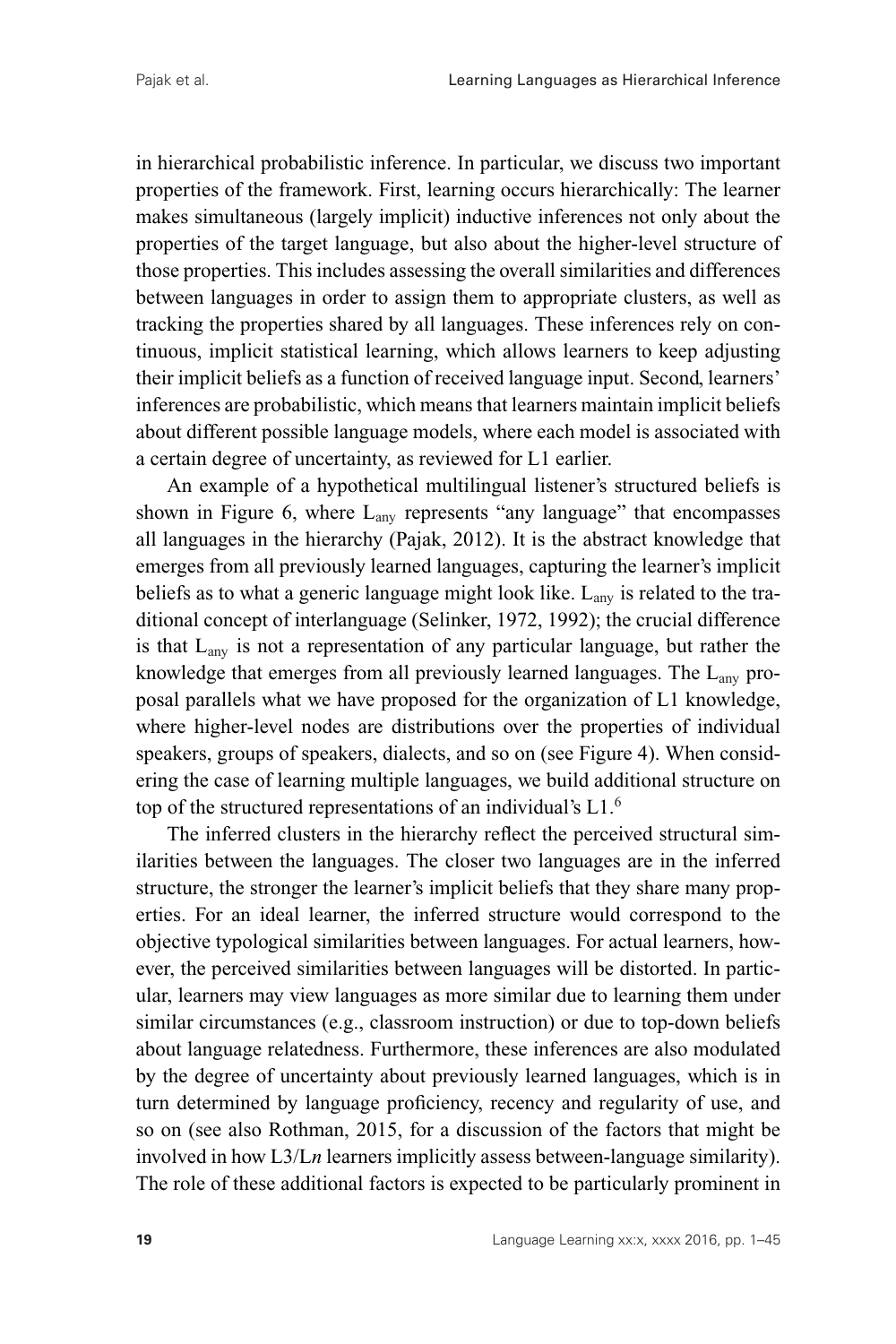

**Figure 6** Schematic visualization of a hypothetical listener's structured, uncertain beliefs about different language models, both within a single language (as shown for LEnglish) and across languages. Each node in the graph corresponds to a set of beliefs about language models. Dotted nodes/edges indicate uncertainty arising from the possibility of inducing new group or individual speaker representations or reclassifying a representation  $(L<sub>Joe</sub>)$  across levels.

the initial stages of acquisition, when the evidence from the target language input is limited. Later on we discuss how these aspects of the framework relate to empirical findings in L2/L*n* acquisition.

Most critically, the hierarchical inference framework redefines the concept of language transfer. Instead of viewing it as a direct transfer of properties from a known language to the target language at the outset of acquisition, crosslinguistic influences occur in this framework indirectly via  $L_{\text{any}}$ , as well as any other intermediate clusters of languages. In many other models, learners are assumed to begin the acquisition of a language by copying all the properties of another known language (see White, 2015, for an account from the Universal Grammar perspective and MacWhinney, 2012, from an emergentist perspective). In our framework, the initial state of any L*n* is viewed not as the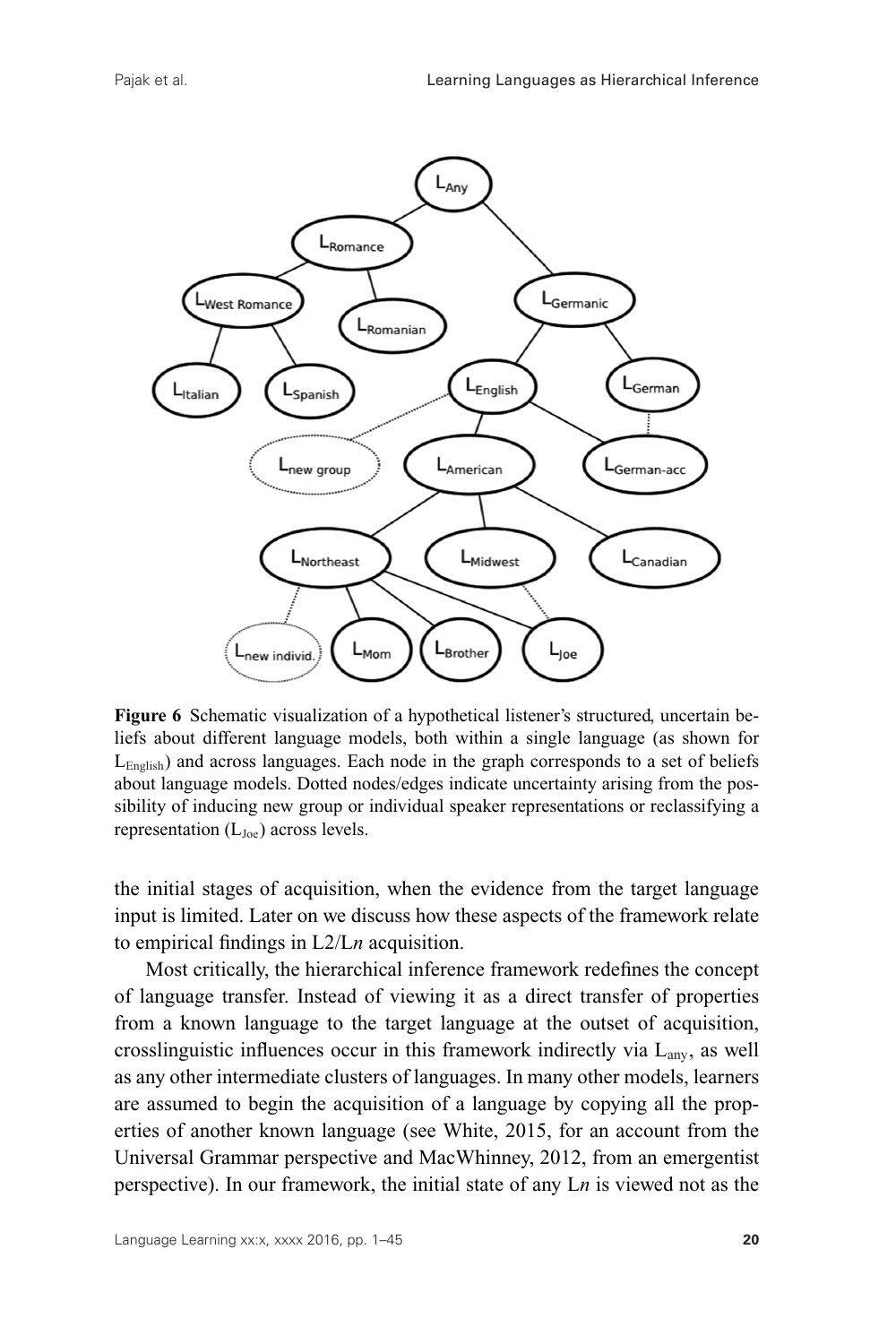properties directly transferred from previously known languages, but rather as sets of hypotheses about the L*n* grammar. These hypotheses, which are the hierarchically structured, implicit probabilistic beliefs arising from experience with previously learned languages, guide learners' best guesses about what the new language's underlying grammar might look like.<sup>7</sup> In other words, these hypotheses are the possible language models that the learner entertains at the outset of acquisition, and they include the learner's guesses about new language's place in the inferred hierarchy. The hypotheses might be based on (a) the learner's implicit prior beliefs about the specific properties of any previously learned language; (b) the learner's inferences about  $L_{\text{anv}}$ ; (c) the learner's top-down beliefs, if any, about the relationship of the target language to the known languages; and (d) any learning biases. According to this framework, then, so-called transfer from previously learned languages is observed because, when learners posit that the L<sub>n</sub> is part of a given language cluster, they assume that it shares some properties with other languages in that cluster.

# **Hierarchical Probabilistic Inference and L2/L<sup>n</sup> Learning Data**

In this section, we articulate specific predictions that follow from the hierarchical inference framework and discuss them in light of empirical findings in different areas and aspects of L2/L*n* acquisition. We structure our discussion around five well-known properties of L2/L*n* acquisition and crosslinguistic influences.

# **L2/L***n* **Development Is Gradual and Variable**

In the hierarchical inference framework, L2/L*n* development is characterized by slow changes to the learner's implicit beliefs about the target language. Learners begin with a set of hypotheses about the target language that are largely based on their prior beliefs about previously learned languages and then gradually adjust those hypotheses as they obtain more input from the target language. Given that learners continuously entertain multiple possibilities for the underlying language model, each with a different amount of uncertainty, we expect to observe large variability in a beginning learner's production and comprehension of the target language. For example, learners might accept two possible word orders for a given structure: one that is consistent with the L*n* input they received and another that is consistent with the equivalent word order in their L1. As learners receive more input from the target language, and thus accumulate more evidence for the targetlike properties, they are expected to gradually transition to relying more on their observations in the target language relative to their prior knowledge. This means that we expect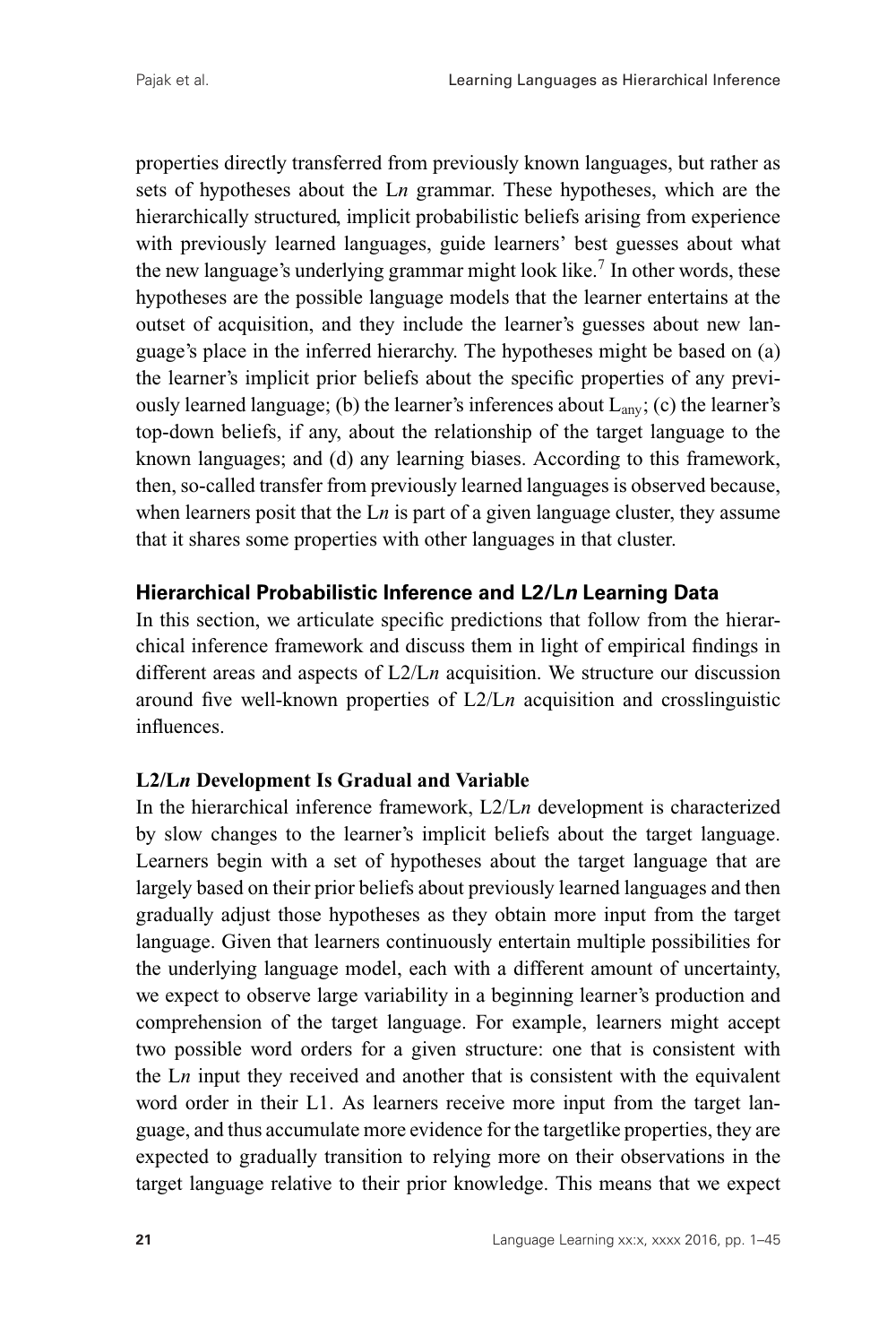gradual changes in learners' beliefs about the L*n* grammar, as reflected in their language production and comprehension, slowly reducing the influence of other known languages.

In standard linguistic formalist approaches, transfer from L1 is assumed to occur only at the onset of L2 acquisition, and subsequent learning consists of stages during which the initial grammar is molded into a shape approaching the target grammar (for overviews, see White, 2009, 2015). Within these approaches, the influence of prior language knowledge is thus a part of L*n* acquisition only to the extent that learners make use of the properties transferred at the beginning of learning. Furthermore, there is no expectation of gradual changes in the influence of previous language knowledge, as L*n* acquisition is assumed to proceed in stages. Recently, several researchers have criticized these approaches for ignoring the gradience and variability in L2 development, offering new proposals that allowed for "optionality" in the grammars of learners throughout L2 acquisition (e.g., Multiple Grammars Theory: Amaral & Roeper, 2014; Modular On-line Growth and Use of Language: Sharwood Smith & Truscott, 2014).

We believe that the hierarchical inference framework is a better response to the empirical reality of gradual development than optionality. Indeed, evidence increasingly points to a continuous development in L2/L*n* acquisition that is characterized not only by gradual changes, but also by large variability in using targetlike and other-known-language-like elements (e.g., Amaral & Roeper, 2014; Wunder, 2011). This variability persists across acquisition: from beginning learners (e.g., Rothman & Cabrelli Amaro, 2010) to advanced L2/L*n* users (e.g., Papp, 2000), and what changes across proficiency levels is the frequency with which different options are produced. This is exactly what falls out of the postulates of the hierarchical inference framework.

Relatedly, it has been found that the relative frequency of producing alternative structures in a new language (e.g., expressing vs. dropping a subject pronoun) is affected by the number of previously learned languages that use those structures (De Angelis, 2005). For example, L1-Spanish intermediate learners of Italian—where, as in Spanish, subject pronouns are optional produce a higher rate of subject pronouns in Italian if they had previously learned two obligatory-subject languages (L2-English, L3-French) relative to the case of having learned only one such language (L2-English). Intuitively, this seems to suggest that learners take individual languages as evidence, based on which they draw inferences about new languages—an idea that is inherent to our approach.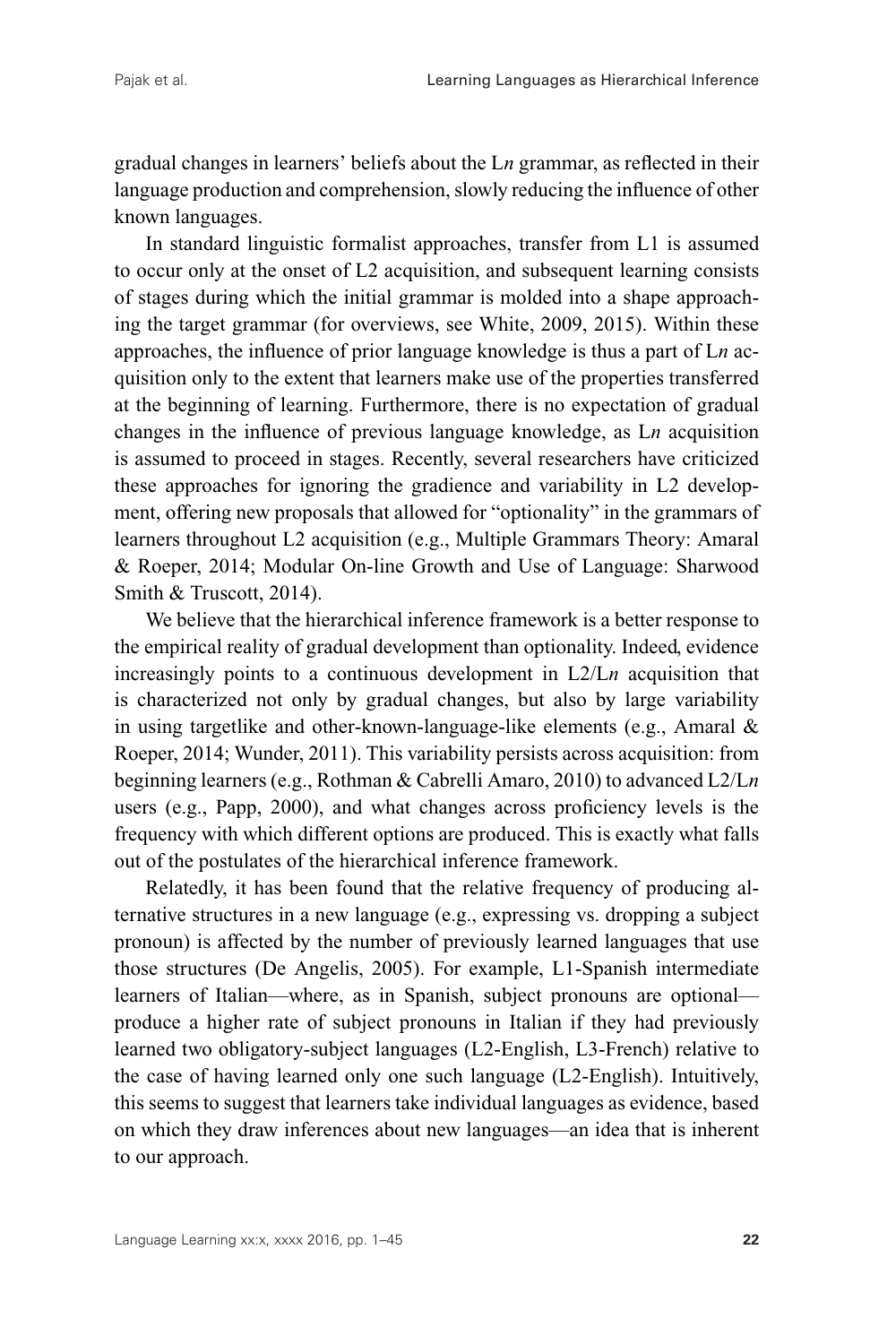#### **Crosslinguistic Influences Have Multiple Sources**

The hierarchical inference framework naturally extends to the acquisition of L3 and beyond, predicting that any previously acquired language may affect learning of a new language. Given that learners infer the underlying structure of their total linguistic environment, they must represent this information in a way that reflects the interconnectedness of the system. No language is a priori privileged as the source of transfer; rather, each previously acquired language contributes evidence toward the underlying structure of the environment. This does not mean that every language is expected to exert equal influence on the target  $Ln$ , as the degree of influence will depend on other factors, such as between-language structural similarities (see below).

The hierarchical inference framework differs in this respect from other standard approaches to L2 acquisition, which do not have an obvious way of capturing the acquisition of L3 and beyond. When L1 properties are assumed to transfer to the L2 initial state at the onset of acquisition, it becomes unclear what is predicted in the case of a multilingual learner: Should transfer occur from L1, L2, or a combination of both? The most straightforward extension of these approaches would be to expect that L1 should be the main (or even only) source of transfer, just as in the case of L2 acquisition, but other interpretations are also possible (e.g., see Foote, 2009). Independent proposals have been developed in the field of third and additional language acquisition, investigating various factors that might determine the source of transfer, as discussed below. The main novel contribution of our framework is providing a principled way of deriving predictions for crosslinguistic influences in both L2 and L3/L*n* acquisition, in addition to unifying it with adaptation in L1.

The empirical findings regarding L3 acquisition are that transfer can apply from any previously learned language, whether native or nonnative (e.g., see de Bot & Jaensch, 2015; Rothman, Iverson, & Judy, 2011), which is precisely the prediction of the hierarchical inference framework. For example, beginner and intermediate learners of L3-Brazilian Portuguese with previous Spanish exposure utilize their knowledge of Spanish object clitic pronouns when learning similar clitic pronouns in Portuguese (whether Spanish is their L1 or L2), with English as L2 or L1, respectively (Montrul, Dias, & Santos, 2011). Another example comes from a large-scale study of over 50,000 learners of Dutch with varying language backgrounds, showing independent influence of both L1 and L2 on the attained proficiency in L3-Dutch (Schepens, Van der Slik, & Van Hout, 2016b).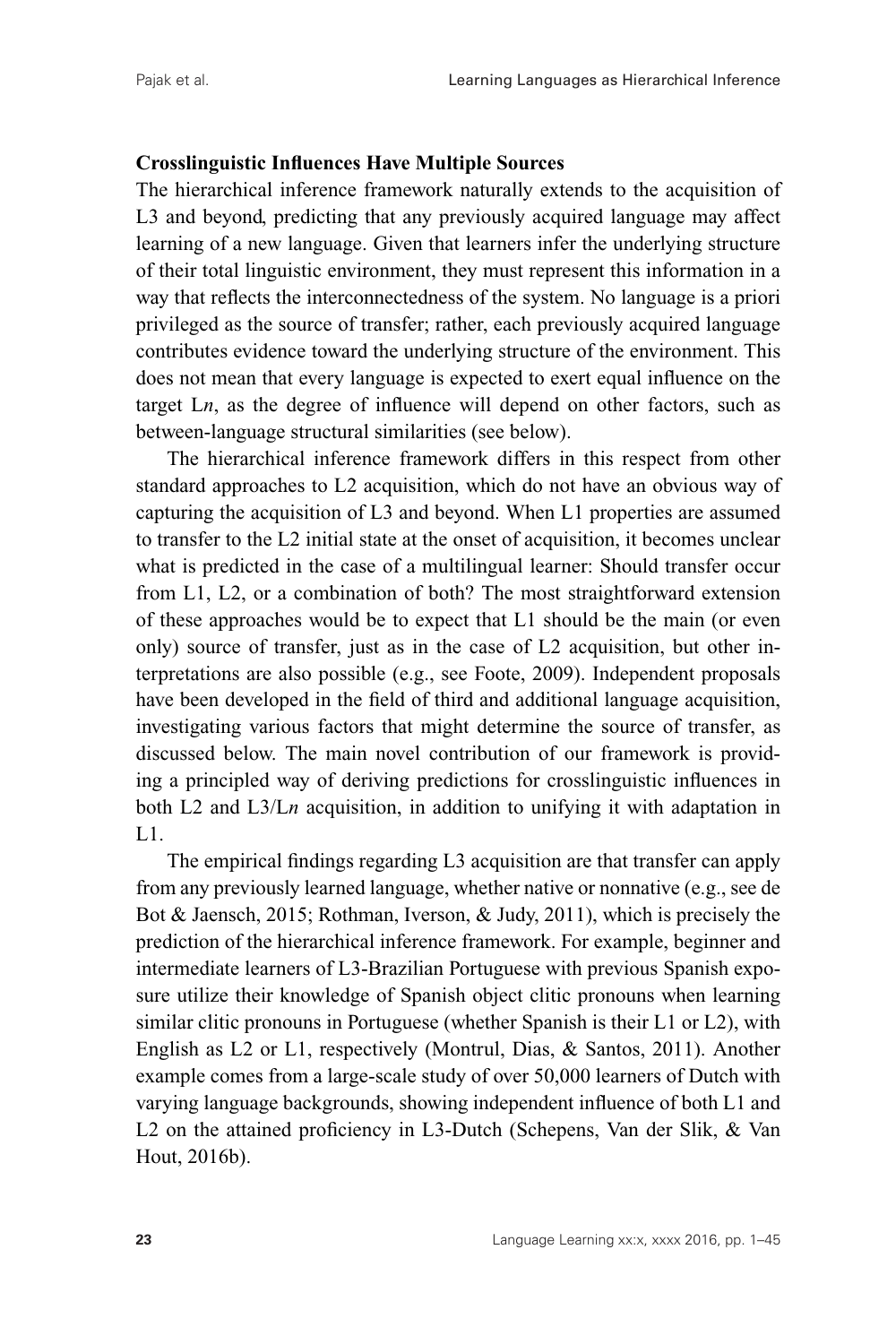#### **Crosslinguistic Influences Are Based on Perceived Similarities**

In the hierarchical inference framework, the effect of previously learned languages depends on how close a given language is to the target language in the inferred similarity-based hierarchy and how certain the learner is about a particular inferred relation between languages. Once a learner has observed some similarities between two languages, further similarities are hypothesized, because the learner has likely placed the two languages close to each other in the inferred hierarchy. This means that we expect to observe an overextension of properties from a known language to the target language as a function of the perceived similarity between languages, at least at the beginning of acquisition. As already discussed, the inferred similarity between languages depends on both the objective typological relationship and other factors that distort learners' perception of these similarities, such as learning two languages in similar contexts. Therefore, we predict more pervasive influence between languages that are typologically more similar, as well as those that are alike in other respects, such as the environments in which they were learned (e.g., two nonnative languages). However, as learning progresses and learners uncover the properties of the new language, we expect actual typological similarities to play an increasingly prominent role, with other factors diminishing in their influence. Indeed, there is evidence that L2-to-L3 influence generally diminishes with increased L3 proficiency (e.g., Wrembel, 2010).

This aspect of the hierarchical inference framework is entirely consistent with the insights developed in a large body of research on L3 acquisition, investigating what factors—including between-language similarity—determine which previously learned language is the source of transfer to a new language (see Giancaspro, Halloran, & Iverson, 2015; Rothman, 2015). However, there are important differences between this previous work and our proposal. The hierarchical inference framework predicts that all previously learned languages affect transfer to a new language, and that each of these previously learned languages does so to the extent that learners implicitly perceive it to be similar to the new language. The previous work, on the other hand, has largely focused on determining a single most important factor in transfer. For example, some research has investigated whether the source language for transfer to a new language is always the typologically most similar language (e.g., Montrul et al., 2011; Rothman, 2011) or always another nonnative language (e.g., Bardel & Falk, 2007; Falk & Bardel, 2011).

The hierarchical inference framework may be able to reconcile these mixed findings and claims by providing a principled explanation of how different factors jointly contribute to the observed crosslinguistic influences. Additionally,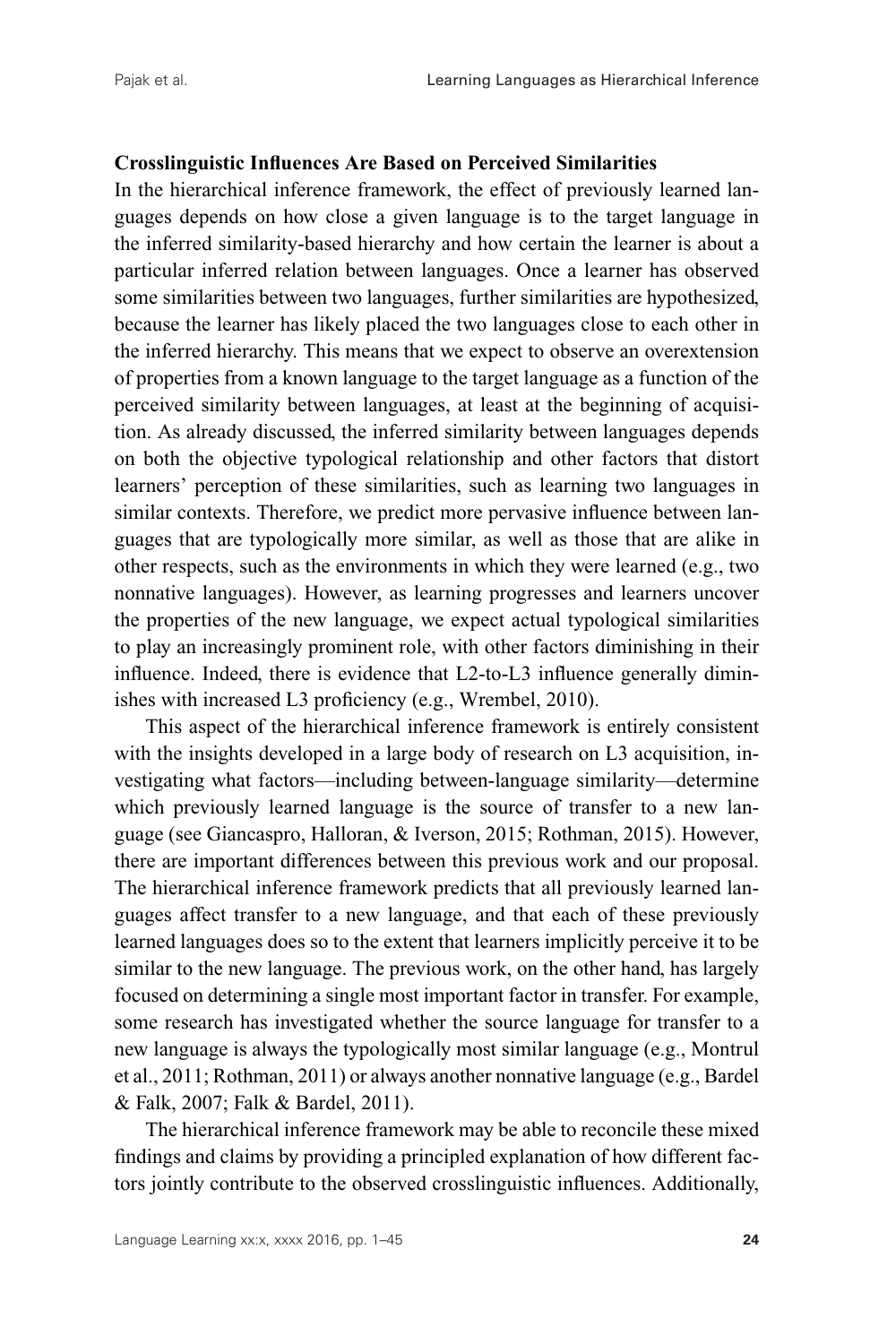the hierarchical inference framework predicts that the influence of a language will depend on the certainty that learners have in their indexical hierarchically structured implicit beliefs about this language, which is a function of the amount of previous exposure they have had to the language. This means that the shape of the inferred hierarchy is expected to change across L*n* acquisition. For example, at the early stages of L*n* acquisition, learners lack sufficient data from the target language to adequately assess its actual structural similarities to previously learned languages, and so they may overrely on other factors, such as presumed greater similarity between two nonnative languages (e.g., L2 and L3, due to similarities in the environments in which they were learned) than between the native and a nonnative language (e.g., L1 and L3). As learners receive more for input from the target language, they are expected to increasingly take into account the actual observed between-language similarities. Our proposal thus provides a testable guiding framework for future work on the relative influence of different previously learned languages in learning a new language. These predictions are shared with other accounts that emphasize the role of perceived between-language similarities or psychotypology (e.g., Rothman, 2015) but—in the hierarchical inference framework—they necessarily follow from the underlying architecture of hierarchical probabilistic inference.

The predictions of the hierarchical inference framework regarding similarity-based transfer are supported by existing findings. First, there is evidence that the benefit of L1 knowledge depends gradiently on the typological distance between L1 and L2 (Schepens, Van der Slik, & Van Hout, 2013). In particular, Schepens and colleagues examined the proficiency scores of over 50,000 learners with varying language backgrounds in an official state exam of Dutch and found that the scores covaried systematically with morphological similarities between Dutch and the learners' L1 (after controlling for other factors, such as length of residence in the Netherlands and age of arrival): The higher the between-language similarity, the higher the exam score. In addition, Schepens, Van der Slik, and Van Hout (2016a, 2016b) observed similar gradient effects of typological distance in the case of L3 acquisition when examining the L3-Dutch proficiency scores in relation to the similarities between Dutch and the learners' L2 (after controlling for other factors, including the learners' L1).

Second, the hierarchical inference framework naturally captures the rather surprising finding that learners sometimes fail to transfer the properties that are identical in one known language and the target language, and instead appear to transfer nontarget properties from another language—one that is, for instance, typologically closer. One example comes from the case of L1-English beginner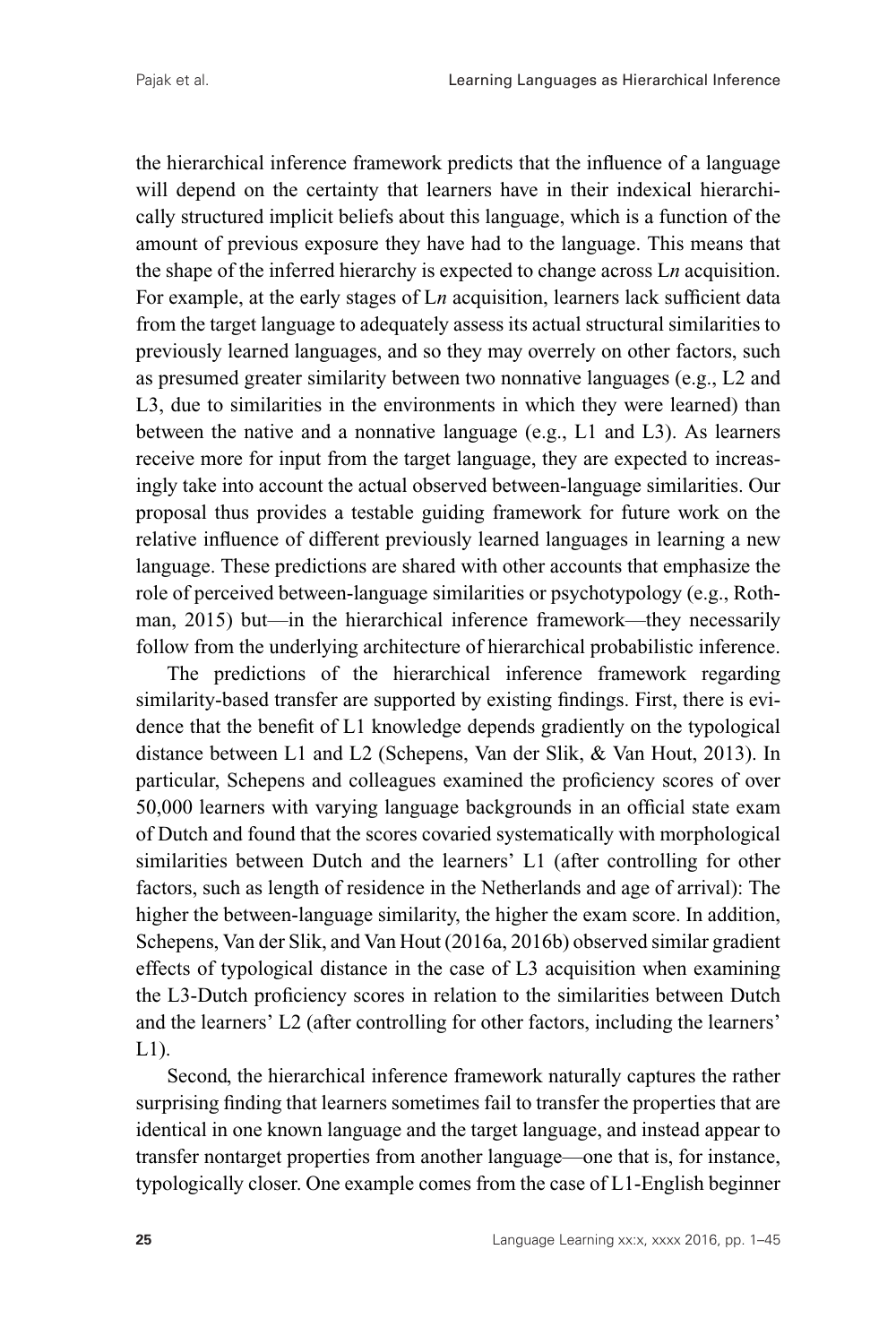learners of French in their use of subject pronouns (Rothman & Cabrelli Amaro, 2010). Both English and French are characterized by obligatory subject pronouns, and L1-English L2-French learners perform very well in their subject pronoun use in French. At the same time, equal-proficiency L3-French learners with previous knowledge of L2-Spanish frequently accept ungrammatical null-subject sentences in French. This result can be attributed to negative transfer from L2-Spanish, which is a language that allows subject pronoun dropping. Similar examples can be found for L1-Swedish L2-English L3-German learners in their verb placement (Bohnacker, 2006; Håkansson, Pienemann, & Sayehli, 2002). While both Swedish and German are verb-second languages, these learners produce fewer correct verb-second utterances in German than L1-Swedish L2-German learners with no prior exposure to English. Again, this can be attributed to the influence of L2-English, which—unlike other Germanic languages—is not characterized by the verb-second syntax. Within the hierarchical inference framework, this "transfer blocking by L2" (e.g., Bardel & Falk, 2007) is explained by learners' inferred close relationship between French and Spanish or German and English. There are multiple possible reasons why learners might be expected to infer such relationship in these cases: objective typological similarities, nonnative status of both languages, or perhaps even top-down beliefs that both languages belong to the same language group. Once learners establish that French and Spanish or German and English are close in the linguistic hierarchy, they overextend the similarities to the properties that are in fact different across the two languages.

#### **Crosslinguistic Influences Are Multidirectional**

Another aspect of crosslinguistic influence expected within the hierarchical inference approach is its multidirectionality, where an L*n* can affect learners' previously acquired languages, including L1. This is because the learners' implicit beliefs capture the whole structure of their linguistic environment in a way that is interconnected. The interconnectedness is necessary because learners continuously adjust their inferences drawing on the total of their language knowledge. Therefore, it must be the case that inferences about L*n* should be able to affect previously learned languages in the same way that previously learned languages affect L*n*. The extent of this backward (or reverse) influence (e.g., L2 to L1) depends on the same factors as the forward influence (e.g., L1 to L2): inferred between-language similarity as well as the degree of uncertainty about each model. It is noteworthy that well-established language representations (e.g., L1 or other languages with near-native proficiency) should be relatively more resistant to modifications than representations of languages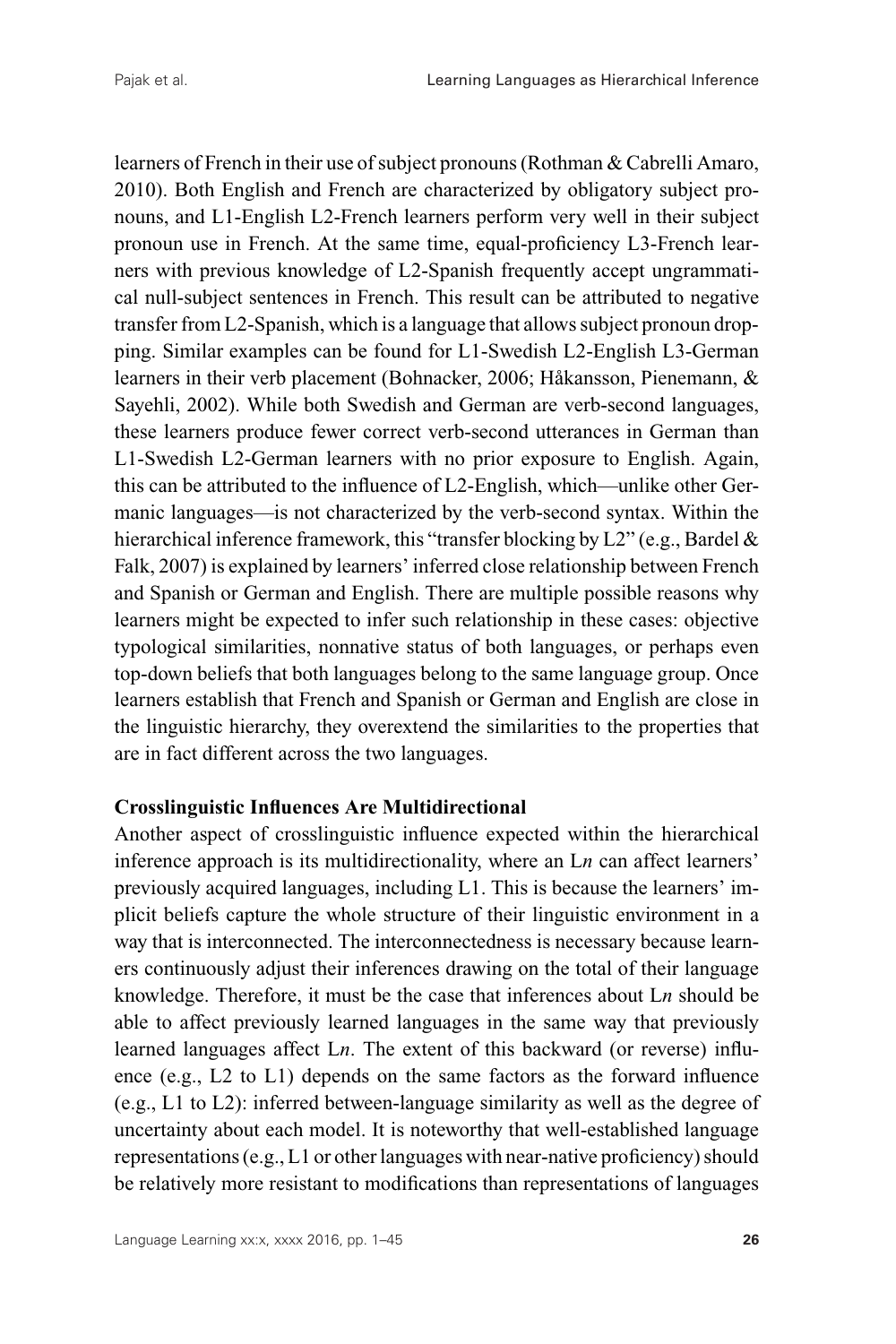about which learners have more uncertainty (e.g., low-proficiency L2 or attrited L1).

These predictions are consistent with the existing L2/L*n* acquisition data. First, there is evidence that a L3/Ln can affect the learner's L2. For example, learning a L3 that allows null subjects influences the rate at which null subjects are accepted in the learner's L2. In particular, Aysan (2012) found that L1-Turkish L2-English learners accept more (ungrammatical) null-subject sentences in English when they also speak L3-Italian, which allows null subjects, relative to the case of no L3 or L3-French, which behaves like English in not allowing null subjects. Within the hierarchical inference framework, this can be explained by learners' strengthened beliefs about the optionality of subject pronouns in languages after having been exposed to Italian, which in turn leads to an adjustment of the previously learned grammar of English. Similarly, L1- Cantonese L2-English L3-German learners make mistakes in the tense/aspect use in English that can be traced back to the German grammar (e.g., using the present perfect tense for past events without current relevance), which is not observed for L1-Cantonese L2-English learners with no L3 or a non-Indo-European L3, such as Japanese, Korean, or Thai (Cheung, Matthews, & Tsang, 2011). The L3-to-L2 influence can also be beneficial. For example, showing an understanding of the perfective versus imperfective aspect distinction that exists in all Romance languages is superior in L1-English L2-Romance learners who also know another L3-Romance language (French, Italian, or Spanish) relative to L1-English L2-Romance learners with no L3 (Foote, 2009).

Second, the influence of nonnative languages extends even to the learner's L1. The extreme case of this influence is L1 attrition, which involves a simplification or an impairment of the L1 system, that is, inability to produce some L1 elements (e.g., Köpke, Schmid, Kejzer, & Dostert, 2007). Under this scenario, Lany inferences become gradually dominated by the learners' nonnative languages, leading to increasing adjustments to the L1 grammar, especially in cases when the dominant nonnative language is perceived as highly similar to the L1. However, small adjustments to L1 are also expected even when L1 is still used on a regular basis, and indeed researchers have identified other types of L2/L*n* influence that add to the L1 system without entailing the loss of the original L1 knowledge. Generally, the first signs of L*n* influence on L1 involve lexical borrowings, semantic extensions, and loan translation (see Pavlenko, 2000). For example, adult L1-Russian L2-English learners immersed in an Englishspeaking environment were found to use Russian words with broader semantic ranges that characterize their correspondent English equivalents (Pavlenko & Jarvis, 2002). L*n*-to-L1 influence has also been documented in other areas,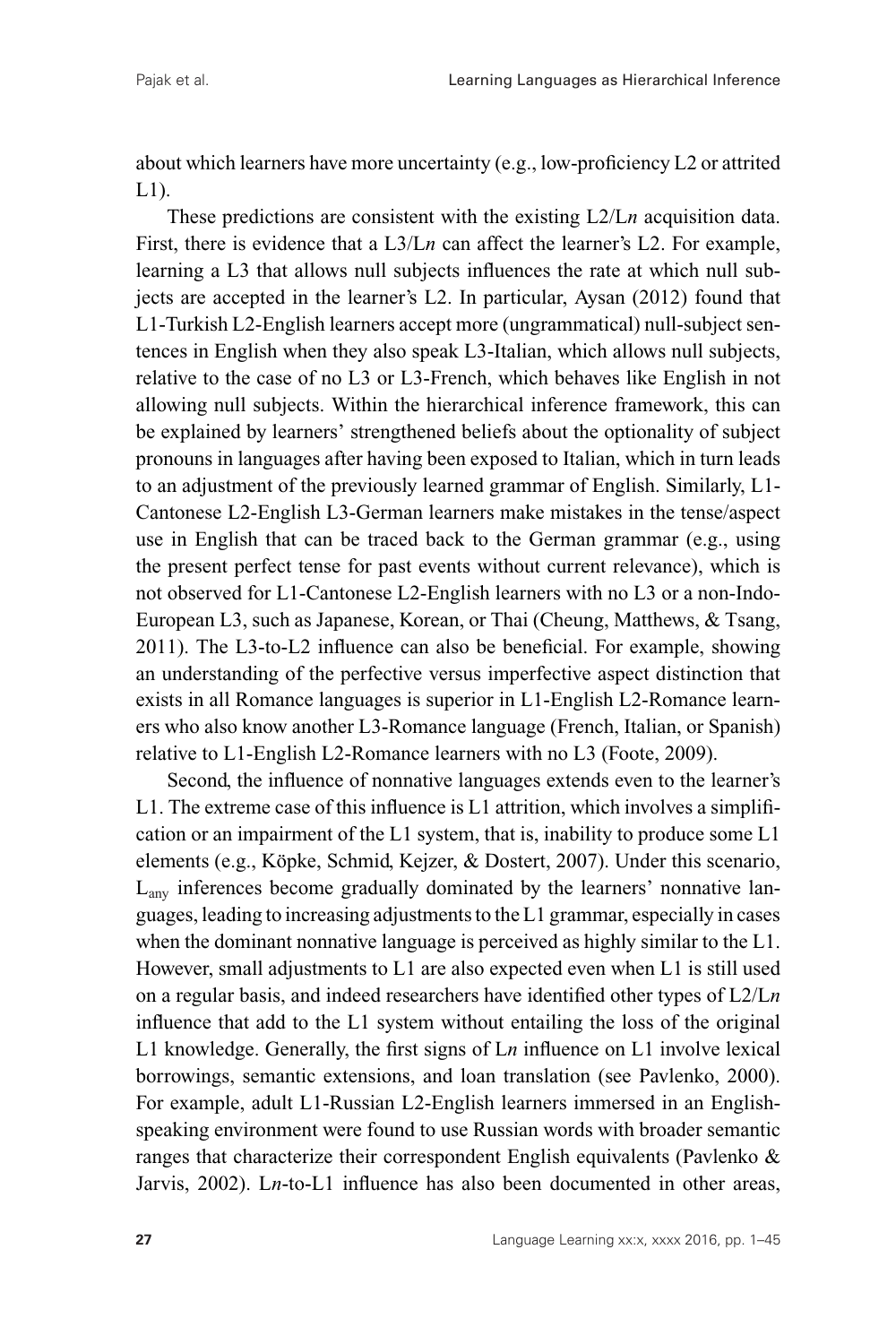including phonology, morphosyntax, conceptual representations, and pragmatics (e.g., Chang, 2012; Dmitrieva, Jongman, & Sereno, 2010; Mennen, 2004; Ulbrich & Ordin, 2014). For example, Dmitrieva et al. (2010) found that monolingual L1-Russian speakers use the duration of the release and closure/frication to distinguish voiceless and partially devoiced word-final obstruents. However, adult L1-Russian L2-English learners immersed in an English-speaking environment use two additional cues that are also used in English to encode this contrast. In a different domain, Tsimpli, Sorace, Heycock, and Filiaci (2004) demonstrated L2-to-L1 influence in L1-Italian and L1-Greek learners of L2- English immersed in an English-speaking environment for a minimum of 6 years, using both L1 and L2 on the daily basis. L1-Greek speakers were found to produce a higher rate of overt preverbal subjects in Greek than Greek monolinguals, and L1-Italian speakers inappropriately extended the scope of overt pronominal subjects in Italian, both of which can be attributed to the influence of English.

#### **Statistical Knowledge Affects the Content of Crosslinguistic Influences**

The final point concerns the exact content of transfer. While the hierarchical inference approach does not impose any a priori constraints in this regard, it is very much in line with recent findings suggesting that crosslinguistic transfer involves drawing not only on the specific categories that exist in the source language but also on the statistical distributions over those categories.

Some evidence for this comes from studies on the initial segmentation of words out of a continuous nonnative speech stream, showing that it is affected by the statistical regularities of the learners' L1. For example, during initial exposure to a new language, L1-Korean learners tend to rely on forward transitional probabilities between syllables, while L1-English learners tend to rely on backward probabilities (Onnis & Thiessen, 2013). This can be attributed to the fact that forward probabilities are generally more informative in Korean given its left-branching word order, while backward probabilities are more informative in English given its right-branching word order (see corpus analyses of both languages in Onnis & Thiessen, 2013). In a similar vein, L1-English learners segment words in a new language based on both transitional probabilities of the input and generalizations over L1 phonotactics (Finn & Hudson Kam, 2008); the influence of L1 phonotactics also extends to morphological learning (Finn & Hudson Kam, 2015). Finally, L1-Khalkha Mongolian learners are more sensitive to nonadjacent vocalic dependencies in a new language than L1-English or L1-French learners, which has been argued to arise from Khalkha vowel harmony patterns that are absent from English or French (LaCross, 2015). Similar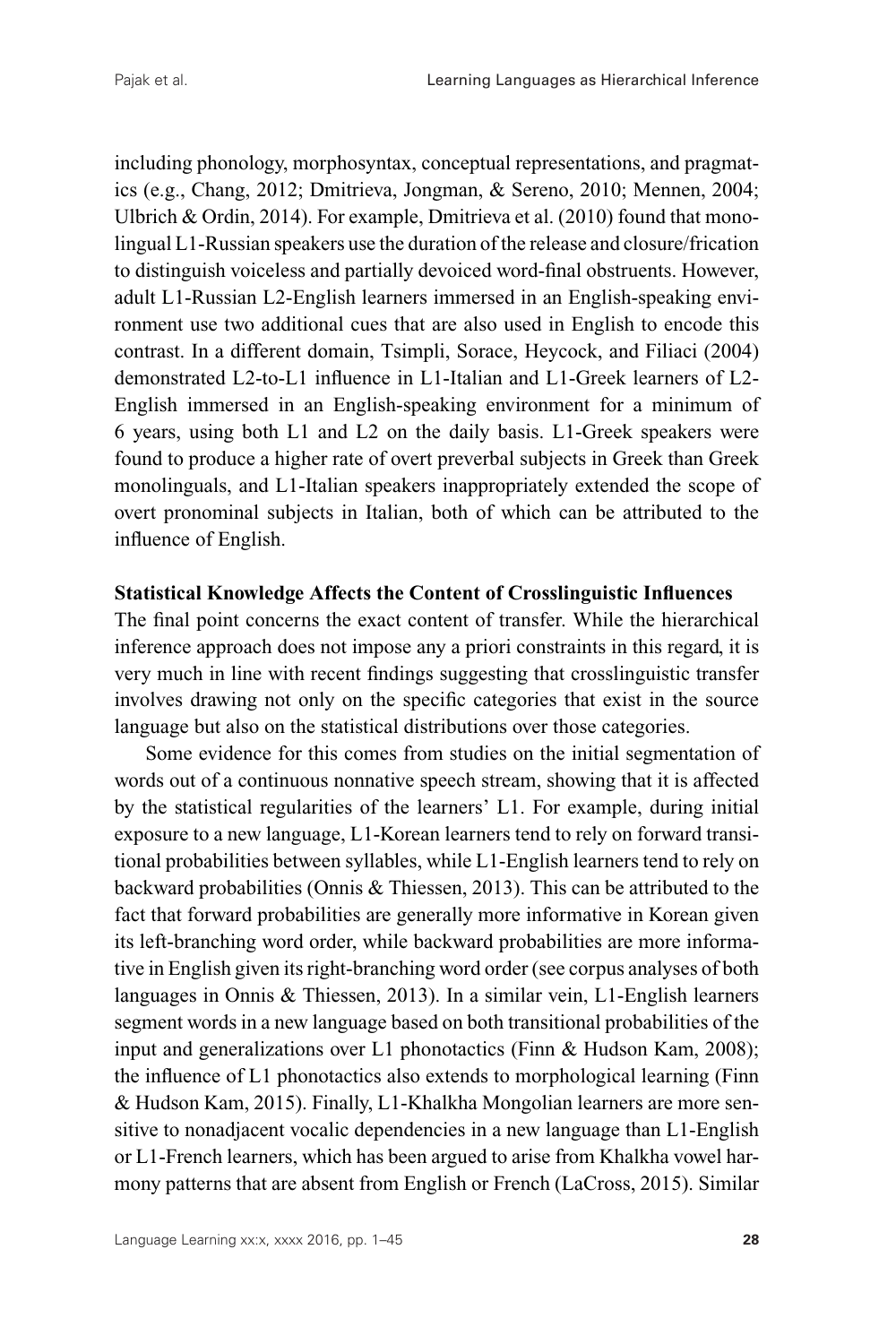results have also been observed in the domain of nonnative phonetic category learning, where the overall informativity of acoustic or articulatory cues in L1 affects the way those cues are weighed when processing and learning nonnative phonetic categories, either facilitating or hindering acquisition (e.g., Bohn & Best, 2012; Pajak & Levy, 2014).

All of the above findings can be captured within the hierarchical inference framework, because learners are expected to draw on their prior beliefs in any way that provides them with the best possible guesses about the structure of the new language. This means that when interpreting the L*n* statistical properties, learners should be influenced not only by the specific categories that exist in the previously learned languages, but also by statistical distributions over those categories. This influence will lead to interference when, for example, the L2 statistical cues conflict with L1 properties (e.g., phonotactic constraints, phonetic categorization cues), because learners' expectations down-weight the statistical regularities found in the input. On the other hand, this bias can also lead to facilitation when the L2 statistical cues align with prior expectations. More generally, these biases allow learners to take advantage of commonalities between languages—including, for example, those that stem from commonalities in the use of language. The original reason for the existence of such biases is, however, likely their necessity for robust L1 speech perception and processing (cf. Kleinschmidt & Jaeger, 2015).

#### **Future Research**

The hierarchical inference framework raises many new questions for future research. Here we briefly review three questions that we consider of particular interest. One question concerns the exact content and shape of  $L_{\text{anv}}$  inferences. We view Lany as a distribution over language properties, encoding the information about the likelihood of different properties across languages. In particular,  $L_{\text{anv}}$ inferences may consist of a range of linguistically relevant cues across different language domains (e.g., acoustic-phonetic features, word order, animacy, case inflection), where each cue is accompanied by a weight (or attention strength; cf. Bates & MacWhinney, 1987; Escudero & Boersma, 2004; MacWhinney, 1997, 2008). Within this  $L_{\text{anv}}$  conceptualization, learners are expected to make inferences about possible languages that go beyond the properties of each individual language they know. However, the extent and nature of generalizations from prior linguistic beliefs is still not very well understood (see Pajak & Levy, 2014). The same problem arises within L1, for example, when generalizing between speakers or dialects/accents (Kleinschmidt & Jaeger, 2015). Therefore,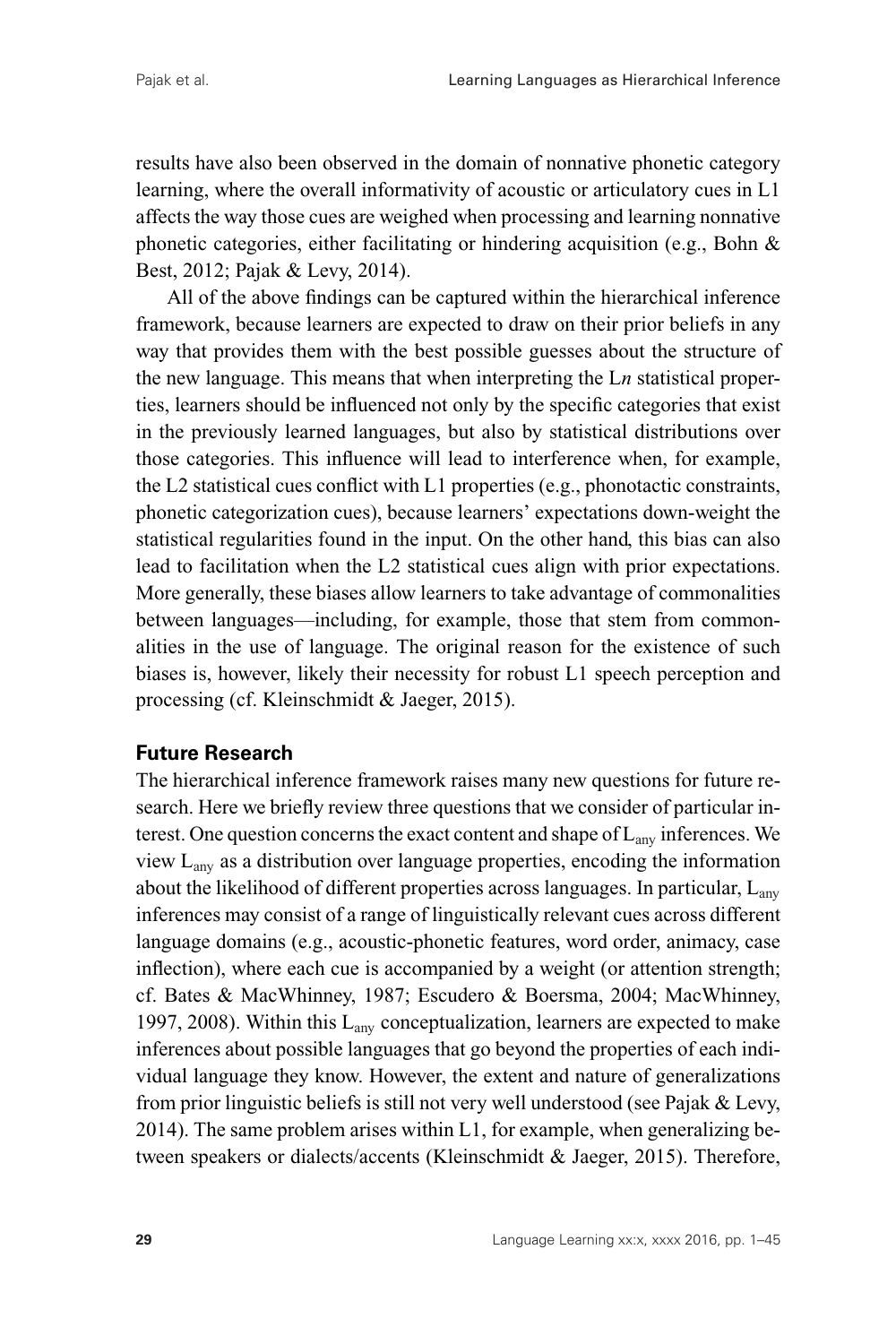pinning down the nature of  $L_{\text{anv}}$  inferences will only be possible by collecting more data pertinent to crosslinguistic generalization patterns.

Another open question of great theoretical relevance concerns the way in which learners capture the hierarchical statistical structure of their linguistic environment. One possibility is that it is based on the overall similarity between languages (i.e., learners adopt the assumption that all features are either similar or not between languages), as we proposed here. The main reason to expect that this may be the right approach is that it is a simplifying assumption that allows learners to pool all their data, thus leading to more confident (though less accurate) estimates of similarity across features. This may be especially useful at the early stages of L*n* acquisition, when evidence from L*n* input is highly limited. However, it may be that learners capture the hierarchical statistical structure relative to a linguistic category: for example, that L1 and L2 are similar with regard to how they realize voicing, but differ with regard to how they encode grammatical function assignment. Yet aiming to capture the hierarchical statistics of every cue would quickly lead to data sparseness, which might not allow learners to make any potentially useful generalizations. The two possibilities outlined above are not necessarily incompatible. In fact, it is likely that the way learners capture the statistical structure of their environment changes across L*n* acquisition. For example, learners might begin L*n* acquisition with a simplified measure of overall similarities between languages, which allows them to make quick generalizations at the onset of learning. Later during acquisition, however, when learners already have access to a larger amount of evidence about the target L*n*, they may transition to a more refined encoding of similarities that is based on individual linguistic categories. This would let multilingual learners take advantage of similarities between different sets of languages for each specific aspect of the language they try to acquire (see Rothman, 2015).

Finally, in this article we largely focused on between-language transfer during learning. However, the way learners capture the structure of their linguistic environment is likely to also affect their inferences during online language production and comprehension. In fact, it might be more intuitive to think of some aspects of transfer as happening purely during processing due to languages coexisting in the brain and being coactivated (for a review, see Kroll, Bobb, & Hoshino, 2014), as evinced, for example, in lexical intrusions (e.g., Poulisse & Bongaerts, 1994) or sound productions that appear to be a mixture of two languages (e.g., Wunder, 2011). Other processes, on the other hand, may be more intuitively interpreted as changes to the mental representations of each language, their mutual strengths, the relations between them, or how these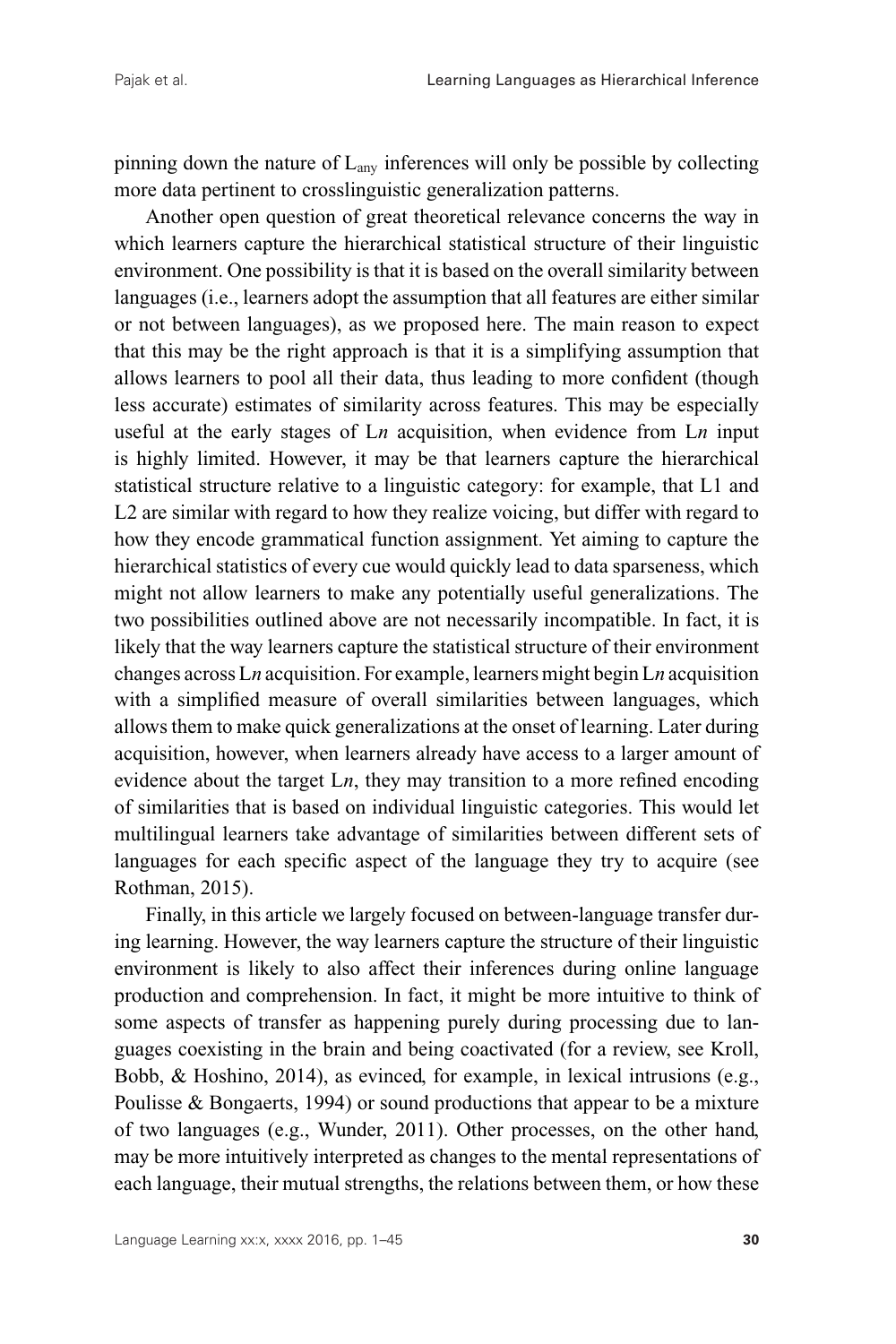representations are accessed (e.g., Amaral & Roeper, 2014). A good case in point, for example, would be facilitation in understanding the perfective versus imperfective aspect distinction in L3-Italian due to the knowledge of L2-Spanish (Foote, 2009). In our view, both of these two types of crosslinguistic influence play a role, and investigating how they interact is an important area for future work.

# **Conclusion**

We presented a new hierarchical inference framework to investigate the role of prior language knowledge in L2/L*n* acquisition. The framework has two crucial components: (a) statistical learning as one of the mechanisms through which adults acquire new languages and (b) representations of language knowledge that captures the hierarchically structured linguistic environment of bi/multilingual learners. We proposed that, in addition to the representations of each acquired language, learners also make higher-level inferences about what linguistic structures are likely in any language. We further proposed that learning proceeds through probabilistic inference under uncertainty. That is, learners combine new language input with their prior language knowledge and make inferences about the underlying structure of the language they are learning, while at the same time adjusting their beliefs about any language. We motivated this framework in recent research on L1 perception and sentence understanding and argued that the same architecture—hierarchically organized language models—captures both L1 and L2/L*n* processing and learning. Our proposal builds on a large body of prior work in different domains, bringing together insights that, as we argued, are of great relevance to L2/L*n* research. The hierarchical inference framework (a) provides a unified view of both L1 adaptation and L2/L*n* learning as continuous probabilistic inferences in response to language input and (b) helps reconceptualize the nature of transfer in L2/L*n* acquisition by viewing it as learners' inferences about the target language based on their current total language knowledge. In this way, our approach extends previous proposals, such as Ellis's emergentist account (Ellis, 2006a, 2006b; Ellis, O'Donnel, & Römer, 2013) or MacWhinney's Unified Model (MacWhinney, 2008, 2012).

Final revised version accepted 18 October 2015

# **Notes**

1 Throughout this article, we often use the Bayesian term "belief." For most purposes, belief can be substituted by "knowledge." We use the term belief as it intuitively highlights the uncertainty learners are expected to maintain about their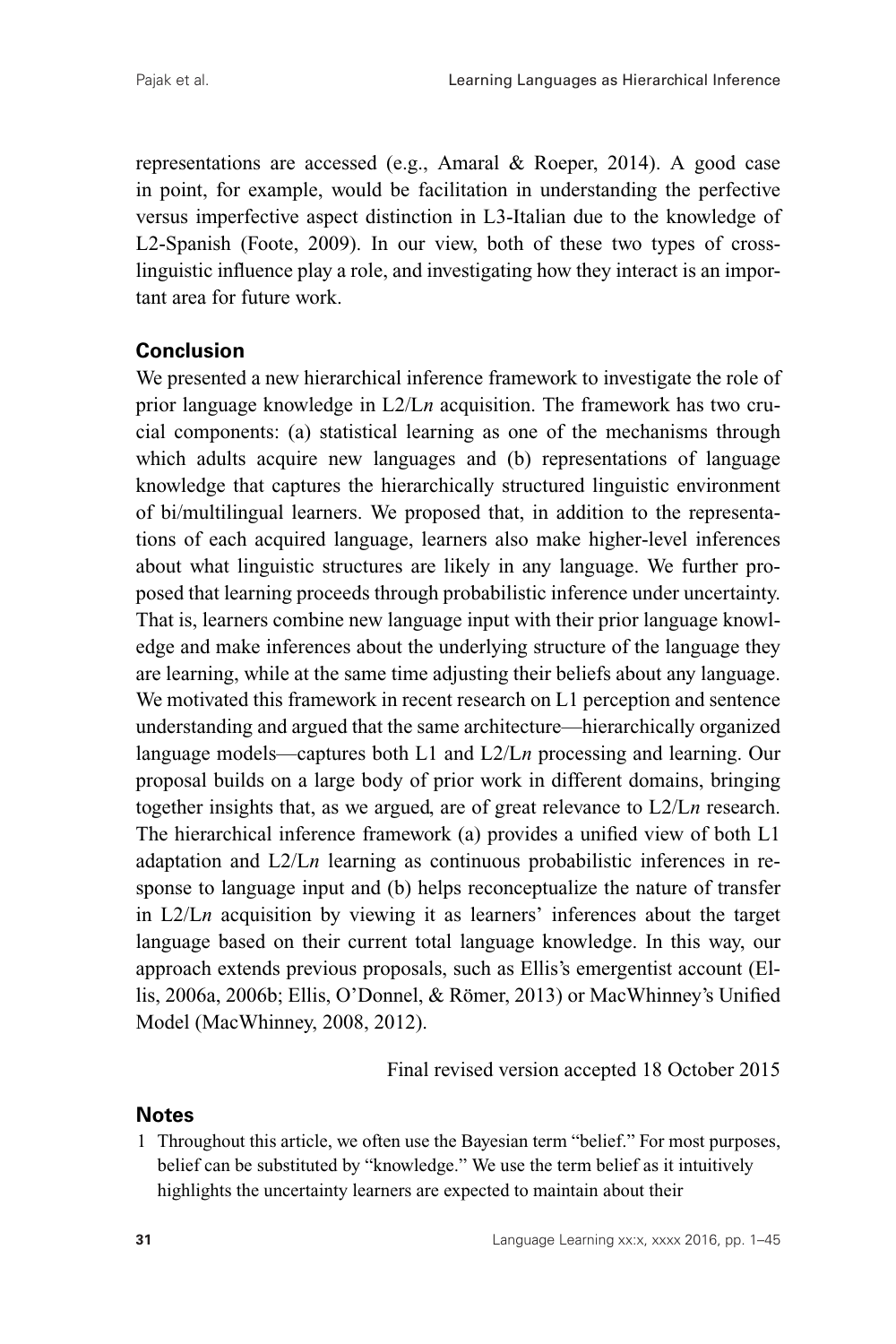representations of linguistic and socio-indexical structures. Rather than to either know or not know something, learners are taken to hold hypotheses about the structure of language(s) with different degrees of certainty.

- 2 It is possible that the brain treats socio-indexical and linguistic context in similar or even identical ways. However, the two types of variability also differ somewhat in the computational challenge they pose for speech perception (see Kleinschmidt  $\&$ Jaeger, 2015). Depending on the answer to this question, models that were originally intended to capture variability due to linguistic context (e.g., Nearey, 1990; Smits, 2001a, 2001b) might well be extended to capture variability due to socio-indexical structure; indeed, this link was recognized early (Liberman et al., 1967; see Weatherholtz & Jaeger, 2016). Below, we use the term "local environment" to refer to the socio-indexical context, thereby highlighting the potentially qualitative difference between linguistic and socio-indexical context.
- 3 Rational here is to be understood in the sense of Anderson (1990). A rational solution is one that makes optimal use of available information.
- 4 Some between-talker variability might be dealt with by listener's prelinguistic perceptual normalization (for references and discussion, see Weatherholtz & Jaeger, 2016). However, such normalization is insufficient to account for all systematic variability between talkers (Johnson, 2005). Instead, some variability is idiolect-, sociolect-, or dialect-specific and has to be learned on a talker-by-talker basis (e.g., Johnson, 2005, Pierrehumbert, 2003).
- 5 There are other models that can account for listeners' sensitivity to some socio-indexical variables. For instance, episodic models—where speech recognition is mediated by detailed acoustic traces of each word token ever heard (e.g., Goldinger, 1998; Johnson 1997; Pierrehumbert, 2003)—can account for learning and sensitivity to socio-indexical variables like talker identity. By storing each word as it is perceived, information about the talker's identity is encoded implicitly in the detailed acoustic features of the word, and any unusual pronunciations are stored directly. However, existing episodic models struggle with generalization to unheard words (Cutler, Eisner, McQueen, & Norris, 2010), or to groups of talkers without additional abstraction. It is possible to extend these models by adding such abstraction, for instance, in the form of storing episodes at sublexical, phonetic-category-sized granularity, or "tagging" exemplars with socio-indexical variables (Johnson, 2013), and this moves them towards implementing the sort of computations we propose, that is, tracking the talker- or group-specific distributions of cues for each phonetic category (see Kleinschmidt & Jaeger, 2015).
- 6 For a monolingual speaker, Lany representations would be predominantly influenced by L1, but would not be equal to L1 representations.  $L_{\text{anv}}$  captures learners' guesses about a generic language, and these guesses will necessarily include some properties distinct from L1, such as an expectation that languages differ in their lexicons, sound inventories, and so on, which are possibly influenced by top-down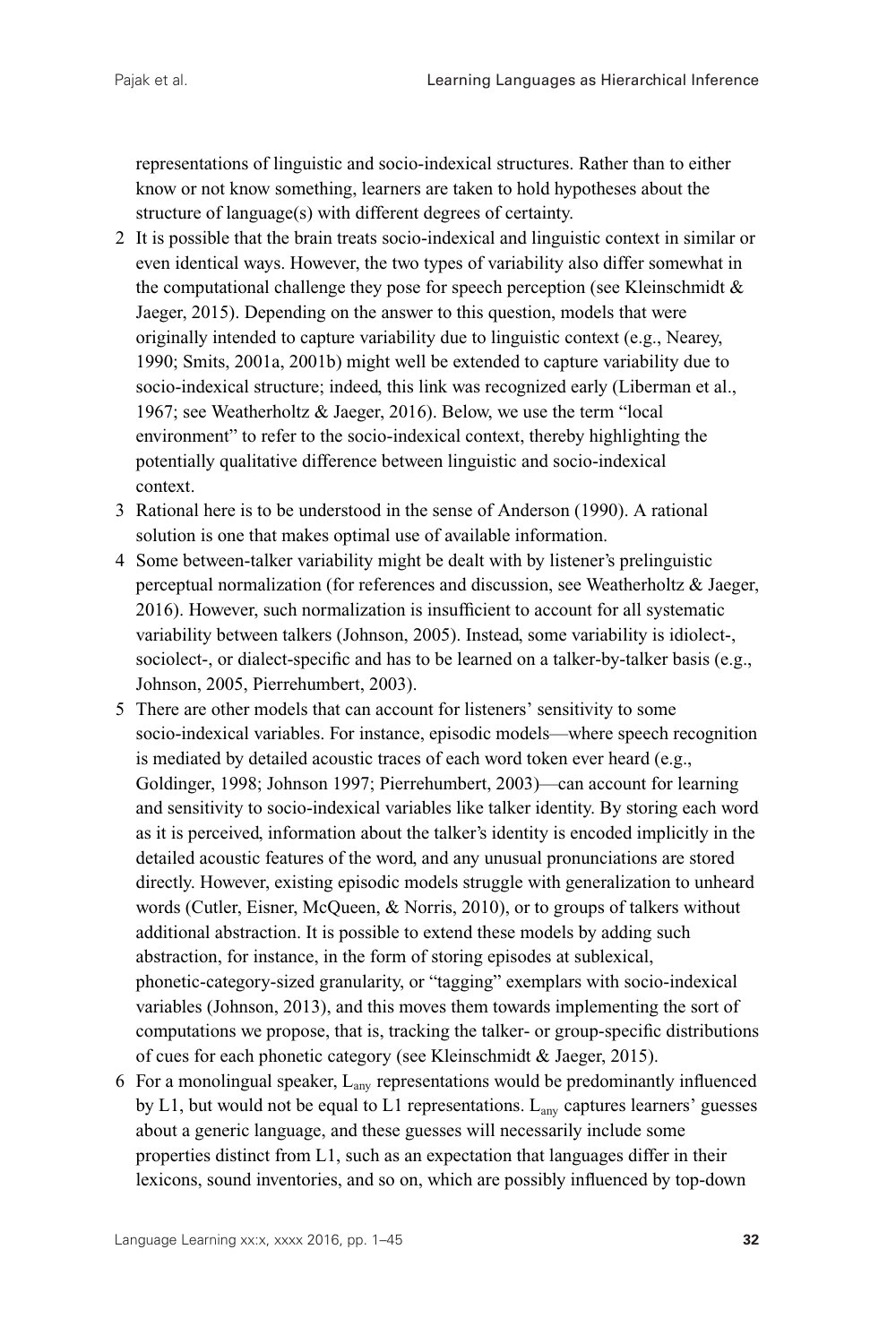knowledge about the possible and likely shapes of grammars. These representations may arise from the simple realization that there exist languages other than the learner's L1, or from contact with nonnative speakers, among other factors. What exactly such Lany representations for a monolingual speaker look like is an empirical question that we leave for future work.

7 Note that this way of looking at between-language transfer is very similar to how transfer of knowledge is understood in hierarchical Bayesian inference (see Qian, Jaeger, & Aslin, 2012). Learners are assumed to form hierarchically structured representations, which then facilitate both the formation of abstract rules and principles, and their transfer to novel problems and environments.

### **References**

- Abrahamsson, N., & Hyltenstam, K. (2008). The robustness of aptitude effects in near-native second language acquisition. *Studies in Second Language Acquisition*, *30*, 481–509. doi:10.1017/S027226310808073X
- Allen, J. S., Miller, J. L., & DeSteno, D. (2003). Individual talker differences in voice-onset-time. *Journal of the Acoustical Society of America*, *113*, 544–552. doi:10.1121/1.1528172
- Amaral, L., & Roeper, T. (2014). Multiple grammars and second language representation. *Second Language Research*, *30*, 3–36. doi:10.1177/0267658313519017

Anderson, J. R. (1990). *The adaptive character of thought*. Hillsdale, NJ: Erlbaum.

Arai, M., & Keller, F. (2013). The use of verb-specific information for prediction in sentence processing. *Language and Cognitive Processes*, *28*, 525–560. doi:10.1080/01690965.2012.658072

Aysan, Z. (2012). *Reverse interlanguage transfer: The effects of L3 Italian & L3 French on L2 English pronoun use*. Unpublished master's thesis, Bilkent University, Turkey.

- Baese-Berk, M. M., Bradlow, A. R., & Wright, B. A. (2013). Accent-independent adaptation to foreign accented speech. *JASA Express Letters*, *133*, 174–180. doi:10.1121/1.4789864
- Bardel, C., & Falk, Y. (2007). The role of the second language in third language acquisition: The case of Germanic syntax. *Second Language Research*, *24*, 459–484. doi:10.1177/0267658307080557
- Bates, E., & MacWhinney, B. (1987). Competition, variation, and language learning. In B. MacWhinney (Ed.), *Mechanisms of language acquisition* (pp. 157–194). Hillsdale, NJ: Erlbaum.
- Bejjanki, V. R., Clayards, M., Knill, D. C., & Aslin, R. N. (2011). Cue integration in categorical tasks: Insights from audio-visual speech perception. *PLoS ONE*, *6*, e19812. doi:10.1371/journal.pone.0019812
- Bertelson, P., Vroomen, J., & de Gelder, B. (2003). Visual recalibration of auditory speech identification: A McGurk aftereffect. *Psychological Science*, *14*, 592–597. doi:10.1046/j.0956-7976.2003.psci\_1470.x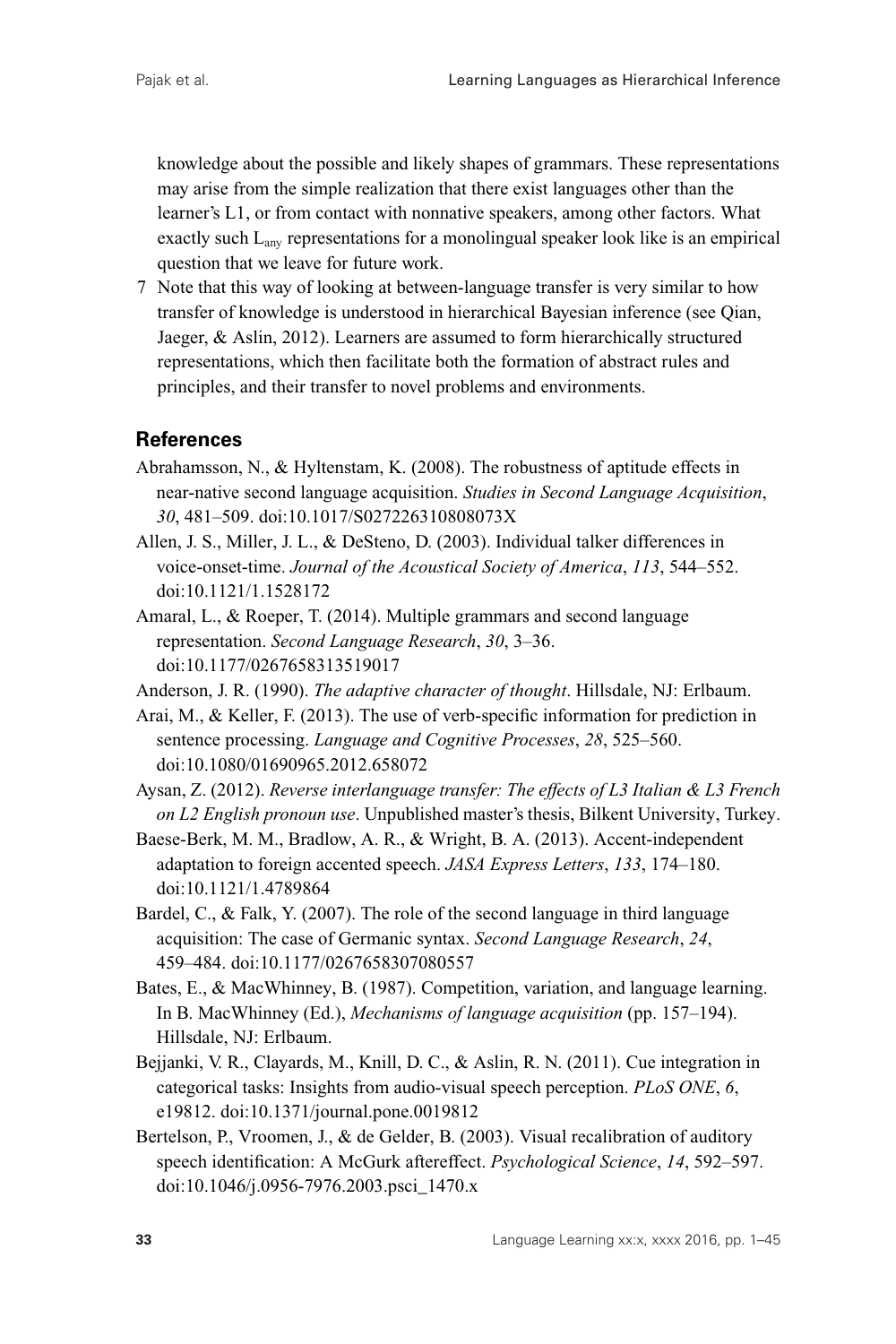- Best, C. T., Shaw, J. A., Docherty, G., Evans, B. G., Foulkes, P., Hay, J., et al. (2015). From Newcastle MOUTH to Aussie ears: Australians' perceptual assimilation and adaptation for Newcastle UK vowels. In *Proceedings of Interspeech 2015*, Dresden, Germany.
- Birdsong, D. (2009). Age and the end state of second language acquisition. In W. C. Ritchie & T. K. Bhatia (Eds.), *The new handbook of second language acquisition* (pp. 401–424). Bingley, UK: Emerald.
- Bohn, O. S., & Best, C. T. (2012). Native-language phonetic and phonological influences on perception of American English approximants by Danish and German listeners. *Journal of Phonetics*, *40*, 109–128. doi:10.1016/j.wocn.2011.08.002
- Bohnacker, U. (2006). When Swedes begin to learn German: From V2 to V2. *Second Language Research*, *22*, 443–486. doi:10.1191/0267658306sr275oa
- Boston, M. F., Hale, J., Kliegl, R., Patil, U., & Vasishth, S. (2008). Parsing costs as predictors of reading difficulty: An evaluation using the Potsdam Sentence Corpus. *Journal of Eye Movement Research*, *2*, 1–12.
- Bradlow, A. R., & Bent, T. (2008). Perceptual adaptation to non-native speech. *Cognition*, *106*, 707–729. doi:10.1016/j.cognition.2007.04.005
- Bradlow, A. R., Akahane-Yamada, R., Pisoni, D. B., & Tohkura, Y. (1999). Training Japanese listeners to identify English /r/and /l/: Long-term retention of learning in perception and production. *Perception and Psychophysics*, *61*, 977–985. doi:10.3758/BF03206911
- Chang, C. B. (2012). Rapid and multifaceted effects of second-language learning on first-language speech production. *Journal of Phonetics*, *40*, 249–268. doi:10.1016/j.wocn.2011.10.007
- Cheung, A. S. C., Matthews, S., & Tsang, W. L. (2011). Transfer from L3 German to L2 English in the domain of tense/aspect. In G. De Angelis & J.-M. Dewaele (Eds.), *Second language acquisition: New trends in crosslinguistic influence and multilingualism research* (pp. 53–73). Bristol, UK: Channel View Publications.
- Clayards, M. A., Tanenhaus, M. K., Aslin, R. N., & Jacobs, R. A. (2008). Perception of speech reflects optimal use of probabilistic speech cues. *Cognition*, *108*, 804–809. doi:10.1016/j.cognition.2008.04.004
- Creel, S. C., Aslin, R. N., & Tanenhaus, M. K. (2008). Heeding the voice of experience: The role of talker variation in lexical access. *Cognition*, *106*, 633–664. doi:10.1016/j.cognition.2007.03.013
- Culbertson, J., Smolensky, P., & Legendre, G. (2012). Learning biases predict a word order universal. *Cognition*, *122*, 306–329. doi:10.1016/j.cognition.2011.10.017
- Cutler, A., Eisner, F., McQueen, J. M., & Norris, D. (2010). How abstract phonemic categories are necessary for coping with speaker-related variation. In C. Fougeron, B. Kühnert, M. D'Imperio, & N. Vallée (Eds.), *Laboratory phonology 10* (pp. 91–111). Berlin, Germany: De Gruyter Mouton.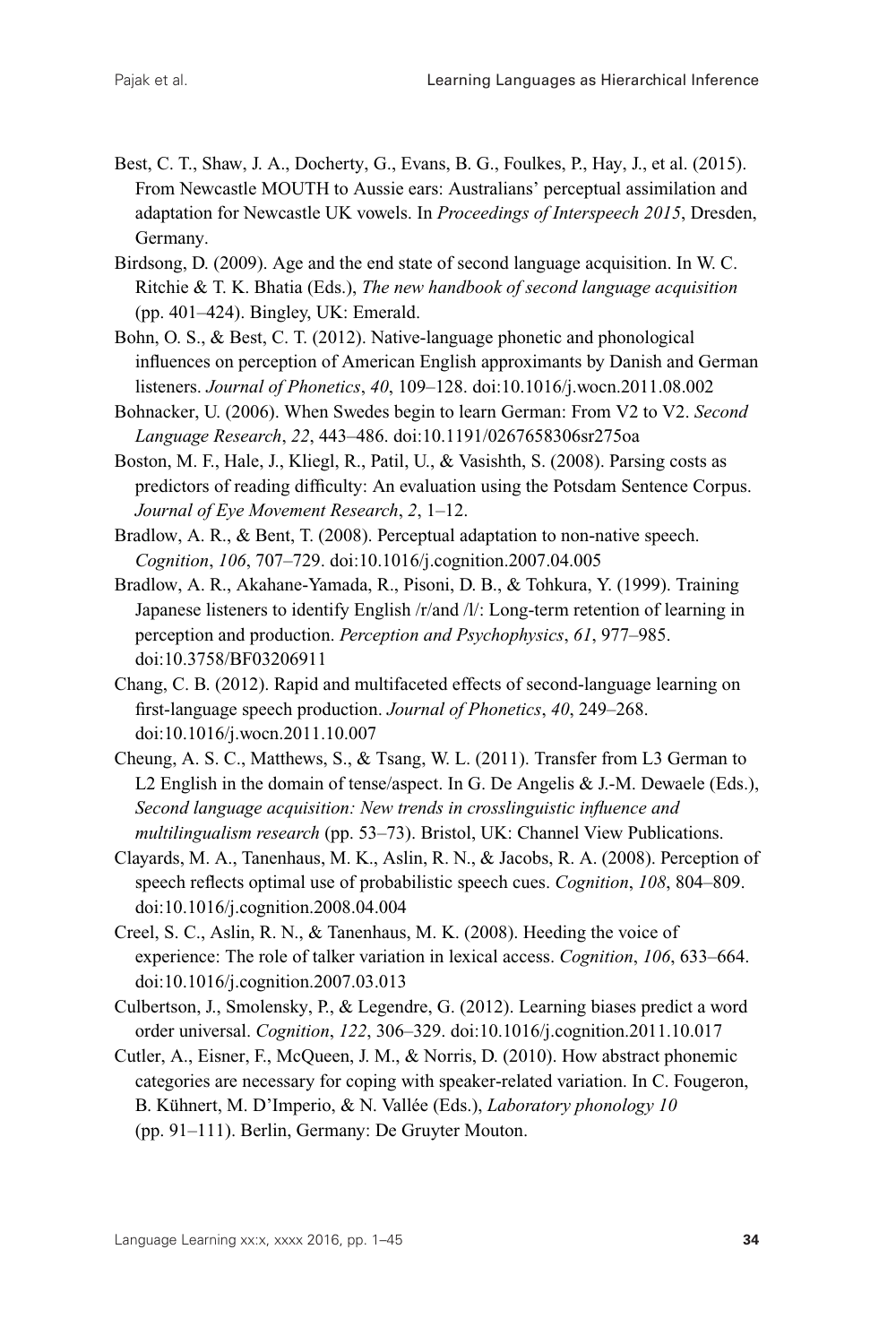- Dahan, D., Magnuson, J. S., & Tanenhaus, M. K. (2001). Time course of frequency effects in spoken-word recognition: Evidence from eye movements. *Cognitive Psychology*, *42*, 317–367. doi:10.1006/cogp.2001.0750
- De Angelis, G. (2005). Interlanguage transfer of function words. *Language Learning*, *55*, 379–414. doi:10.1111/j.0023-8333.2005.00310.x
- de Bot, K., & Jaensch, C. (2015). What is special about L3 processing*? Bilingualism: Language and Cognition*, *18*, 130–144. doi:10.1017/S1366728913000448
- Demberg, V., & Keller, F. (2008). Data from eye-tracking corpora as evidence for theories of syntactic processing complexity. *Cognition*, *109*, 193–210. doi:10.1016/j.cognition.2008.07.008
- Dikker, S., & Pylkkänen, L. (2013). Predicting language: MEG evidence for lexical preactivation. *Brain and Language*, *127*, 55–64. doi:10.1016/j.bandl.2012.08.004
- Dmitrieva, O., Jongman, A., & Sereno, J. (2010). Phonological neutralization by native and non-native speakers: The case of Russian final devoicing. *Journal of Phonetics*, *38*, 483–492. doi:10.1016/j.wocn.2010.06.001
- Eisner, F., & McQueen, J. M. (2006). Perceptual learning in speech: Stability over time. *Journal of the Acoustical Society of America*, *119*, 1950–1953. doi:10.1121/1.2178721
- Ellis, N. C. (2006a). Language acquisition as rational contingency learning. *Applied Linguistics*, *27*, 1–24. doi:10.1093/applin/ami038
- Ellis, N. C. (2006b). Selective attention and transfer phenomena in L2 acquisition: Contingency, cue competition, salience, interference, overshadowing, blocking, and perceptual learning. *Applied Linguistics*, *27*, 164–194. doi:10.1093/applin/aml015
- Ellis, N. C., O'Donnel, M. B., & Römer, U. (2013). Usage-based language: Investigating the latent structures that underpin acquisition. *Language Learning*, *63*, 25–51. doi:10.1111/j.1467-9922.2012.00736.x
- Endress, A. D., & Mehler, J. (2009). The surprising power of statistical learning: When fragment knowledge leads to false memories of unheard words. *Journal of Memory and Language*, *60*, 351–367. doi:10.1016/j.jml.2008.10.003
- Escudero, P., & Boersma, P. (2004). Bridging the gap between L2 speech perception research and phonological theory. *Studies in Second Language Acquisition*, *26*, 551–585. doi:10+10170S0272263104040021
- Escudero, P., & Williams, D. (2014). Distributional learning has immediate and long-lasting effects. *Cognition*, *133*, 408–413. doi:10.1016/j.cognition.2014.07.002
- Escudero, P., Benders, T., & Wanrooij, K. (2011). Enhanced bimodal distributions facilitate the learning of second language vowels. *Journal of the Acoustical Society of America*, *130*, EL206–EL212. doi:10.1121/1.3629144
- Falk, Y., & Bardel, C. (2011). Stable and developmental optionality in native and non-native Hungarian grammars. *Second Language Research*, *27*, 59–82. doi:10.1177/0267658310386647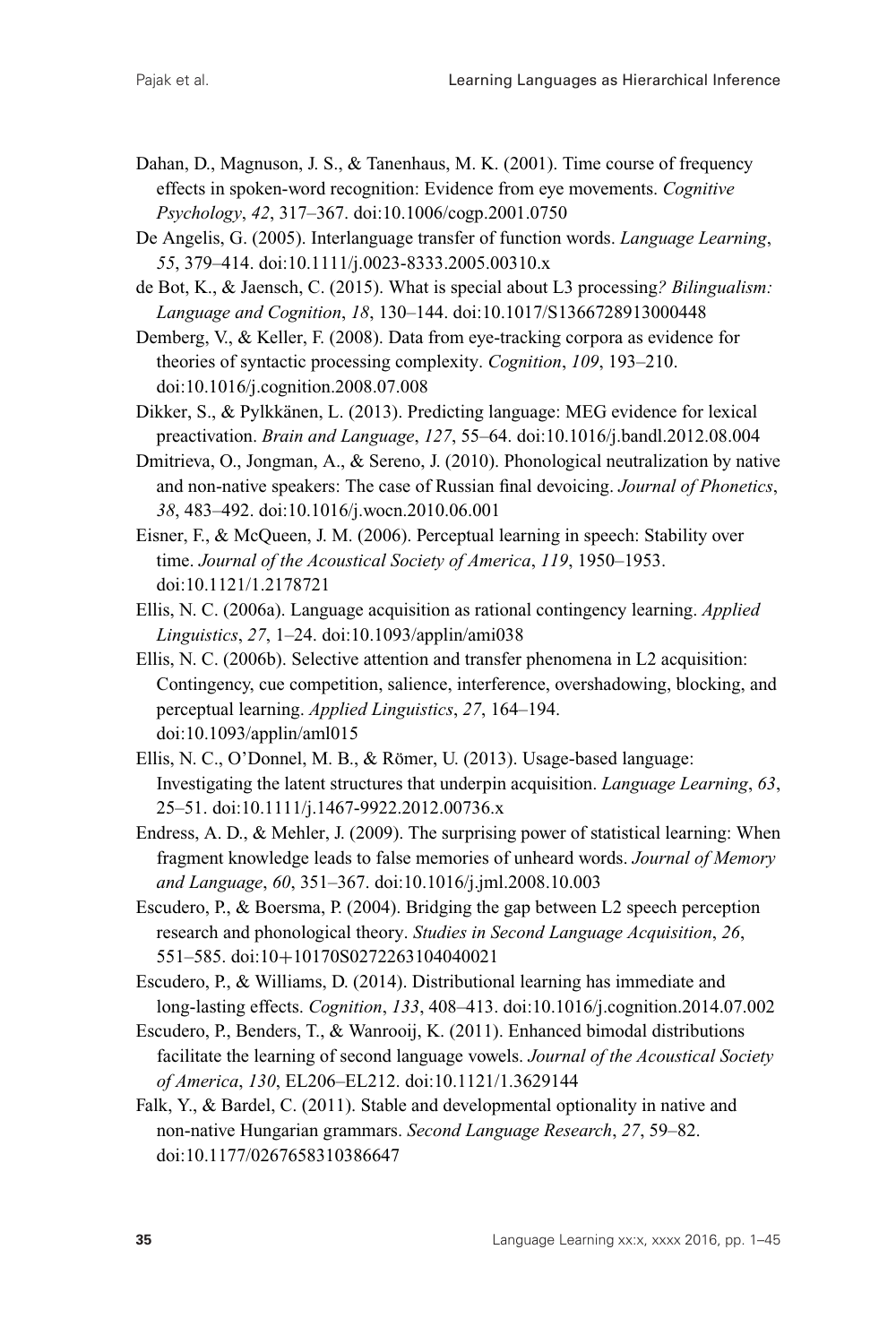- Farmer, T. A., Fine, A. B., Yan, S., Cheimariou, S., & Jaeger, T. F. (2014). Error-driven adaptation of higher-level expectations during reading. In P. Bello, M. Guarini, M. McShane, & B. Scassellati (Eds.), *Proceedings of the 36th Annual Meeting of the Cognitive Science Society* (pp. 2181–2186). Austin, TX: Cognitive Science Society.
- Farmer, T. A., Monaghan, P., Misyak, J. B., & Christiansen, M. H. (2011). Phonological typicality influences sentence processing in predictive contexts: A reply to Staub et al. *(2009). Journal of Experimental Psychology: Learning, Memory, and Cognition*, *37*, 1318–1325. doi:10.1037/a0023063
- Fedzechkina, M., Jaeger, T. F., & Newport, E. L. (2012). Language learners restructure their input to facilitate efficient communication. *Proceedings of the National Academy of Sciences of the United States of America*, *109*, 17897–17902. doi:10.1073/pnas.1215776109
- Feldman, N. H., Griffiths, T. L., & Morgan, J. L. (2009). The influence of categories on perception: Explaining the perceptual magnet effect as optimal statistical inference. *Psychological Review*, *116*, 752–782. doi:10.1037/a0017196
- Fine, A. B., Jaeger, T. F., Farmer, T. A., & Qian, T. (2013). Rapid expectation adaptation during syntactic comprehension. *PLoS ONE*, *8*, 1–18. doi:10.1371/journal.pone.0077661
- Fine, A. B., Qian, T., Jaeger, T. F., & Jacobs, R. A. (2010). Syntactic adaptation in language comprehension. In *Proceedings of the 1st ACL Workshop on Cognitive Modeling and Computational Linguistics* (pp. 18–26). Stroudsburg, PA: Association for Computational Linguistics.
- Finn, A. S., & Hudson Kam, C. L. (2008). The curse of knowledge: First language knowledge impairs adult learners' use of novel statistics for word segmentation. *Cognition*, *108*, 477–499. doi:10.1016/j.cognition.2008.04.002
- Finn, A. S., & Hudson Kam, C. L. (2015). Why segmentation matters: Experience-driven segmentation errors impair "morpheme" learning. *Journal of Experimental Psychology: Learning, Memory, and Cognition*, *41*, 1560–1569. doi:10.1037/xlm0000114
- Flege, J. E. (1999). Age of learning and second-language speech. In D. P. Birdsong (Ed.), *Second language acquisition and the critical period hypothesis* (pp. 101–132). Hillsdale, NJ: Erlbaum.
- Foote, R. (2009). Transfer in L3 acquisition: The role of typology. In Y. I. Leung (Ed.), *Third language acquisition and universal grammar* (pp. 89–114). Bristol, UK: Multilingual Matters.
- Gatbonton, E., Trofimovich, P., & Magid, M. (2005). Learners' ethnic group affiliation and L2 pronunciation accuracy: A sociolinguistic investigation. *TESOL Quarterly*, *39*, 489–511. doi:10.2307/3588491
- Gebhart, A. L., Aslin, R. N., & Newport, E. (2009). Changing structures in midstream: Learning along the statistical garden path. *Cognitive Science*, *33*, 1087–1116. doi:10.1111/j.1551-6709.2009.01041.x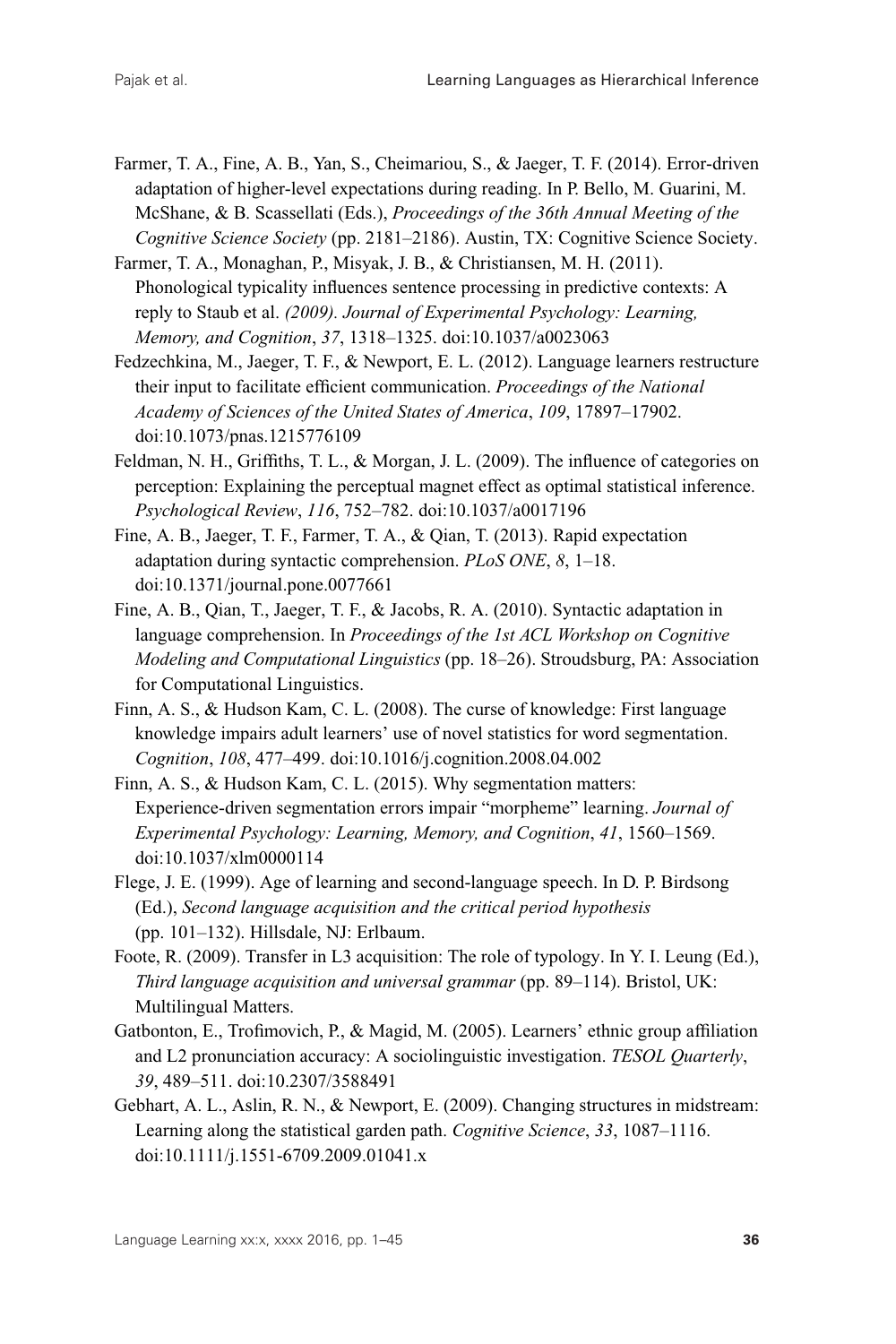- Giancaspro, D., Halloran, B., & Iverson, M. (2015). Transfer at the initial stages of L3 Brazilian Portuguese: A look at three groups of English/Spanish bilinguals. *Bilingualism: Language and Cognition*, *18*, 191–207. doi:10.1017/S1366728914000339
- Goldinger, S. D. (1996). Words and voices: Episodic traces in spoken word identification and recognition memory. *Journal of Experimental Psychology: Learning, Memory, and Cognition*, *22*, 1166–1183. doi:10.1037/0278-7393.22.5.1166
- Goldinger, S. D. (1998). Echoes of echoes? An episodic theory of lexical access. *Psychological Review*, *105*, 251–279. doi:10.1037/0033-295X.105.2.251
- Goudbeek, M., Cutler, A., & Smits, R. (2008). Supervised and unsupervised learning of multidimensionally varying non-native speech categories. *Speech Communication*, *50*, 109–125. doi:10.1016/j.specom.2007.07.003
- Griffiths, T. L., Vul, E., & Sanborn, A. N. (2012). Bridging levels of analysis for probabilistic models of cognition. *Current Directions in Psychological Science*, *21*, 263–268. doi:10.1177/0963721412447619
- Grodner, D., & Sedivy, J. (2011). The effect of speaker-specific information on pragmatic inferences. In E. Gibson & N. Pearlmutter (Eds.), *The processing and acquisition of reference* (Vol. *2327*, pp. 239–272). Cambridge, MA: MIT Press.
- Håkansson, G., Pienemann, M., & Sayehli, S. (2002). Transfer and typological proximity in the context of second language processing. *Second Language Research*, *18*, 250–273. doi:10.1191/0267658302sr206oa
- Hakuta, K., Bialystok, E., & Wiley, E. (2003). Critical evidence: A test of the critical-period hypothesis for second-language acquisition. *Psychological Science*, *14*, 31–38. doi:10.1111/1467-9280.01415
- Han, Z.-H. (2004). *Fossilization in adult second language acquisition*. Clevedon, UK: Multilingual Matters.
- Hanulikova, A., Van Alphen, P. M., Van Goch, M., & Weber, A. (2012). When one person's mistake is another's standard usage: The effect of foreign accent on syntactic processing. *Journal of Cognitive Neuroscience*, *24*, 878–887. doi:10.1162/jocn\_a\_00103
- Hudson Kam, C. L. (2009). More than words: Adults learn probabilities over categories and relationships between them. *Language Learning and Development*, *5*, 115–145. doi:10.1080/15475440902739962
- Idemaru, K., & Holt, L. L. (2011). Word recognition reflects dimension-based statistical learning. *Journal of Experimental Psychology: Human Perception and Performance*, *37*, 1939–1956. doi:10.1037/a0025641
- Johnson, J. S., & Newport, E. L. (1989). Critical period effects in second language learning: The influence of maturational state on the acquisition of English as a second language. *Cognitive Psychology*, *21*, 60–99. doi:10.1016/0010-0285(89)90003-0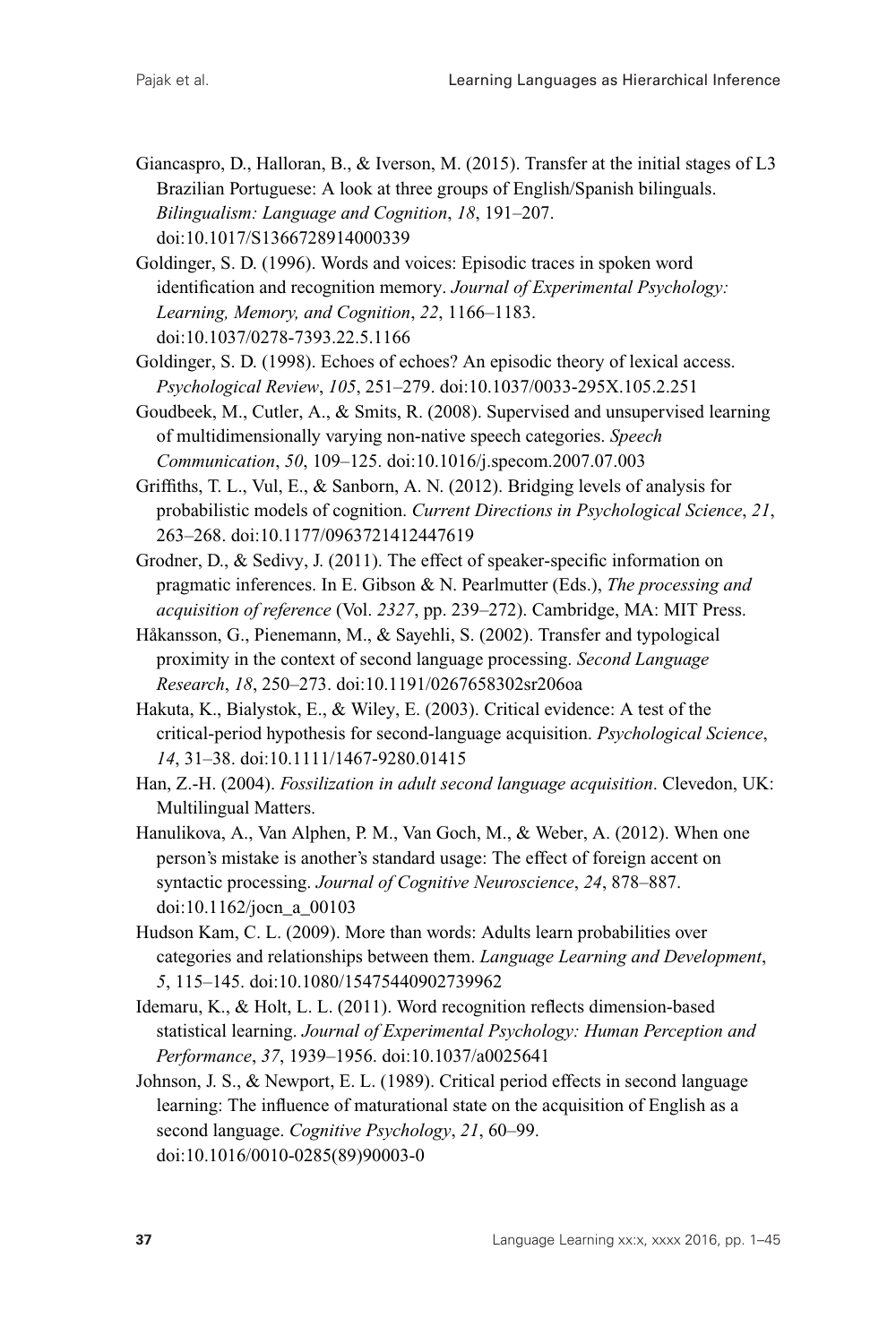- Johnson, K. (1997). Speech perception without speaker normalization: An exemplar model. In K. Johnson & J. W. Mullennix (Eds.), *Talker variability in speech processing* (pp. 145–165). San Diego, CA: Academic Press.
- Johnson, K. (2005). Speaker normalization in speech perception. In D. B. Pisoni & R. E. Remez (Eds.), *The handbook of speech perception* (pp. 363–389). Oxford, UK: Blackwell.
- Johnson, K. (2013). Factors that affect phonetic adaptation: Exemplar filters and sound change. Talk presented at the *Workshop on Current Issues and Methods in Speaker Adaptation*, Columbus, OH.
- Johnson, K., Strand, E., & D'Imperio, M. (1999). Auditory-visual integration of talker gender in vowel perception. *Journal of Phonetics*, *27*, 359–384. doi:10.1006/jpho.1999.0100
- Kamide, Y. (2012). Learning individual talkers' structural preferences. *Cognition*, *124*, 66–71. doi:10.1016/j.cognition.2012.03.001
- Kleinschmidt, D. F., Fine, A. B., & Jaeger, T. F. (2012). A belief-updating model of adaptation and cue combination in syntactic comprehension. In N. Miyake, D. Peebles, & R. P. Cooper (Eds.), *Proceedings of the 34th Annual Conference of the Cognitive Science Society* (pp. 599–604). Austin, TX: Cognitive Science Society.
- Kleinschmidt, D., & Jaeger, T. F. (2011). A Bayesian belief updating model of phonetic recalibration and selective adaptation. In *Proceedings of the 2nd ACL Workshop on Cognitive Modeling and Computational Linguistics*. Stroudsburg, PA: Association for Computational Linguistics.
- Kleinschmidt, D. F., & Jaeger, T. F. (2012). A continuum of phonetic adaptation: Evaluating an incremental belief-updating model of recalibration and selective adaptation. In N. Miyake, D. Peebles, & R. P. Cooper (Eds.), *Proceedings of the 34th Annual Conference of the Cognitive Science Society* (pp. 605–610). Austin, TX: Cognitive Science Society.
- Kleinschmidt, D. F., & Jaeger, T. F. (2015). Robust speech perception: Recognize the familiar, generalize to the similar, and adapt to the novel. *Psychological Review*, *122*, 148–203. doi:10.1037/a0038695
- Kondaurova, M. V., & Francis, A. L. (2010). The role of selective attention in the acquisition of English tense and lax vowels by native Spanish listeners: Comparison of three training methods. *Journal of Phonetics*, *38*, 569–587. doi:10.1016/j.wocn.2010.08.003
- Köpke, B., Schmid, M. S., Kejzer, M., & Dostert, S. (Eds.). (2007). *Language attrition: Theoretical perspectives*. Philadelphia: John Benjamins.
- Kraljic, T., & Samuel, A. G. (2005). Perceptual learning for speech: Is there a return to normal? *Cognitive Psychology*, *51*, 141–178. doi:10.1016/j.cogpsych.2005.05.001
- Kraljic, T., & Samuel, A. G. (2006). Generalization in perceptual learning for speech. *Psychonomic Bulletin & Review*, *13*, 262–268. doi:10.3758/BF03193841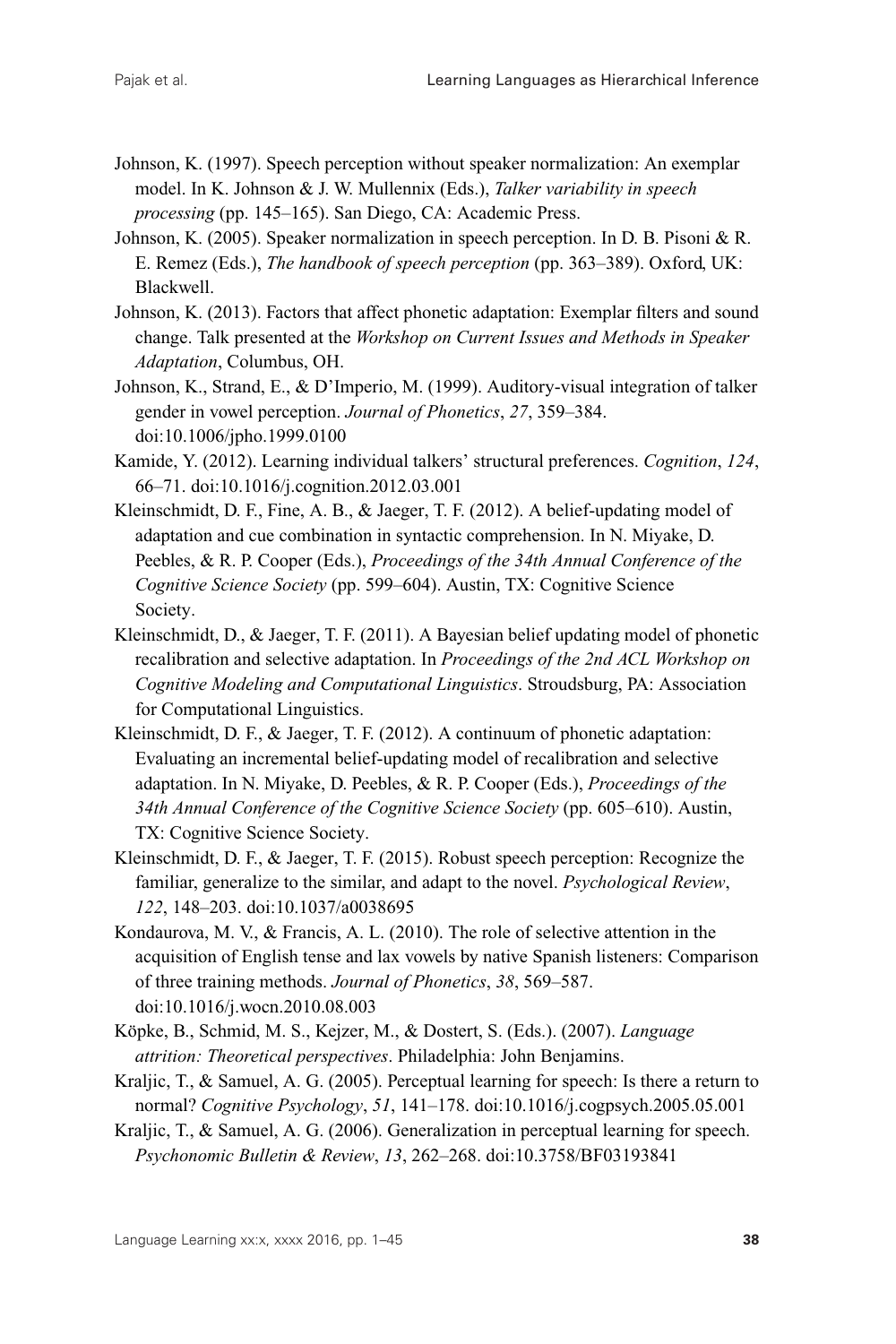- Kraljic, T., Brennan, S. E., & Samuel, A. G. (2008). Accommodating variation: Dialects, idiolects, and speech processing. *Cognition*, *107*, 51–81. doi:10.1016/j.cognition.2007.07.013
- Kroll, J. F., Bobb, S. C., & Hoshino, N. (2014). Two languages in mind: Bilingualism as a tool to investigate language, cognition, and the brain. *Current Directions in Psychological Science*, *23*, 159–163. doiI:10.1177/0963721414528511
- Kuperberg, G., & Jaeger, T. F. (2015). What do we mean by prediction in language comprehension? *Language, Cognition, and Neuroscience*, *31*, 32–59. doi:10.1080/23273798.2015.1102299
- Kurumada, C. (2013). Contextual inferences over speakers' pragmatic intentions: Preschoolers' comprehension of contrastive prosody. In M. Knauff, M. Pauen, N. Sebanz, & I. Wachsmuth (Eds.), *Proceedings of the 35th Annual Conference of the Cognitive Science Society* (pp. 852–857). Austin, TX: Cognitive Science Society.
- Kurumada, C., Brown, M., Bibyk, S., Pontillo, D., & Tanenhaus, M. K. (2014). Rapid adaptation in online pragmatic interpretation of contrastive prosody. In P. Bello, M. Guarini, M. McShane, & B. Scassellati (Eds.), *Proceedings of the 36th Annual Meeting of the Cognitive Science Society* (pp. 791–796). Austin, TX: Cognitive Science Society.
- LaCross, A. (2015). Khalkha Mongolian speakers' vowel bias: L1 influences on the acquisition of non-adjacent vocalic dependencies. *Language, Cognition, and Neuroscience*, *30*, 1033–1047. doi:10.1080/23273798.2014.915976
- Lewis, R., Howes, A., & Singh, S. (2014). Computational rationality: Linking mechanism and behavior through bounded utility maximization. *Topics in Cognitive Science*, *6*, 279–311. doi:10.1111/tops.12086
- Liberman, A. M., Cooper, F. S., Shankweiler, D. P., & Studdert-Kennedy, M. (1967). Perception of the speech code. *Psychological Review*, *74*, 431–461. doi:10.1037/h0020279
- Lim, S.-J., & Holt, L. (2011). Learning foreign sounds in an alien world: Videogame training improves non-native speech categorization. *Cognitive Science*, *35*, 1390–1405. doi:10.1111/j.1551-6709.2011.01192.x
- Luce, P. A., & Pisoni, D. B. (1998). Recognizing spoken words: The neighborhood activation model. *Ear and Hearing*, *19*, 1–36. doi:10.1097/00003446-199802000-00001
- MacDonald, M. C. (2013). How language production shapes language form and comprehension. *Frontiers in Psychology*, *4*, 1–16. doi:10.3389/fpsyg.2013.00226
- MacDonald, M. C., Just, M. A., & Carpenter, P. A. (1992). Working memory constraints on the processing of syntactic ambiguity. *Cognitive Psychology*, *24*, 56–98. doi:10.1016/0010-0285(92)90003-K
- MacDonald, M. C., Pearlmutter, N., & Seidenberg, M. S. (1994). The lexical nature of syntactic ambiguity resolution. *Psychological Review*, *101*, 676–703. doi:10.1037/0033-295X.101.4.676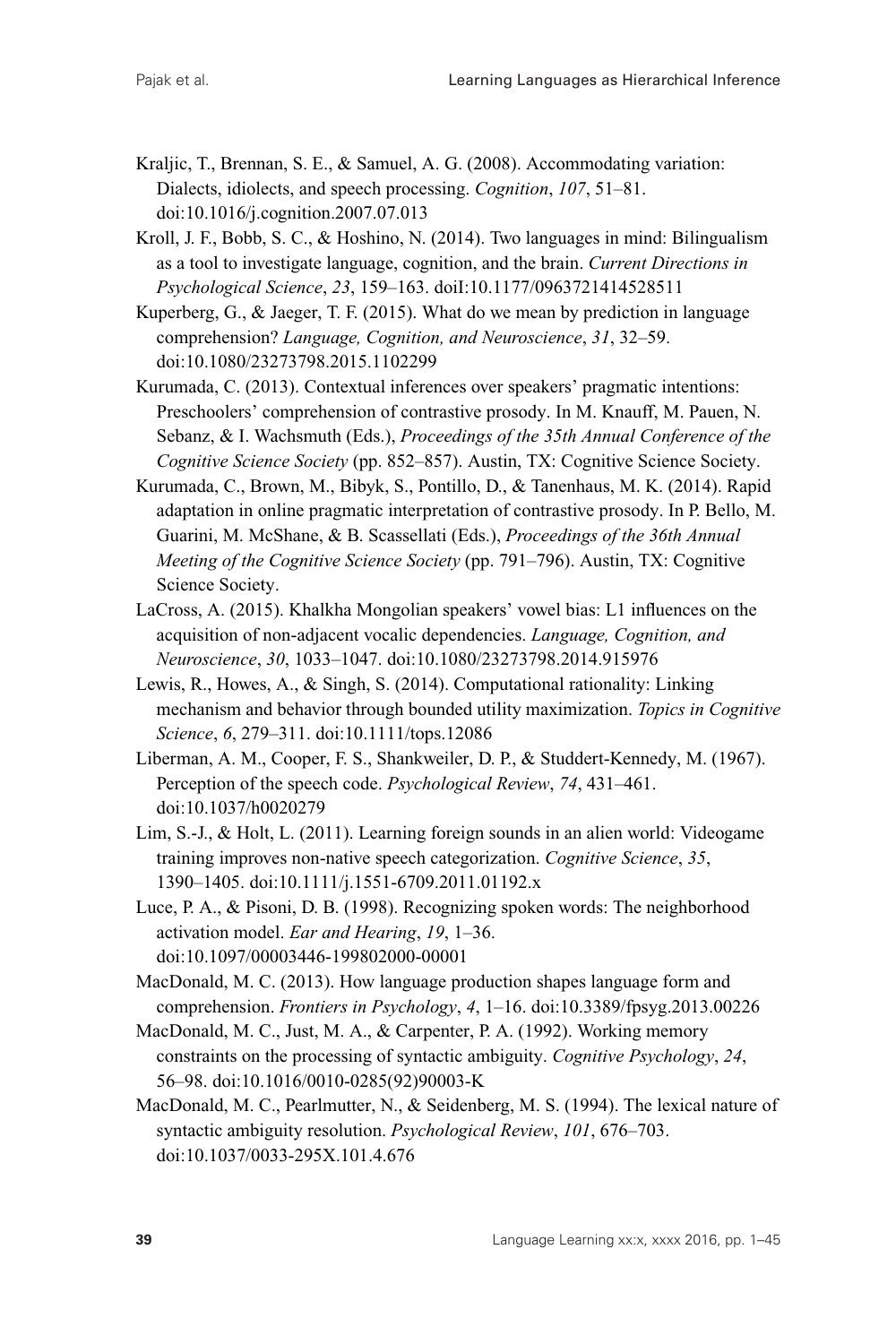- MacWhinney, B. (1983). Miniature linguistic systems as tests of the use of universal operating principles in second-language learning by children and adults. *Journal of Psycholinguistic Research*, *12*, 467–478. doi:10.1007/BF01068027
- MacWhinney, B. (1997). Second language acquisition and the Competition Model. In A. M. B. De Groot & J. F. Kroll (Eds.), *Tutorials in bilingualism: Psycholinguistic perspectives* (pp. 113–142). Mahwah, NJ: Erlbaum.
- MacWhinney, B. (2008). A unified model. In P. Robinson & N. Ellis (Eds.), *Handbook of cognitive linguistics and second language acquisition* (pp. 341–371). Mahwah, NJ: Erlbaum.
- MacWhinney, B. (2012). The logic of the Unified Model. In S. M. Gass & A. Mackey (Eds.), *Handbook of second language acquisition* (pp. 211–227). New York: Routledge.
- Marinova-Todd, S. H., Marshall, D. B., & Snow, C. E. (2000). Three misconceptions about age and L2 learning. *TESOL Quarterly*, *34*, 9–34.
- Maye, J., Aslin, R. N., & Tanenhaus, M. K. (2008). The weckud wetch of the wast: Lexical adaptation to a novel accent. *Cognitive Science*, *32*, 543–562. doi:10.1080/03640210802035357
- McClelland, J. L., & Elman, J. L. (1986). The TRACE model of speech perception. *Cognitive Psychology*, *18*, 1–86. doi:10.1016/0010-0285(86)90015-0
- McClelland, J. L., Thomas, A., McCandliss, B. D., & Fiez, J. A. (1999). Understanding failures of learning: Hebbian learning, competition for representational space, and some preliminary experimental data. In J. Reggia, E. Ruppin, & D. Glanzman (Eds.), *Brain, behavioral, and cognitive disorders: The neurocomputational perspective* (pp. 75–80). Oxford, UK: Elsevier.
- McDonald, S. A., & Shillcock, R. C. (2003). Eye movements reveal the on-line computation of lexical probabilities during reading. *Psychological Science*, *14*, 648–652. doi:10.1046/j.0956-7976.2003.psci\_1480.x
- McMurray, B., & Jongman, A. (2011). What information is necessary for speech categorization? Harnessing variability in the speech signal by integrating cues computed relative to expectations. *Psychological Review*, *118*, 219–246. doi:10.1037/a0022325
- McQueen, J. M., Cutler, A., & Norris, D. (2006). Phonological abstraction in the mental lexicon. *Cognitive Science*, *30*, 1113–1126. doi:10.1207/s15516709cog0000\_79
- Mennen, I. (2004). Bi-directional interference in the intonation of Dutch speakers of Greek. *Journal of Phonetics*, *32*, 543–563. doi:10.1016/j.wocn.2004.02.002
- Metzing, C., & Brennan, S. E. (2003). When conceptual pacts are broken: Partner-specific effects on the comprehension of referring expressions. *Journal of Memory and Language*, *49*, 201–213. doi:10.1016/S0749-596X(03)00028-7
- Miyawaki, K., Strange, W., Verbrugge, R. R., Liberman, A. M., Jenkins, J. J., & Fujimura, O. (1975). An effect of linguistic experience: The discrimination of [r]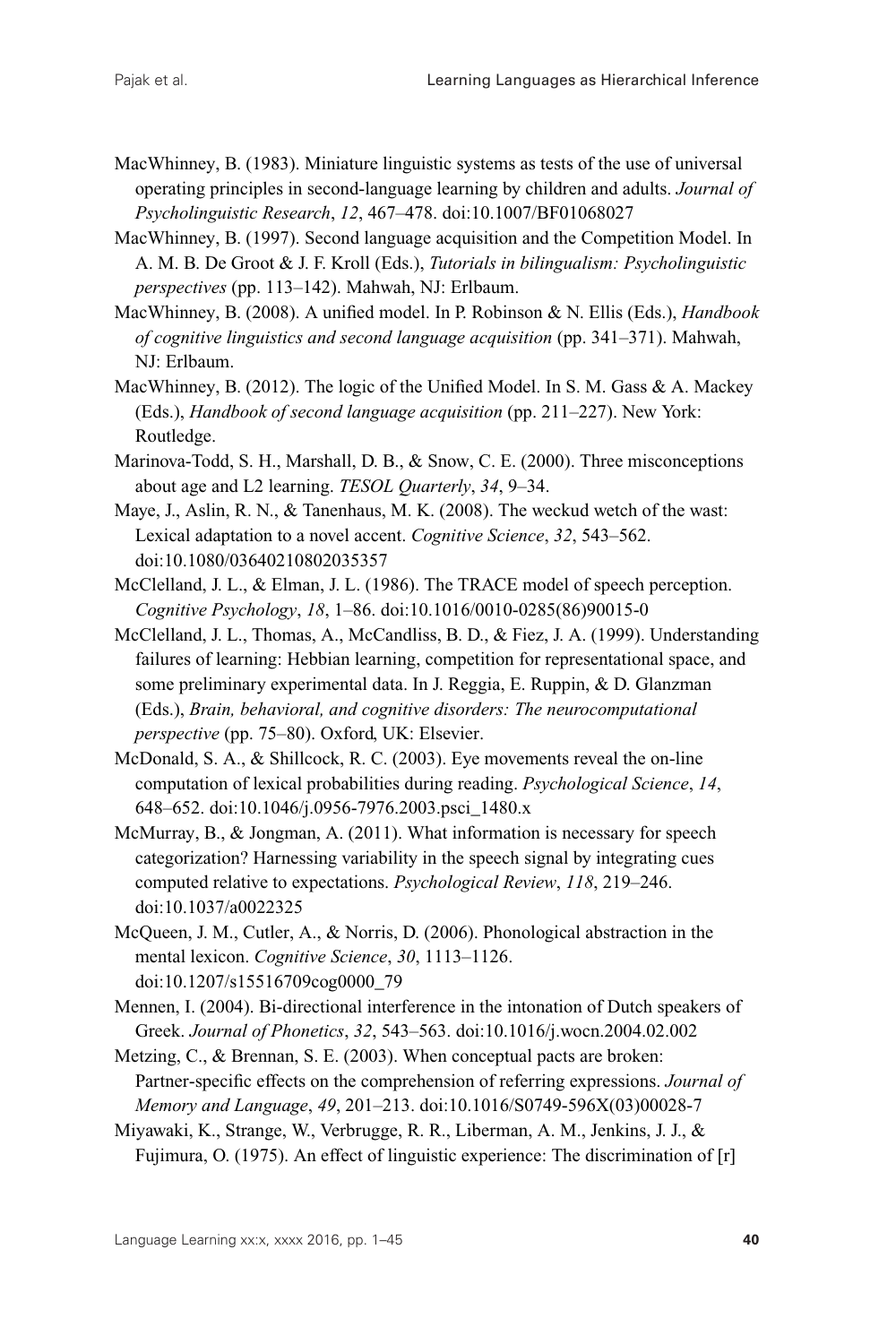and [l] by native speakers of Japanese and English. *Perception and Psychophysics*, *18*, 331–340. doi:10.3758/BF03211209

- Montrul, S., Dias, R., & Santos, H. (2011). Clitics and object expression in the L3 acquisition of Brazilian Portuguese: Structural similarity matters for transfer. *Second Language Research*, *27*, 21–58. doi:10.1177/0267658310386649
- Moyer, A. (2007). Do language attitudes determine accent? A study of bilinguals in the USA. *Journal of Multilingual and Multicultural Development*, *28*, 502–518. doi:10.2167/jmmd514.0
- Moyer, A. (2014). Exceptional outcomes in L2 phonology: The critical factors of learner engagement and self-regulation. *Applied Linguistics*, *35*, 418–440. doi:10.1093/applin/amu012
- Myslín, M., & Levy, R. (2016). Comprehension priming as rational expectation for repetition: Evidence from syntactic processing. *Cognition*, *147*, 29–56. doi:10.1016/j.cognition.2015.10.021
- Nearey, T. M. (1990). The segment as a unit of speech perception. *Journal of Phonetics*, *18*, 347–373.
- Nearey, T. M. (1997). Speech perception as pattern recognition. *Journal of the Acoustical Society of America*, *101*, 3241–3254. doi:10.1121/1.418290
- Nearey, T. M., & Assmann, P. F. (1986). Modeling the role of inherent spectral change in vowel identification. *Journal of the Acoustical Society of America*, *80*, 1297–1308. doi:10.1121/1.394433
- Nearey, T. M., & Hogan, J. T. (1986). Phonological contrast in experimental phonetics: Relating distributions of production data to perceptual categorization curves. In J. J. Ohala & J. J. Jaeger (Eds.), *Experimental phonology* (pp.141–161). Orlando, FL: Academic Press.
- Newman, R. S., Clouse, S., & Burnham, J. L. (2001). The perceptual consequences of within-talker variability in fricative production. *Journal of the Acoustical Society of America*, *109*, 1181–1196. doi:10.1121/1.1348009
- Newport, E. L., & Aslin, R. N. (2004). Learning at a distance I: Statistical learning of non-adjacent dependencies. *Cognitive Psychology*, *48*, 127–162. doi:10.1016/S0010-0285(03)00128-2
- Niedzielski, N. (1999). The effect of social information on the perception of sociolinguistic variables. *Journal of Language and Social Psychology*, *18*, 62–85. doi:10.1177/0261927×99018001005
- Nielsen, K., & Wilson, C. (2008). A hierarchical Bayesian model of multi-level phonetic imitation. In N. Abner & J. Bishop (Eds.), *Proceedings of the 27th West Coast Conference on Formal Linguistics* (pp. 335–343). Somerville, MA: Cascadilla Proceedings Project.
- Norris, D., & McQueen, J. M. (2008). Shortlist B: A Bayesian model of continuous speech recognition. *Psychological Review*, *115*, 357–395. doi:10.1037/0033-295X.115.2.357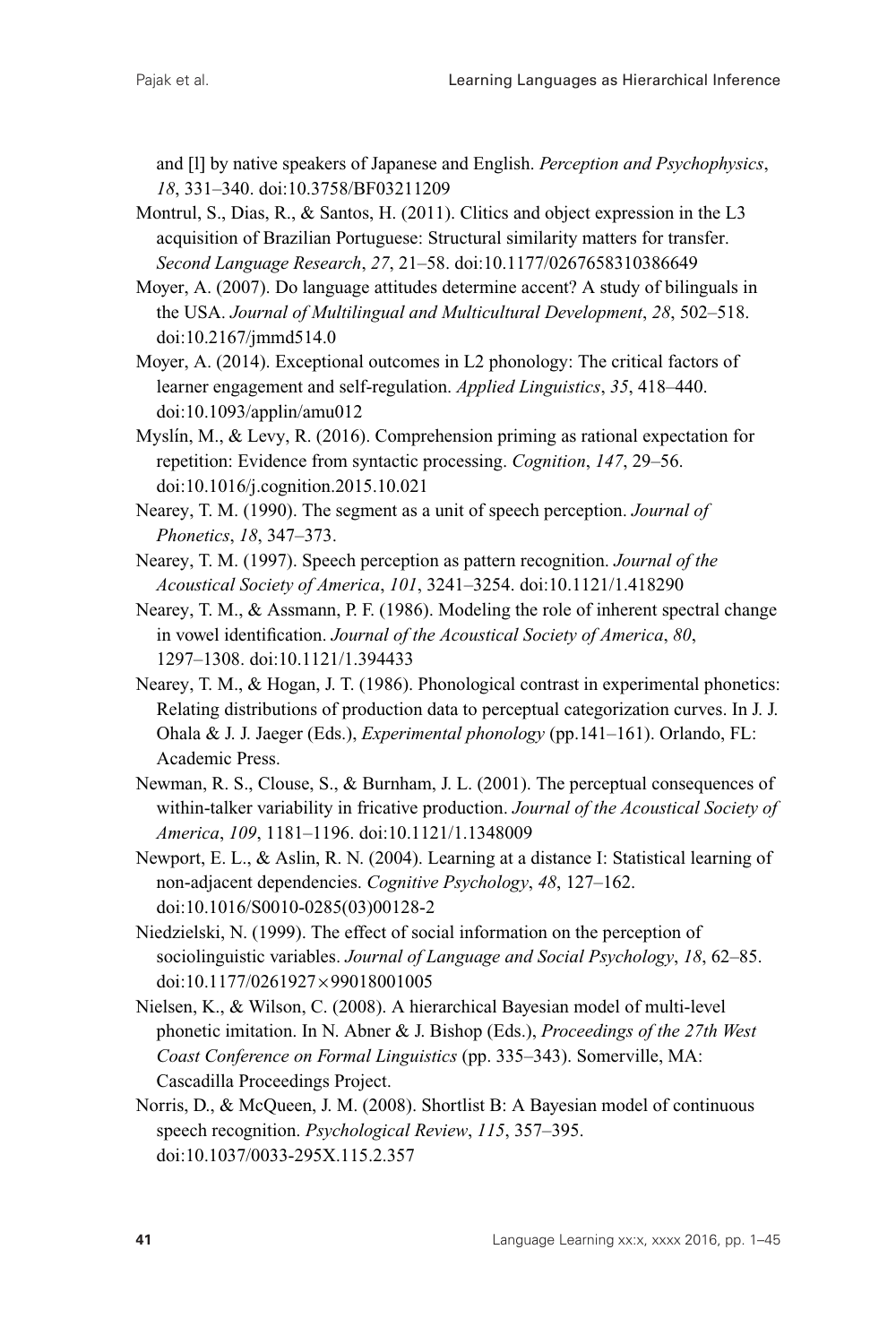- Norris, D., McQueen, J. M., & Cutler, A. (2003). Perceptual learning in speech. *Cognitive Psychology*, *47*, 204–238. doi:10.1016/S0010-0285(03)00006-9
- O'Grady, W. (2008). The emergentist program. *Lingua*, *118*, 447–464. doi:10.1016/j.lingua.2006.12.001
- Odlin, T. (2013). Crosslinguistic influence in second language acquisition. In C. A. Chapelle (Ed.), *The encyclopedia of applied linguistics* (pp. 1562–1568). Malden, MA: Blackwell.
- Onishi, K. H., Chambers, K. E., & Fisher, C. (2002). Learning phonotactic constraints from brief auditory experience. *Cognition*, *83*, B13–B23. doi:10.1016/S0010-0277(01)00165-2
- Onnis, L., & Thiessen, E. (2013). Language experience changes subsequent learning. *Cognition*, *126*, 268–284. doi:10.1016/j.cognition.2012.10.008
- Pajak, B. (2012). *Inductive inference in non-native speech processing and learning*. Unpublished doctoral dissertation, University of California, San Diego, CA.
- Pajak, B., & Levy, R. (2011). Phonological generalization from distributional evidence. In L. Carlson, C. Hölscher, & T. Shipley (Eds.), *Proceedings of the 33rd Annual Conference of the Cognitive Science Society* (pp. 2673–2678). Austin, TX: Cognitive Science Society.
- Pajak, B., & Levy, R. (2014). The role of abstraction in non-native speech perception. *Journal of Phonetics*, *46*, 147–160. doi:10.1016/j.wocn.2014.07.001
- Papp, S. (2000). Stable and developmental optionality in native and non-native Hungarian grammars. *Second Language Research*, *16*, 173–200. doi:10.1191/026765800666966395
- Pavlenko, A. (2000). L2 influence on L1 in late bilingualism. *Issues in Applied Linguistics*, *11*, 175–205.
- Pavlenko, A., & Jarvis, S. (2002). Bidirectional transfer. *Applied Linguistics*, *23*, 190–214. doi:10.1093/applin/23.2.190
- Peterson, G. E., & Barney, H. L. (1952). Control methods used in a study of the vowels. *Journal of the Acoustical Society of America*, *24*, 175–184. doi:10.1121/1.1906875
- Pierrehumbert, J. B. (2003). Phonetic diversity, statistical learning, and acquisition of phonology. *Language and Speech*, *46*, 115–154. doi:10.1177/00238309030460020501
- Poulisse, N., & Bongaerts, T. (1994). First language use in second language production. *Applied Linguistics*, *15*, 36–57. doi:10.1093/applin/15.1.36
- Qian, T., Jaeger, T. F., & Aslin, R. N. (2012). Learning to represent a multi-context environment: More than detecting changes. *Frontiers in Psychology*, *3*, 228. doi:10.3389/fpsyg.2012.00228
- Rebuschat, P. (Ed.). (2015). *Implicit and explicit learning of languages*. Amsterdam: John Benjamins.
- Reeder, P. A., Newport, E. L., & Aslin, R. N. (2013). From shared contexts to syntactic categories: The role of distributional information in learning linguistic form-classes. *Cognitive Psychology*, *66*, 30–54. doi:10.1016/j.cogpsych.2012.09.001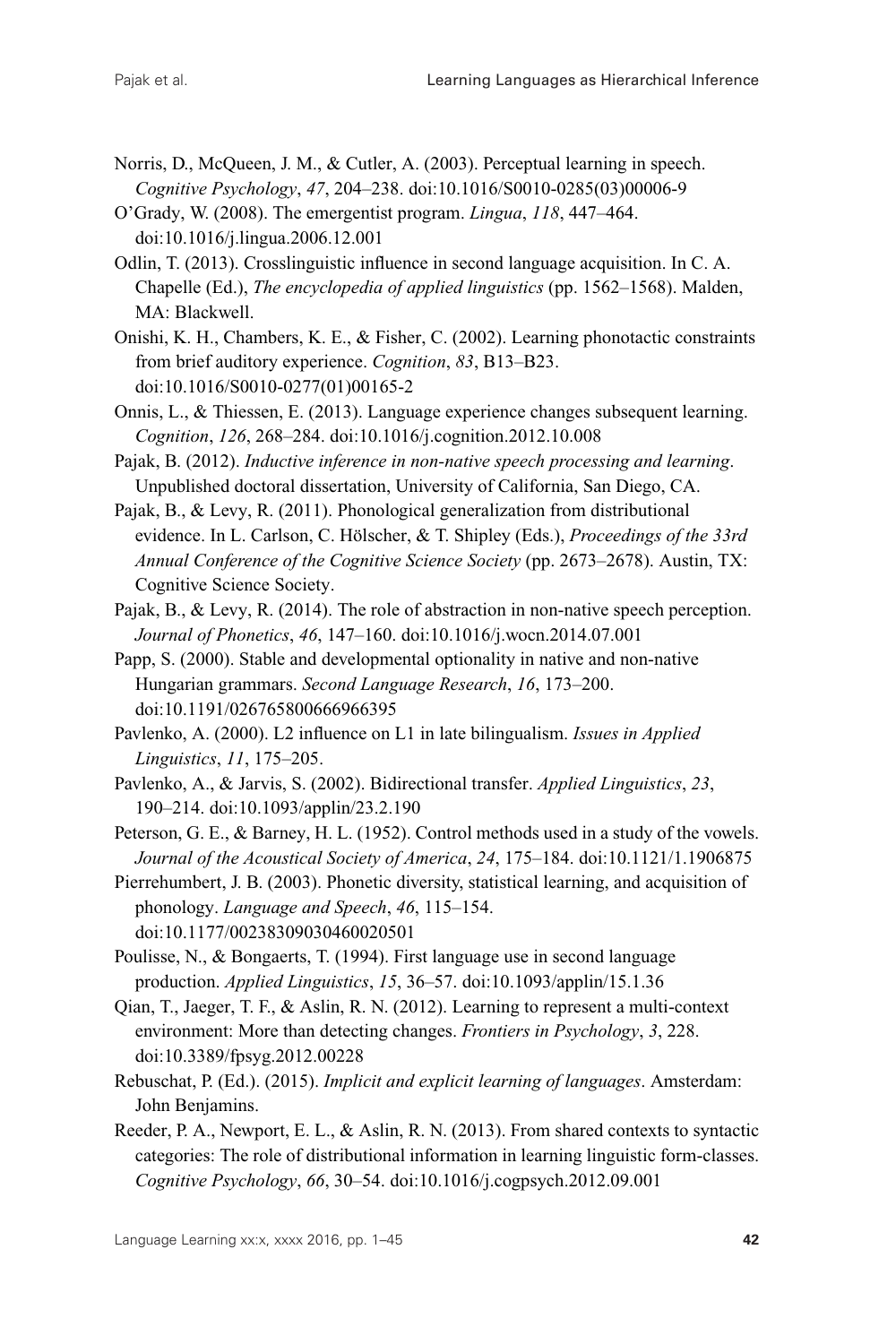- Rothman, J. (2011). L3 syntactic transfer selectivity and typological determinacy: The typological primacy model. *Second Language Research*, *27*, 107–127. doi:10.1177/0267658310386439
- Rothman, J. (2015). Linguistic and cognitive motivations for the Typological Primacy Model (TPM) of third language (L3) transfer: Timing of acquisition and proficiency considered. *Bilingualism: Language and Cognition*, *18*, 179–190. doi:10.1017/S136672891300059X
- Rothman, J., & Cabrelli Amaro, J. (2010). What variables condition syntactic transfer? A look at the L3 initial state. *Second Language Research*, *26*, 189–218. doi:10.1177/0267658309349410
- Rothman, J., Iverson, M., & Judy, T. (2011). Introduction: Some notes on the generative study of L3 acquisition. *Second Language Research*, *27*, 5–19. doi:10.1177/0267658310386443
- Saffran, J. R., Newport, E. L., & Aslin, R. N. (1996). Word segmentation: The role of distributional cues. *Journal of Memory and Language*, *35*, 606–621. doi:10.1006/jmla.1996.0032
- Schepens, J., Van der Slik, F., & Van Hout, R. (2013). Learning complex features: Morphological account of L2 learnability. *Language Dynamics and Change*, *3*, 218–244. doi:10.1163/22105832-13030203
- Schepens, J., Van der Slik, F., & Van Hout, R. (2016a). L1 and L2 distance effects in learning L3 Dutch. *Language Learning*, *66*, 224–256. doi:10.1111/lang.12150
- Schepens, J., Van der Slik, F., & Van Hout, R. (2016b). The L2 impact on acquiring Dutch as an L3: The L2 distance effect. In D. Speelman, K. Heylen, & D. Geeraerts (Eds.), *Mixed effects regression models in linguistics*. Manuscript submitted for publication.
- Selinker, L. (1972). Interlanguage. *International Review of Applied Linguistics*, *10*, 209–231. doi:10.1515/iral.1972.10.1-4.209
- Selinker, L. (1992). *Rediscovering interlanguage*. London: Longman.
- Sharwood Smith, M., & Truscott, J. (2014). *The multilingual mind: A modular processing perspective*. New York: Cambridge University Press.
- Smith, N. J., & Levy, R. (2013). The effect of word predictability on reading time is logarithmic. *Cognition*, *128*, 302–319. doi:10.1016/j.cognition.2013.02.013
- Smits, R. (2001a). Evidence for hierarchical categorization of coarticulated phonemes. *Journal of Experimental Psychology: Human Perception and Performance*, *27*, 1145–1162. doi:10.1037/0096-1523.27.5.1145
- Smits, R. (2001b). Hierarchical categorization of coarticulated phonemes: A theoretical analysis. *Perception & Psychophysics*, *63*, 1109–1139. doi:10.3758/BF03194529
- Staum Casasanto, L. (2008). Does social information influence sentence processing? In B. C. Love, K. McRae, & V. M. Sloutsky (Eds.), *Proceedings of the 30th Annual Meeting of the Cognitive Science Society* (pp. 799–804). Austin, TX: Cognitive Science Society.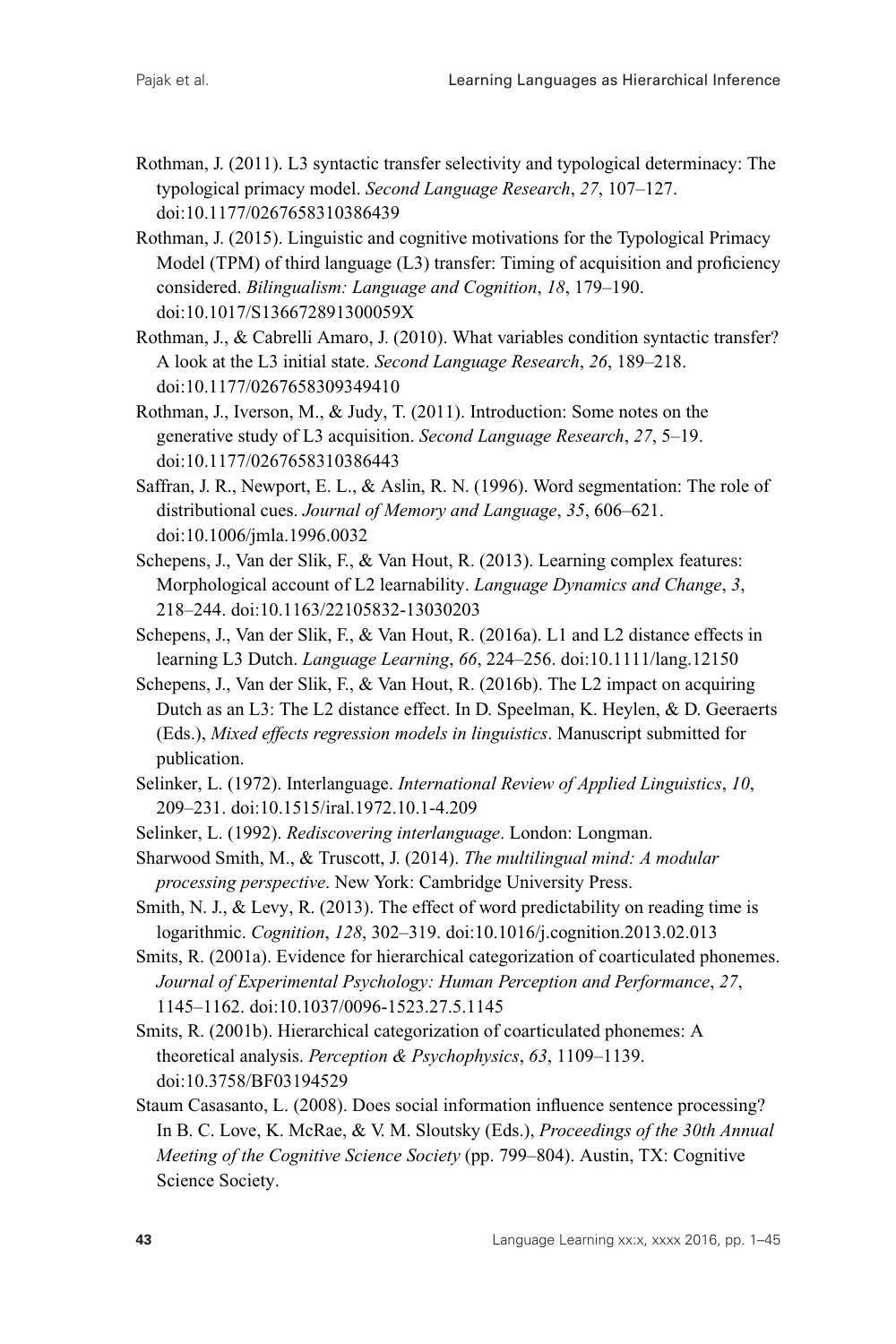- Stevens, G. (1999). Age at immigration and second language proficiency among foreignborn adults. *Language in Society*, *28*, 555–578.
- Strand, E. A. (1999). Uncovering the role of gender stereotypes in speech perception. *Journal of Language and Social Psychology*, *18*, 86–100. doi:10.1177/0261927×99018001006
- Tabor, W., Juliano, C. J., & Tanenhaus, M. K. (1997). Parsing in a dynamical system: An attractor-based account of the interaction of lexical and structural constraints in sentence processing. *Language and Cognitive Processes*, *12*, 211–271. doi:10.1080/016909697386853
- Tanenhaus, M. K., Spivey-Knowlton, M. J., Eberhard, K., & Sedivy, J. (1995). Integration of visual and linguistic information in spoken language comprehension. *Science*, *268*, 1632–1634. doi:10.1126/science.7777863
- Trueswell, J. C., Tanenhaus, M. K., & Kello, C. (1993). Verb-specific constraints in sentence processing: Separating effects of lexical preference from garden-paths. *Journal of Experimental Psychology: Learning, Memory and Cognition*, *19*, 528–553. doi:10.1037/0278-7393.19.3.528
- Tsimpli, I., Sorace, A., Heycock, C., & Filiaci, F. (2004). First language attrition and syntactic subjects: A study of Greek and Italian near-native speakers of English. *International Journal of Bilingualism*, *8*, 257–277. doi:10.1177/13670069040080030601
- Ulbrich, C., & Ordin, M. (2014). Can L2-English influence L1-German? The case of post-vocalic /r/. *Journal of Phonetics*, *45*, 26–42. doi:10.1016/j.wocn.2014.02.008
- van den Bosch, A., & Daelemans, W. (2013). Implicit schemata and categories in memory-based language processing. *Language and Speech*, *56*, 308–326. doi:10.1177/0023830913484902
- Walker, A., & Hay, J. (2011). Congruence between "word age" and "voice age" facilitates lexical access. *Laboratory Phonology*, *2*, 219–237. doi:10.1515/labphon.2011.007
- Wanrooij, K., Escudero, P., & Raijmakers, M. E. J. (2013). What do listeners learn from exposure to a vowel distribution? An analysis of listening strategies in distributional learning. *Journal of Phonetics*, *41*, 307–319. doi:10.1016/j.wocn.2013.03.005
- Weatherholtz, K. (2015). *Perceptual learning of systemic cross-category vowel variation*. Unpublished doctoral dissertation, Ohio State University, Columbus, Ohio.
- Weatherholtz, K., & Jaeger, T. F. (2016). Speech perception and generalization across speakers and accents. Manuscript submitted for publication at Oxford Research Encyclopedia of Linguistics.
- Weiner, E. J., & Labov, W. (1983). Constraints on the agentless passive. *Journal of Linguistics*, *19*, 29–58. doi:10.1017/S0022226700007441
- Weiss, D. J., Gerfen, C., & Mitchel, A. D. (2009). Speech segmentation in a simulated bilingual environment: A challenge for statistical learning? *Language Learning and Development*, *5*, 30–49. doi:10.1080/15475440802340101